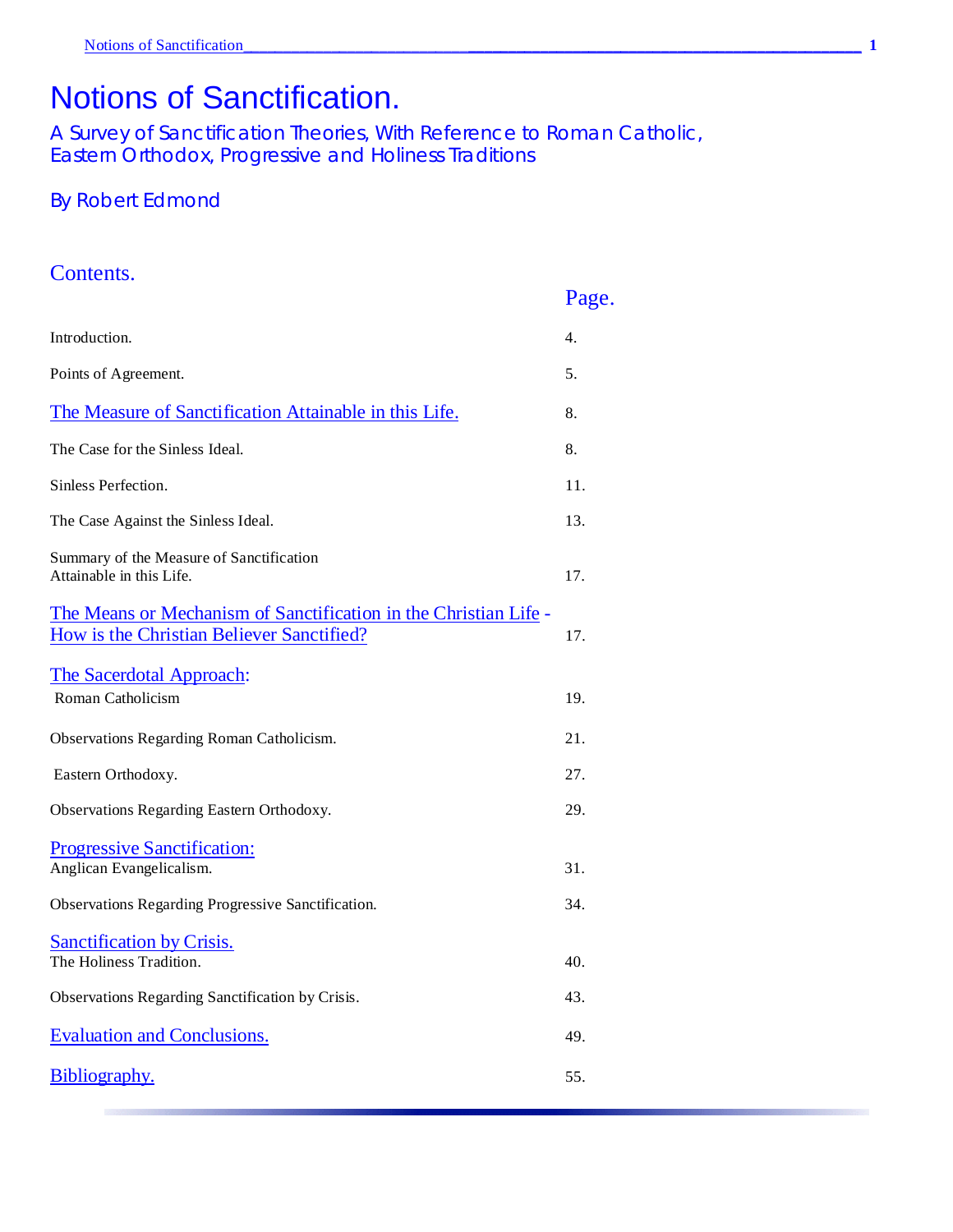## **Foreword**

The following paper was submitted as part of a Master's degree in Applied Theology. My primary motivation in taking the degree was my interest in the subject of sanctification. It was written in 1998.

While writing it, I was constantly aware that I was writing for an academic, and essentially sceptical audience. The style and the content are consequently constrained by this fact. Had I absolute freedom to write as I chose and express my true-held understandings about the subject, I would write differently. Tom felt that the paper was nonetheless valuable, principally because of its breadth: it includes Roman Catholic, Eastern Orthodox, Progressive (Anglican/Episcopalian), Holiness, and Pentecostal conceptions of sanctification, and touches on a few others along the way.

My personal leaning is heavily towards the Holiness conception of sanctification. I believe sanctification to be a very definite experience, frequently as clear, as definite and as memorable as one's first experience of salvation. I am not SO much moved by terminology, but very much by testimony. It matters not a great deal to me if it is called 'the second blessing', 'the clean heart', 'Beulah land', 'Sabbath Rest', 'entire sanctification', or 'inwrought holiness': but it overwhelms my heart to hear a testimony of 'perfect love', the LORD enthroned in the heart, and habitual victory over every inward and outward sin.

Jesus explained that he 'only did the things he saw the Father do'. I believe that this is the standard of ministry to which we are called, and which the Father intends us to realise, in these days.

Robert Edmond Kent, England, 2002

## **Website Editor's Foreword**

Through the mists of time souls have struggled with their various conceptions of holiness, because holiness is a mystery not of this earth. It is a instead a mystery of His own nature and character. Brave expeditions to the poles will not uncover this mystery, for it is hid in Him. It IS Him. Only those who have sold their all and now dwell within Him can plumb these depths.

In each chaotic age souls project onto Him their latest trendy pre-conceptions. The actual truth regarding His own Holiness can be none of the enclosed theories. His actual mystery is too glorious for words to convey: only lives consumed in His Holy purposes shew this radiance forth. That is why reading lives of Holiness Saints has such an important role.

Regardless, of the mystery , it helps us mere mortals to describe it, even though it may be "through a glass darkly". I was frankly surprised and gratified to see Robert's paper competantly describe such a wide variety of positions that have been taken on this most essential of gospel topics. It has helped me to gain more appreciation for the historical sweep of our quest towards this mystery of His own Holiness.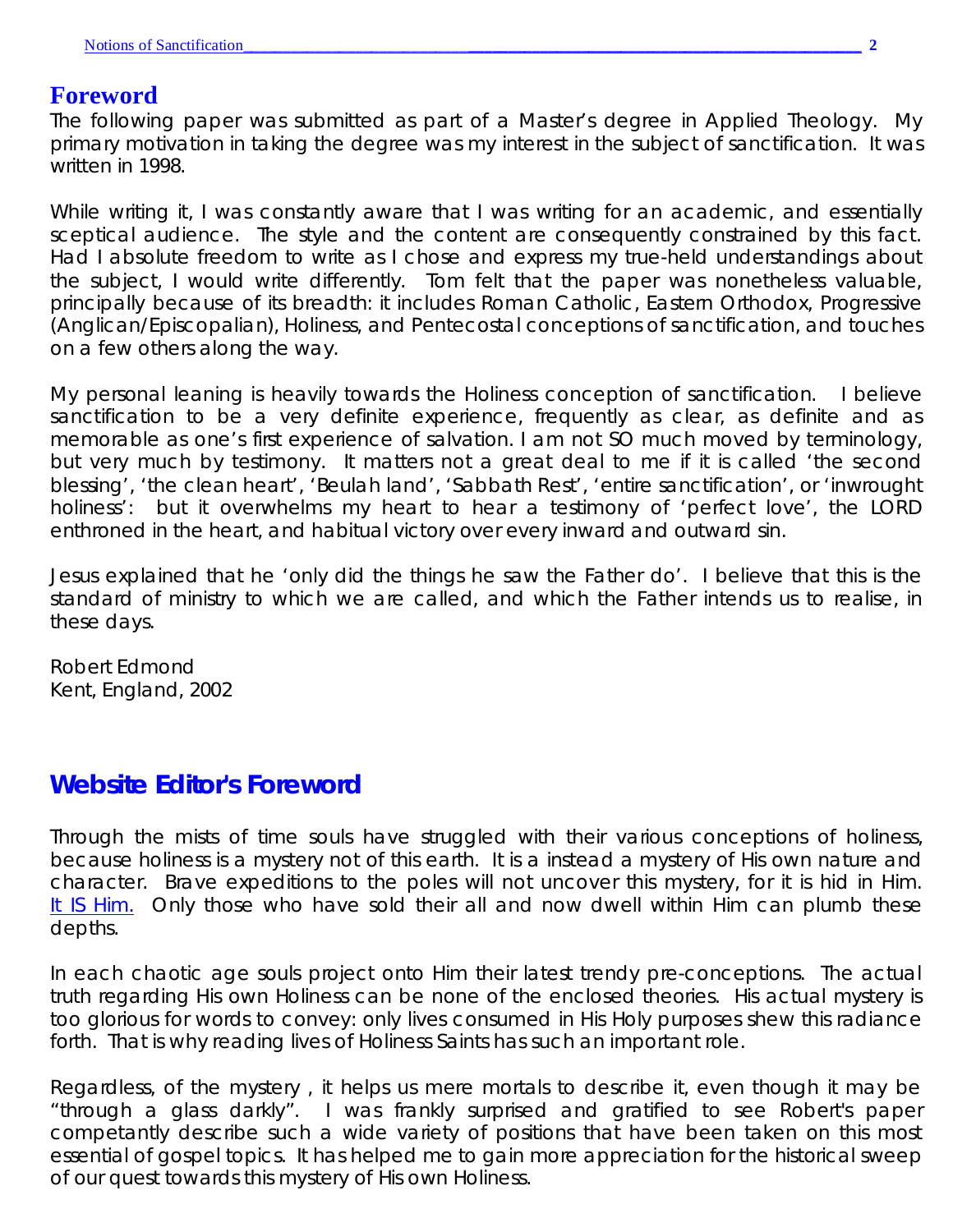What a voyage of discovery the Lord has taken us on! Read this to gain an idea of where this ship of discovery has taken us so far; so that you may better gird your loins of faith for the soon culmination of our glorious voyage!

Yours in His Service; Tom Plumb Alberta, Canada 2002

## *Notions of Sanctification*

#### **Introduction.**

This study is an examination of Christian doctrines of sanctification. With the necessary restrictions on its length, it has no pretensions of being an exhaustive study of what is a quite vast subject- volumes have been written about the traditional Roman Catholic understanding of sanctification alone. It would be similarly possible to write a small tome on the doctrine of 'sinless perfection', although nobody in recent times appears to have tried.

Sanctification does not command a great deal of interest among modern applied theologians, probably not because it is not important, but because, for one, theology has tended away, in recent times, from personal spirituality toward corporate and social spirituality. The rise of liberation theology is perhaps an example of this change in emphasis. There is also a sense in which sanctification has *been* extensively considered and these received understandings still appear quite adequate. However, such things ought not entirely preclude the study of sanctification in today's applied theology. Notions of sanctification have been, and will continue to be, an important means of expressing *how* the practical life of the Christian is transformed. While a new *relation* with God is formed at justification, notions of sanctification seek to enunciate how the new *character* which *corresponds* to this new relation is subsequently produced in the Christian. Consequently, notions of sanctification have also been an important means of expressing both the *nature* of holiness – what really *is* holy character? - and the *measure* of holiness to which the Christian ought to aspire.

So sanctification doctrines enable us to enunciate, first, the means by which the practical Christian life is transformed; secondly, the nature of holiness; and, thirdly, the measure of holiness possible in the present life. This study is primarily occupied with two of these themes, the first and the third.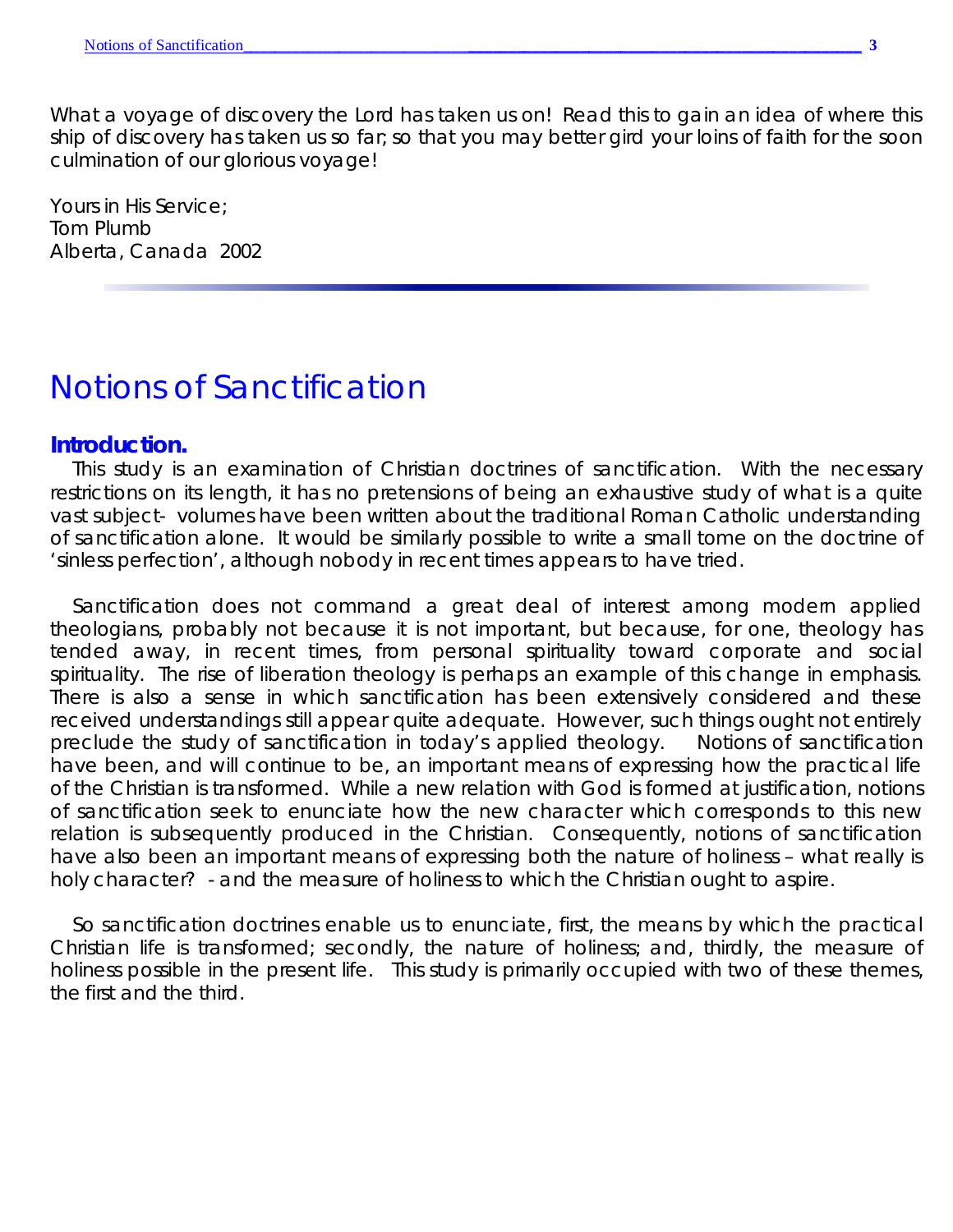### *Points of Agreement.*

Most notions of sanctification are, at some point, by some party, disputed, but we may, at the outset, lay some foundations which are generally accepted.

The first is a *definition* of sanctification. Most theologians like to distinguish two meanings of the word 'sanctify' or 'sanctification' as employed in the Bible. The first, it is said, means 'to set apart to the service of God'. Where 'sanctify' is used in the Old Testament it is generally noted that it is with this meaning in mind. Hence, we see that the Temple, the vessels in the Temple, the Levitical priesthood and the nation of Israel itself were 'sanctified', they were 'set apart to the service of God'. Alternatively, 'to sanctify' can be interpreted more literally, in which case it means 'to make holy'.<sup>1</sup> This is the predominant use of the term in the New Testament. It refers to the inner transformation of a person (or people), the '... actual realisation of holy character'. It has an ethical and a moral aspect to it, and consequently it is not possible to sanctify (in this sense) an inanimate object, or an animal. The use of 'sanctify' in this sense *is* evident in the later prophets of the Old Testament, but it tends to be more dominant in the New where, '... not holy offerings by a holy priesthood in a holy temple, but a holy character is [now] required'.<sup>2</sup>

Most theologians of whichever Christian traditions are perfectly happy with these definitions and this distinction. It may not be agreed in every single instance whether sanctification is referring to 'setting apart' or whether it means 'making inwardly holy' (there is some dispute, for example, about its use in 1 Cor. 6: 11) but they are agreed that these are accurate, basic definitions. And it is broadly accepted that 'setting apart' is the predominant sense in the Old Testament and 'making inwardly holy' the predominant in the New.

A second area of general agreement regarding sanctification is that it is of great importance to the Christian. The Christian is called to be holy. It is not an optional extra. The measure of holiness to be obtained, and even the precise nature and the marks of holiness are not so indisputable, but all are agreed that the Christian ought to be holy. The scriptures are replete with pertinent quotations: the supreme standard and pattern of holiness is Jesus Christ (Mark 1: 24; Acts 3: 14); God intends that His people conform to the image of His Son (Romans 8: 29); the will of God for the believer is his sanctification (1 Thess. 5: 23 – 24); the Scriptures command us 'Be ye holy, as I am holy'(1 Peter 1: 16) and assure us that '... without holiness none shall see the LORD'(Heb. 12: 14). Jesus spoke of a righteousness beyond that of the Pharisee which should characterise the disciple (Matt. 5: 20), and Paul frequently referred to the lofty standards which ought to prevail in the Christian community (2 Cor. 3: 3; Gal. 5: 16; Eph. 4: 22 -24). Without multiplying quotations these suffice to suggest *the necessity of holiness for the Christian* which is agreed in all doctrines of sanctification.

Thirdly (and here we have to be slightly cautious) Christian sanctification doctrines generally contend that only Christians can be sanctified. In theological terms, *sanctification (in the sense of being made inwardly holy) cannot occur without justification*. It is generally explained in such terms as these:

God alone is holy. Holiness is a participation in the holiness of God. None outside God are holy. Man is a sinner, a rebel against God who has lost the right to appear before Him. There is no possibility of him sharing in God's holiness unless His condemnation of him as a sinner is

<sup>1</sup> From the Latin *sanctus* holy; *facere* to make.

<sup>2</sup> E. Y. Mullins, *The Christian Religion in its Doctrinal Expression*, Philadelphia, Judson Press, 1917, p. 417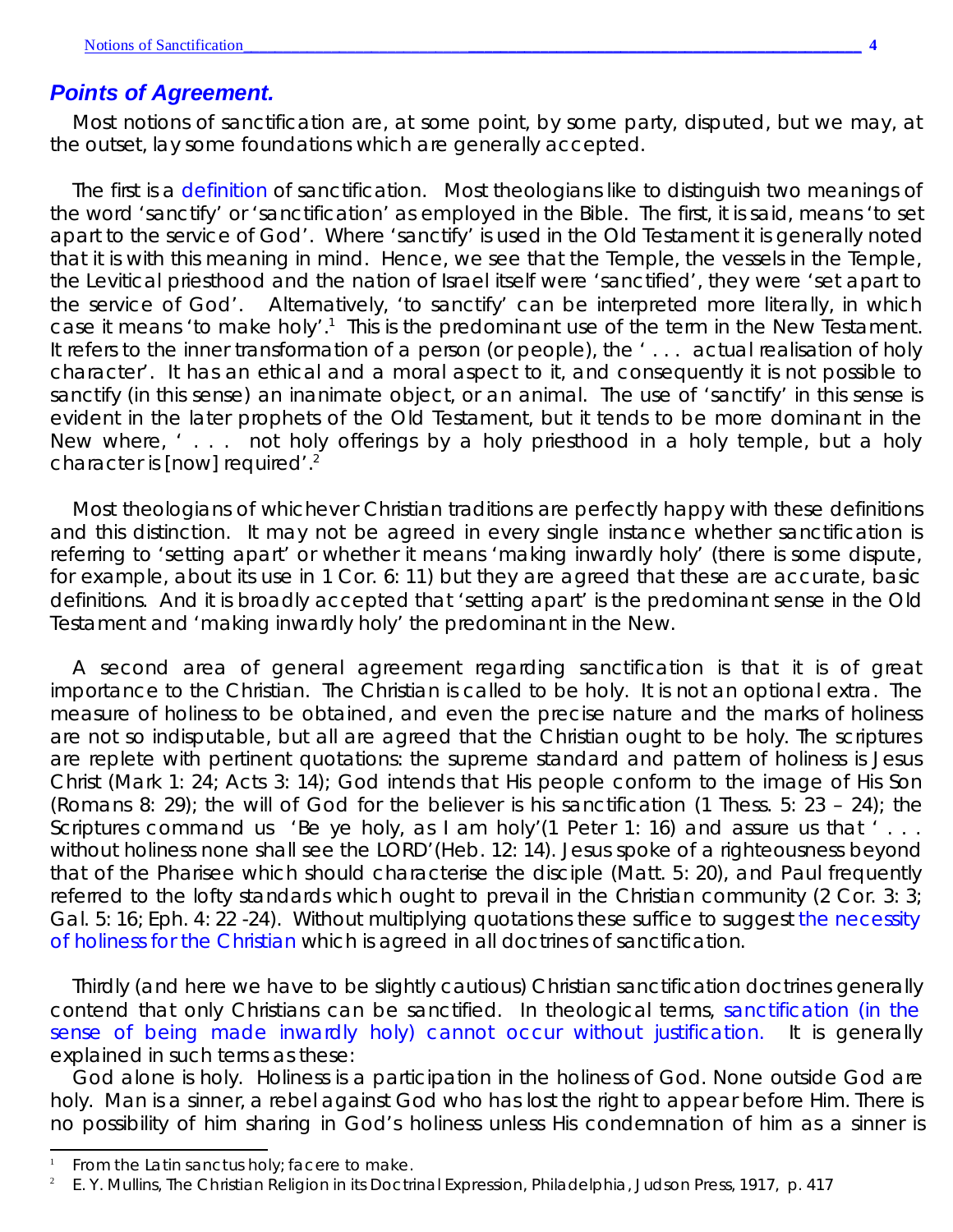annulled, unless God gives him back the right to appear before Him. This He has done through Christ. He, the Lamb of God who sits at the right hand of the Father, is the sinner's righteousness; that is to say that He grants to the sinner the right to appear before God, the right to pray to God, the right to hope that God will grant his prayers, the right to live in the service of God. This righteousness before God, solely the result of his justification by faith in Christ, enables the sinner to receive holiness from God, to participate in His holiness. Therefore, righteousness must precede holiness.<sup>3</sup> Or, to put it differently, the sinner must have access to that spiritual realm where holiness dwells in order to experience its reality. Until he surrenders his self-righteousness and accepts Christ alone as his surety before God he shall remain outside the realm of sanctification.

Thus, sanctification is a participation in God's holiness. This is impossible until the sinner is declared by God to be acceptable to Him. This can only be so when he accepts Christ as his righteousness. If this is so then sanctification is excluded to believers of other religions and nonbelievers.

There are objectors to this position. Jurgen Moltmann believes that sanctification today means 'rediscovering the sanctity of life and the divine mystery of creation.' It is 'the defence of life and creation from manipulation, secularisation and violence'. He says, 'If whatever God has made and loves is holy, then life is holy in itself, and to live with love and joy means sanctifying it.<sup>'4</sup> M. Furlong is of the same opinion, asserting that since God made the world and is in the world, the world is holy. And, Man, too, is holy, because he is in the world and, further, because he was also made in the image of God. He may be separated from his *ideal* fellowship with God but that does not necessarily exclude him entirely from the divine nature.<sup>5</sup> In fairness to both of them, neither are particularly concerned with how the practical life of the Christian is transformed; their concern is more with how we may regain the notion that life in its broadest sense is sanctified, 'set apart to God'. Even so, both of their understandings seem to indicate that they rather favour the notion that all men are naturally sons of God, which, conservative theologians would point out, severely minimises the cardinal Christian doctrine of the new birth.<sup>6</sup> Of any arguments in favour of pre-justification sanctification, John MacQuarrie's are the most attractive. MacQuarrie suggests that a measure of sanctification is occurring outside the justified state when, for example, people are being convicted of their need for forgiveness or are recognising that their lives appear to lack any purpose.<sup>7</sup>

However, the above three aspects of sanctification are points of general agreement among sanctification doctrines: sanctification is either 'setting apart' or it is 'making inwardly holy'; its necessity in the Christian life is clearly spoken of in Scripture; and it is only truly spoken of regarding one in the justified state. There is, finally, one other notion of sanctification upon which theologians are agreed, and that pertains to the *nature* of holiness.

<sup>3</sup> This is a very close paraphrasing of R. Prenter's excellent explanation of this aspect of sanctification found in his article The Reformed Tradition of Holiness, in M. Chavchavadze, *Man's Concern with Holiness*, London, Hodder and Stoughton, 1970. pp. 124 - 127.

<sup>4</sup> J. Moltmann, *The Spirit of Life*, London, 1992, p. 172 -173, 176.

<sup>5</sup> M. Furlong, in the extended preface to Chavchavadze, *op. cit*.

<sup>&</sup>lt;sup>6</sup> For example, E. Y. Mullins, who has examined the notion of the natural sonship of all men and remarks that it is does not have a strong case from Scripture. *Op. cit.*, pp 401 - 409.

<sup>7</sup> J. MacQuarrie*, Principles of Christian Theology,* London, SCM Press, 1966, pp. 300 - 302.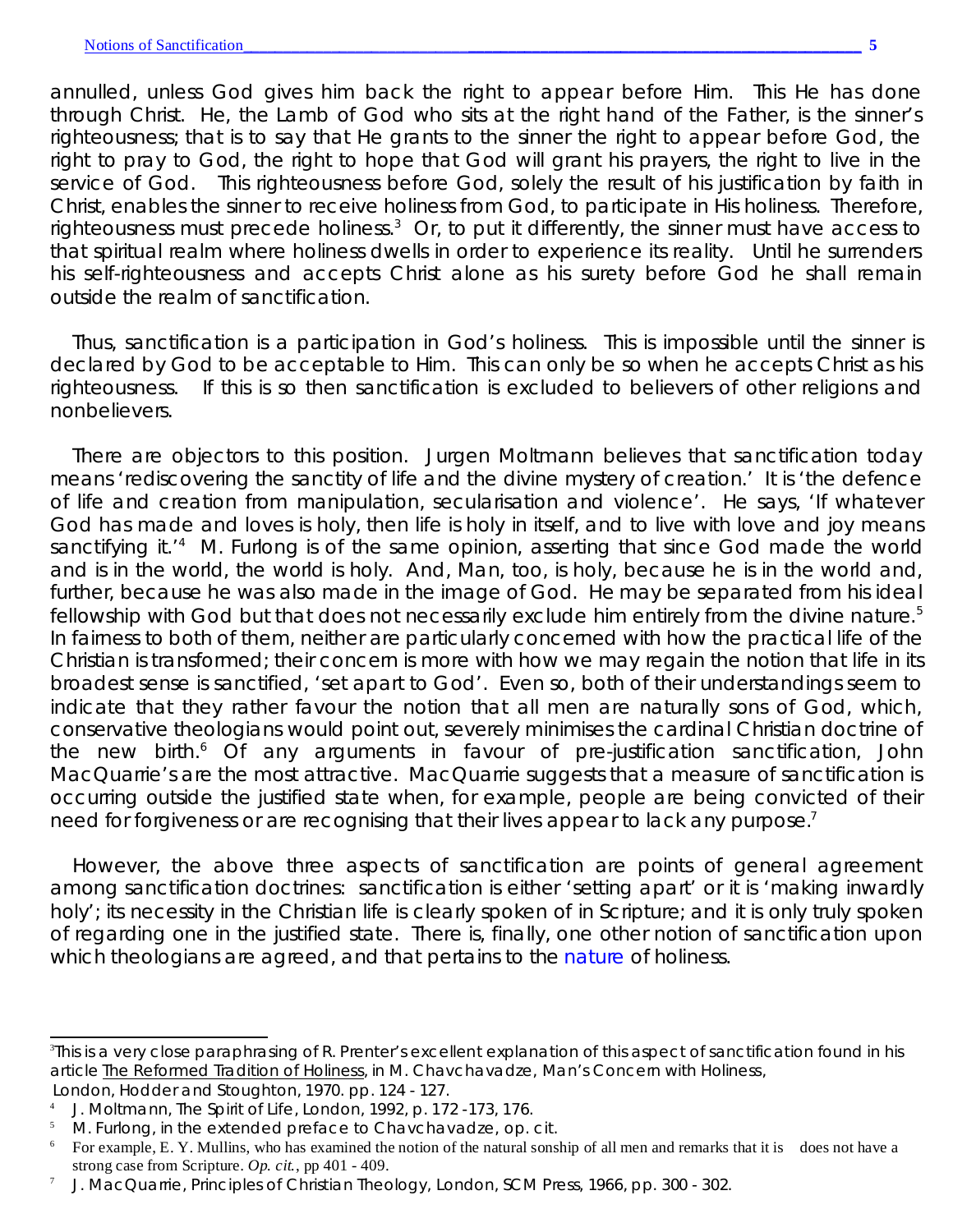A degree of caution is required here. All that we may truly say is that most (*probably* all) theologians agree that when we speak of holiness of the inward kind a notion of sin is present. That is to say that one could not define holiness without carrying an implication of sin or sinlessness. So, for example, if someone claimed to be becoming more holy, implied in that statement is that he is not as sinful as he used to be. More holy equals less sin; less holy equals more sin. Since most are basically agreed that sin may be defined as contravention of the known will of God and that the will of God is expressed in the Law (*nomos*), Antinomianism is firmly rejected. Holiness *does* involve obedience to the law of God. But it was commented that we needed to be cautious here, and the reason for that is this. Christian traditions define holiness variably. A traditional Roman Catholic's notion of holiness would include the regular performance of 'good works' and the frequent partaking of the sacraments. On the other hand a disciple of the Holiness tradition believes that sinlessness and the spontaneous and genuine exhibition of the fruits of the Spirit are the manifestation of a true holiness. So the former might accuse the latter of unholiness for his neglect of the sacraments while the latter might accuse the former of having a cold, Law-bound heart and a miserable face. The only thing they might agree on is that neither of them should be sinning.

This brings us conveniently to the more arguable aspects of sanctification doctrines, and probably one of the two most contentious of all – the *measure* of sanctification possible in this present life.

## *The Measure of Sanctification Attainable in this Life.*

Immediately we can make a simple division. There are those in the Christian Church who believe that it is possible to be 'entirely' sanctified (whatever that might mean, and we shall explore that later) in this present life and there are those who do not. Those who do not believe in entire sanctification overwhelmingly outnumber those who do.

Our mark in this matter must be Scripture. That the Christian is called to be holy is not disputed, neither is the notion that Jesus Christ is the supreme standard and pattern of holiness (Mark 1: 24; Acts 3: 14) and that God intends His people to be conformed to the image of His Son (Romans 8: 29). But how far can we read in such texts and their like a sense that the Christian can be entirely sanctified? How far is the notion of a basically sinless life being expressed in Scripture?

## *The Case For the Sinless Ideal.*

According to R. N . Flew in his excellent survey, *The Idea of Perfection*, the Synoptic Gospels view the Christian life as involving nothing less than the imitation of God's perfection. He believes that this ideal was fully embraced by the early Christian communities: 'For us, perhaps it is difficult to imagine a community where that *logion* [ 'perfection'] could be taken seriously. Here it dominates the thought.<sup>'8</sup> They retained, for example, Jesus's teachings from the Sermon on the Mount and His command 'Be ye perfect, as your Father in Heaven is perfect'(Matt. 5: 48), and they believed, he remarks, that the new religion offered immeasurable power to meet the heightened demands made by their LORD. It was a

<sup>8</sup>R. N. Flew, *The Idea of Christian Perfection: An Historical Study of the Christian Ideal for the Present Life*, London, OUP, 1934, p. 5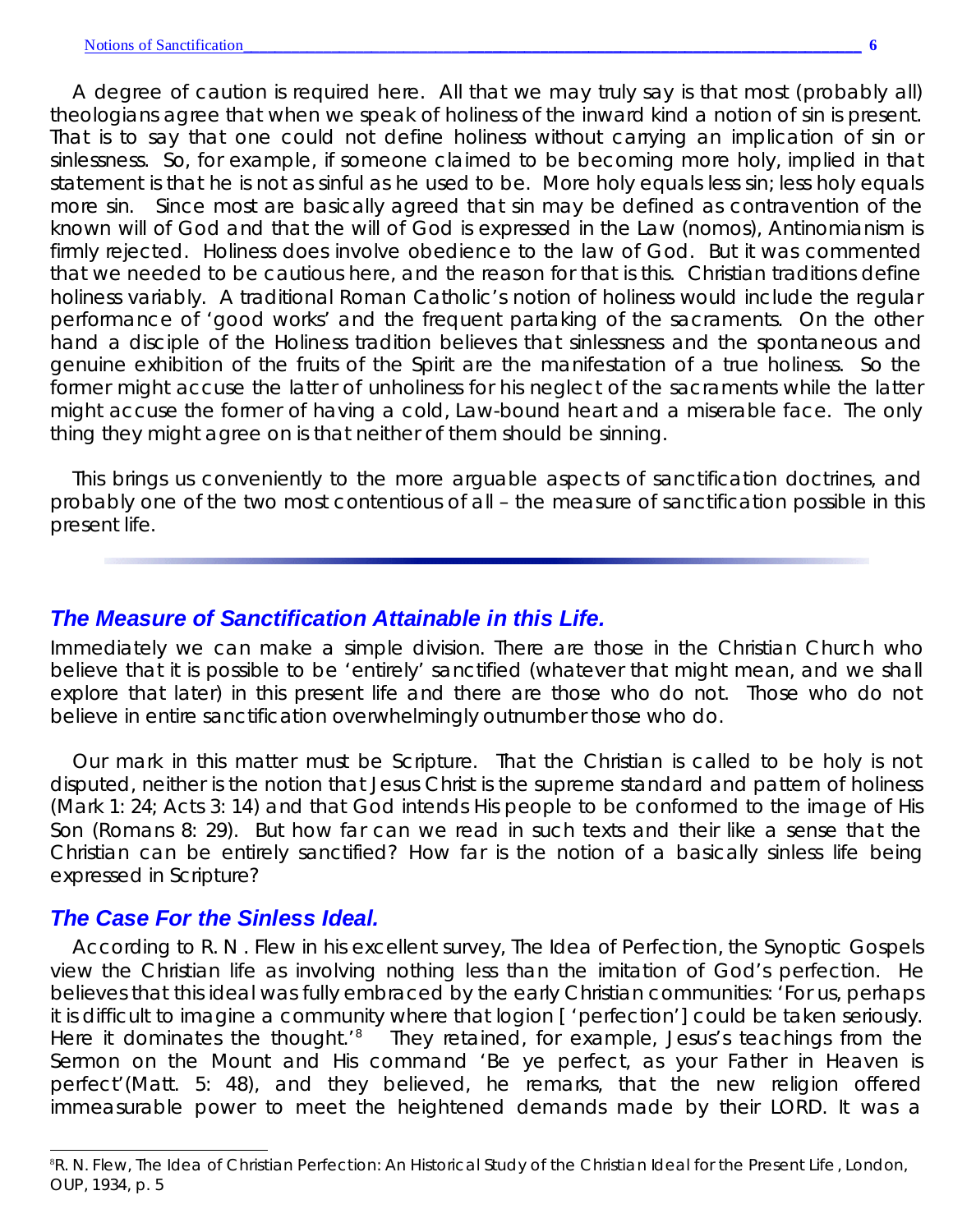covenant of grace: 'With men it is impossible, with God all things are possible'.<sup>9</sup>

Absolutely central to these early Church notions of Christian perfection was the doctrine of sinlessness. Flew suggests that only in the middle of the third century did this begin to wane, and even then not decisively.<sup>10</sup> But for the first two hundred years of the Christian Church, believers expected to live without sin. Indeed, so literally was Baptism said to render a believer dead to sin that there was no little perplexity when it was realised that post-Baptismal sin was actually possible. $11$ 

Flew suggests further that the case for the sinless ideal can be drawn from a number of other places in the New Testament. Of the Pauline Epistles he remarks that they ' . . .contain passages which appear to assume that the Christian should, and can, live a sinless life.<sup>'12</sup> He remarks of Paul that while he made no claim to be sinless, and he certainly did not claim that the Christian *could* not sin, there is clear inference from his writing that sinless living was the ideal and that it was possible.<sup>13</sup> The sixth chapter of Romans contains some of the clearest indications of the apostle's thought: 'Shall we go on sinning that grace may abound? By no means! (vv. 1 -2) . . . the body of sin [has been] done away with that we should no longer be slaves to sin (v.  $6)$ ... count yourselves dead to sin (v. 11)... you have been set free from sin and become slaves to righteousness' (v. 18). Finally, in the Johannine writings Flew believes that no less a standard of the Christian life is expressed; does not the apostle say that 'he who is born of God does not sin, for God's seed abideth in him'(1 John 3: 9)? John's thought, Flew believes, may be well summarised by saying that, basically, the Christian does not sin, that '.. . through Christ he is the victor over the sin principle.<sup> $14$ </sup> F. J. Miles offers the identical conclusion<sup>15</sup> on the Johannine writings and in another place remarks that,

'We are rightly to suggest that the life in Christ is intended by God to be an unsinning life,. . .Surely God can be satisfied with nothing less. Imputed righteousness in Christ is the prelude that makes possible to us the imparted righteousness of Christ. Our God, 'Who is of purer eyes than to behold evil, and canst not look upon iniquity' could never be a party to a mere whitewashing make believe.<sup>'16</sup>

R. A. Torrey declared that, 'It is the privilege of the child of God in the power of the Holy Spirit to have victory over sin every day and every hour and every moment'<sup>17</sup> and J. H. G. Barker remarked,

<sup>11</sup>This was observed in Flew, *op.cit.*, pp. 131 - 135.

<sup>9</sup> *Ibid.*, p. 7.

<sup>&</sup>lt;sup>10</sup>Ibid., pp. 131 - 137. What reasons may we suggest for the wane in the notion of sinlessness? There are probably two. The first was the diminishing sense of God's nearness. Flew remarks on the overwhelming impression of the reality of God among the early church. There remained, for example, a strong expectation of the end of the age for many years after Jesus's death and resurrection, evidenced by Paul's first letter to the Thessalonians. A probable second reason for the diminishing notion of sinlessness is the intellectual wisdom of Graeco-Roman philosophy and Pagan beliefs which began to take hold in the Church following Constantine's conversion in the fourth century. G. Bennet notes how seriously this affected the message of the Christian gospel, profoundly reducing the notion of supernatural, Holy Spirit empowered living. (Bennet in *Commissioned to Heal and Other Helpful Essays*, Evesham, Worcs., Arthur James Ltd., 1979, p. 25.)

 $12$  *Ibid.*, p. viii.

<sup>13</sup> *Ibid*., p. 60.

<sup>14</sup> *Ibid*, pp. 92 -117, partic. pp. 111 -112.

<sup>15</sup> F. J. Miles, *Through the Holy Spirit*, Nottingham, CEU, 1939, p. 52

<sup>16</sup> *Ibid*., p. 51.

<sup>17</sup> R. A. Torrey, *The Person and Work of the Holy Spirit*, Pennsylvania, Whitaker House, 1996 ed., p. 127.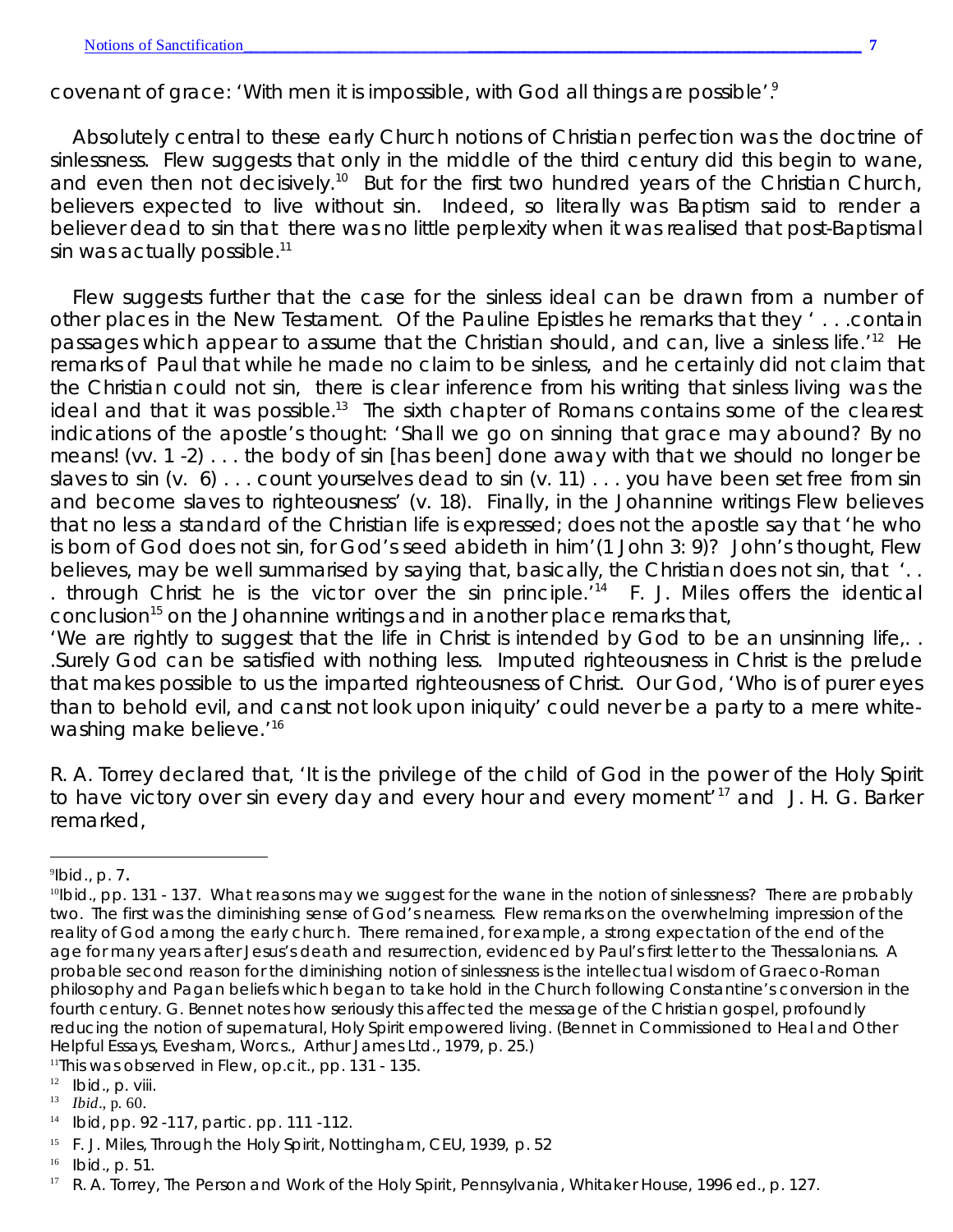' There is no suggestion in Scripture that Christians are perfected [in spirit] at death – all the scriptures use words and tenses which indicate cleansing, fullness and sanctification now in order that we might be blameless at His coming. . .Our LORD's beatitude, 'Blessed are the pure in heart, for they shall see God', suggests the possibility of heart cleanness now, and not at death.'<sup>18</sup>

## *Sinless Perfection.*

If one was looking to defend a notion of sinlessness from Scripture then Flew's study would be the most helpful resource (although Barker's is also very good). Probably Flew's clearest message is that sinlessness *was* the ideal for the early Christian communities and they believed they could live it. Furthermore, he strongly cautions,

'If we dismiss Paul's description [of the Christian life]as 'ideal' because we live no-one lives like it, that may be no condemnation of St. Paul, but rather of ourselves. It may be that we have been content to live far below the level of life God intended it to be lived in this world.' **<sup>19</sup>**

At this point, however, a degree of caution is necessary. By contending for sinlessness (or what is now more commonly called 'entire sanctification'), we ought to be sure we are *not* contending for sinless perfection. Sinless perfection says that the believer *cannot* sin. It does this in one of two ways. Either it says that once a Christian is justified, he is also in that same moment, completely sanctified (whether this is *imputed* holiness or *imparted* holiness is disputed); and consequently, subsequent to conversion, any thought the believer may take or action he may commit cannot be deemed anything other than holy, because in God's eyes, he *is* holy. In the past those who have adopted this theology have basically used it as an excuse to live a flagrant life of  $sin.^{20}$  It is antinomianism taken to the extreme.

The alternative doctrine of sinless perfection urges believers to seek a second, decisive experience of entire sanctification, *which then renders sin impossible because the sinful nature has been rooted out* and sin quite simply has no attraction for the believer. John Wesley got close to this on occasion – the notion that all desire for sin had been entirely removed – but, critically, he denied that this was a permanent state.<sup>21</sup> Sinless perfectionists deny that sin is possible for the sanctified believer, not only momentarily, but permanently.<sup>22</sup>  $^{23}$ 

<sup>&</sup>lt;sup>18</sup> J. H. G. Barker, This is the Will of God: A Study in the Doctrine of Entire Sanctification as a Definite Experience, London, Epworth Press, 1954, p. 36 -37.

<sup>19</sup> Flew, *op. cit*., p. 60

<sup>20</sup>Instances of such behaviour are noted in John Wesley's *Works*, whose doctrine of Christian perfection was not infrequently distorted into this form of sinless perfectionism. See for example, Volume VI of Wesley's *Works*, Michigan, Zondervan, 1872 ed., Sermon XL, Christian Perfection. pp. 1 - 23.

<sup>&</sup>lt;sup>21</sup>Ibid., e.g. p. 5. Advocates of 'entire sanctification' have frequently been accused of preaching a doctrine of sinless perfection. John Wesley is the most obvious example. Because he spoke much of 'perfect love' and the possibility of living without known sin he was often misrepresented as a sinless perfectionist. He strenuously denied and refuted the charge whenever it was made.

<sup>&</sup>lt;sup>22</sup>A further, very important objection to sinless perfectionism is that it must necessarily include perfection of knowledge and understanding. If there is no perfect knowledge then the believer is prone to sins of omission.

 $^{23}$ Most who adopted this perfectionist theology would tend to live very pious lives - they were not antinomian but should they fall into 'sin' they would simply claim that it was impossible since the sinful nature had been expunged.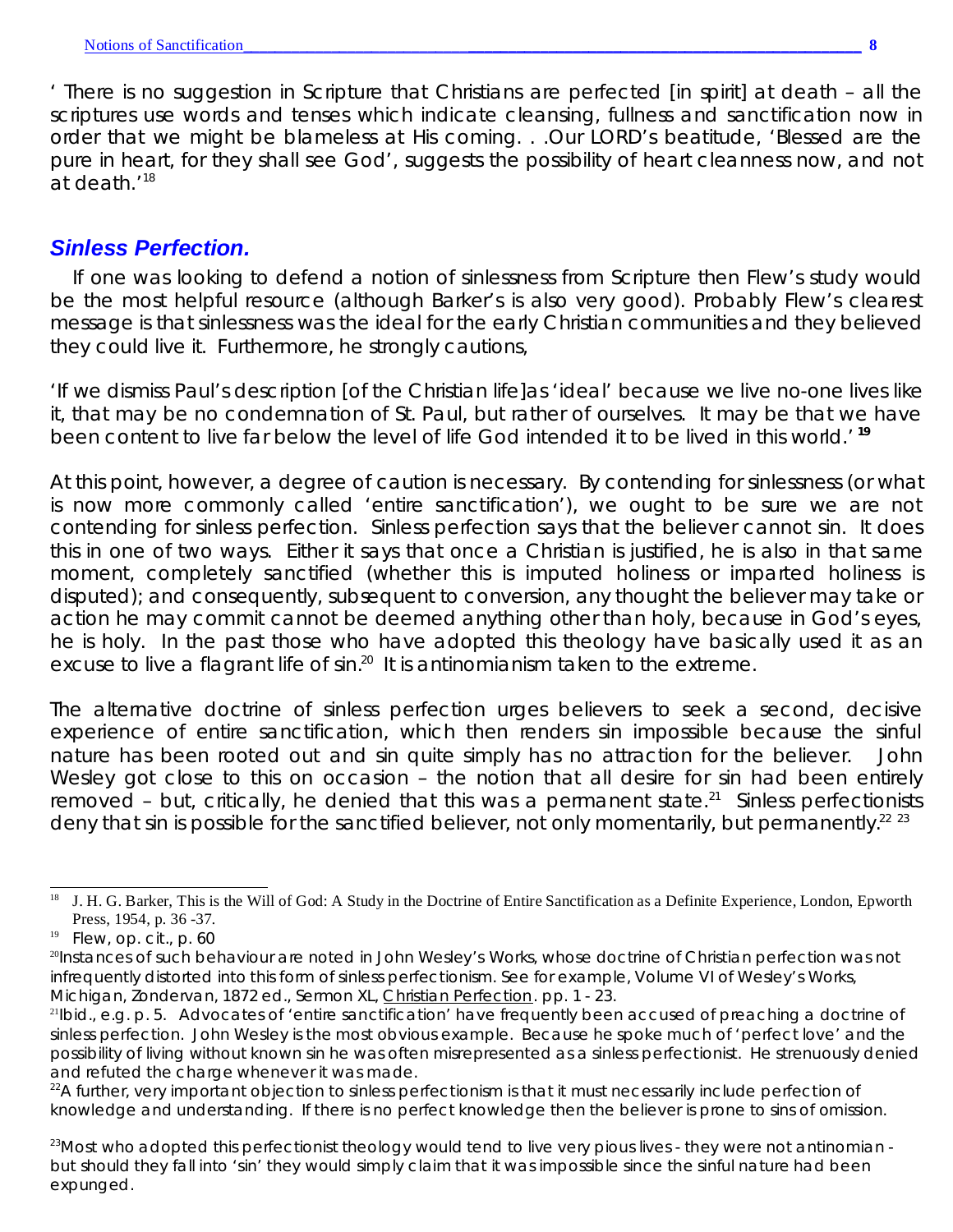So, even if we would contend for the notion of sinlessness or 'entire sanctification' it would seem to be extremely unwise to embrace any notion of 'sinless perfection' because implied in it is either the notion that the believer is exempt from the standards of the Law, or that the sinful nature has been entirely destroyed. Both notions seem contrary to Scripture. Although the New Covenant sets the believer free from the law it does not mean he is free to *break* the law. He is free from the law in that he is no longer obliged to fulfill it, *but Christ within him undertakes to do so for him*; the net result is that the Law is still obeyed. Paul says in Romans 3: 31, 'Do we, then, nullify the law by this faith? Not at all! Rather, we uphold the law.'

With regard to the notion that the sinful nature is entirely rooted out in an experience of entire sanctification, we might observe Andrew Murray's apposite comments regarding 1 John 3: 8, 10:

'Note the difference in the two statements (ver. 8), "If we say that *we have no sin*," and (ver. 10), "If we say that *we have not sinned*." The two expressions cannot be equivalent; the second would then be an unmeaning repetition of the first. *Having sin* in verse 8 is not the same as *doing sin* in verse 10. *Having sin* is having a sinful nature. *The holiest believer must each moment confess that he has sin within him – the flesh, namely, in which dwelleth no good thing.* Sinning or *doing sin* is something very different; it is yielding to indwelling sinful nature and falling into actual transgression. . . *The evil nature, the flesh, is unchanged in its enmity towards God.'<sup>24</sup>*

Murray's words express an extremely important point regarding sanctification. Scripture does *not* give license for claiming that the believer *cannot* sin. On the contrary, *in his present body, he shall always carry a measure of the fleshly nature*, and consequently he is always prone to temptation; hence John the apostle's assurance, 'If we do sin, we have an Advocate in heaven'(1 John 2: 1).

At this point we are not examining *how* one comes by an essentially sinless life, only whether Scripture testifies to it as the Christian's calling. What it is probably safe to say is that provided one does not begin to claim that the Christian *cannot* sin, the notion that sin can be exceptional in the Christian life is probably scripturally defensible.

#### **The Case Against the Sinless Ideal.**

There is however, an equally strong, perhaps stronger, case *against* notions of sinlessness. It might be contested from three fronts. The first regards a person's understanding and awareness of sin. While most may be agreed that an obvious contravention of the Ten Commandments constitutes sin, others will emphasise that even the thought of such an action has need of forgiveness. The latter have scriptural support for this in, for example, Jesus's words regarding adultery (Matt. 5: 28), but then it must be observed that some people are more prone to introspection than others. Or, perhaps put more clearly, people's consciousness of sin is not uniform. One appears to tolerate all manner of 'un-Christian' attitudes and practices in his or her life, and may appear to fellow believers to be little different to a heathen – he has an 'under-developed conscience' regarding sin, we could say. On the other hand, there are also earnest souls, prone to introspection or beset by a sense of inferiority, whose sin consciousness drives them to bouts of self-mortification and the like; we are liable to pity them as having an *over*-developed conscience regarding sin . These

<sup>24</sup>Andrew Murray, *Abide in Christ*, Pennsylvania, Whitaker House, 1979 ed., p. 172, author's italics, but bold added.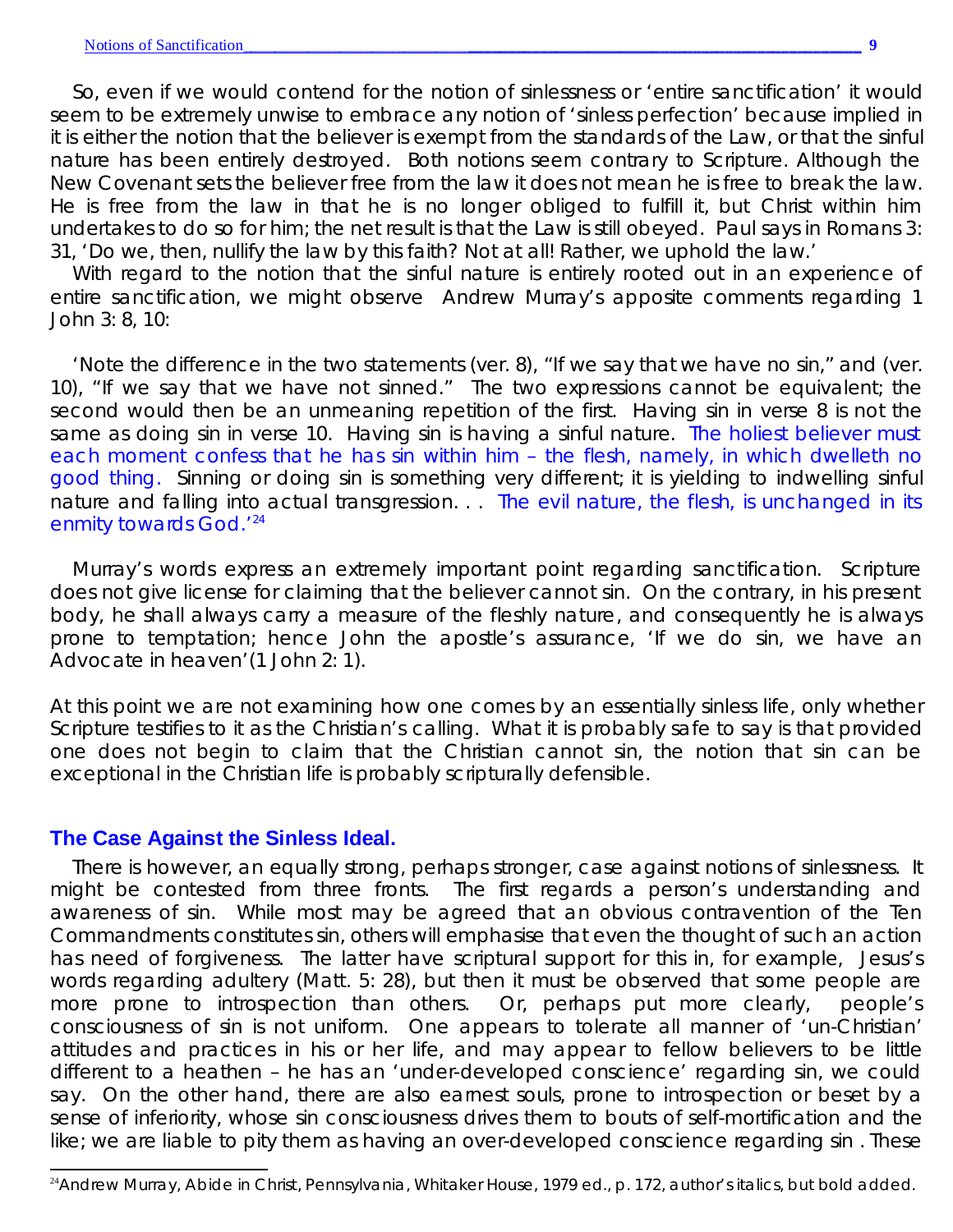are the extremes to be sure, but the point is to recognise that people's tolerance, understanding and consciousness of sin differs. And so, set against the argument for sinless living, we have to observe that sinlessness can only be subjectively defined.

Our second argument against the notion of sinlessness is quite simply one of experience. For all the scriptural notions about being 'dead to sin' for example, it is patently obvious to most Christians that they are very much alive to it. Sin is probably very much a part of the average Christian experience, however much it may be despised and resisted. The argument from experience is extremely strong.

Finally, and perhaps most importantly for the purposes of this study, the notion of sinlessness can be objected to by drawing on Scripture. There is, for a start, the highly convincing seventh chapter of the Book of Romans. The majority of Christian thinkers since approximately the fifth century have read Romans 7 to be the apostle Paul's personal experience. Romans 7 speaks of 'doing that which I do not wish to do', 'being unable to do what I wish to do' and laments this 'shameful body of death'. The apostle depicts the great conflict in the soul and a life of struggle and strife and does little to suggest a sinless life. The following chapter, Romans 8, speaks of 'life in the Spirit'. The dominant view since the fifth century is that these two passages exist side by side – that is, that the experience of Romans 7 and 8 are contemporaneous – they are experienced together in the Christian life and do not represent two distinct, sequential states.

A further Biblical text of some importance is the First Letter of John. In 1 John 3: 6, 9 the apostle asserts that, '. . . No one who is born of God will continue to sin, because God's seed remains in him.'. That is cited as a strong argument in *favour* of sinlessness. But then, in 1 John 1: 8, we read that '. . . if a man claims to be without sin then the truth is not in him,' and in 1 John 2: 1, '. . . if we do sin, then we have an Advocate with the Father, Jesus Christ.' Clearly, sin is not impossible; we can probably go so far as to say the apostle is assuming that the Christian will sin and so assures us that provision has been made.

There are a number of other portions of Scripture that might be or have been cited to refute the ideal of sinlessness. Paul's letters to the Corinthians indicate that there was the need to correct sinful practices on more than one occasion (1 Cor. 3: 3; 1 Cor. 5: 1 -2; 2 Cor. 13: 2); Jude remarks on immoral persons among the church (Jude 3 – 5) ; Paul remarks in Philippians 3: 12 'Not that I have already obtained all this, *or have already been made perfect*'; and James observed that 'we all stumble in many ways' (James 3: 2). But in objecting to the notion of sinlessness probably the most convincing evidence remains the seventh chapter of Romans. It has so often been the testimony of Christians throughout the history of the Church that it is regarded as the apotheosis of the Christian life. Perhaps because of its centrality in this regard it is also the most controversial chapter of the book of Romans. The issue is unlikely to be resolved in a few short paragraphs, but we can state the case *against* Romans 7 as the present ideal of the Christian life as it is frequently presented.

The view favoured among those who believe in 'entire sanctification', is that Paul was not, in Romans 7, describing his personal experience but the experience of either (1) the Christian living still under the law or, (2) the unregenerate man. Romans 8, on the other hand, is held to have been his experience at the time of writing, a life of rest, freedom from struggle and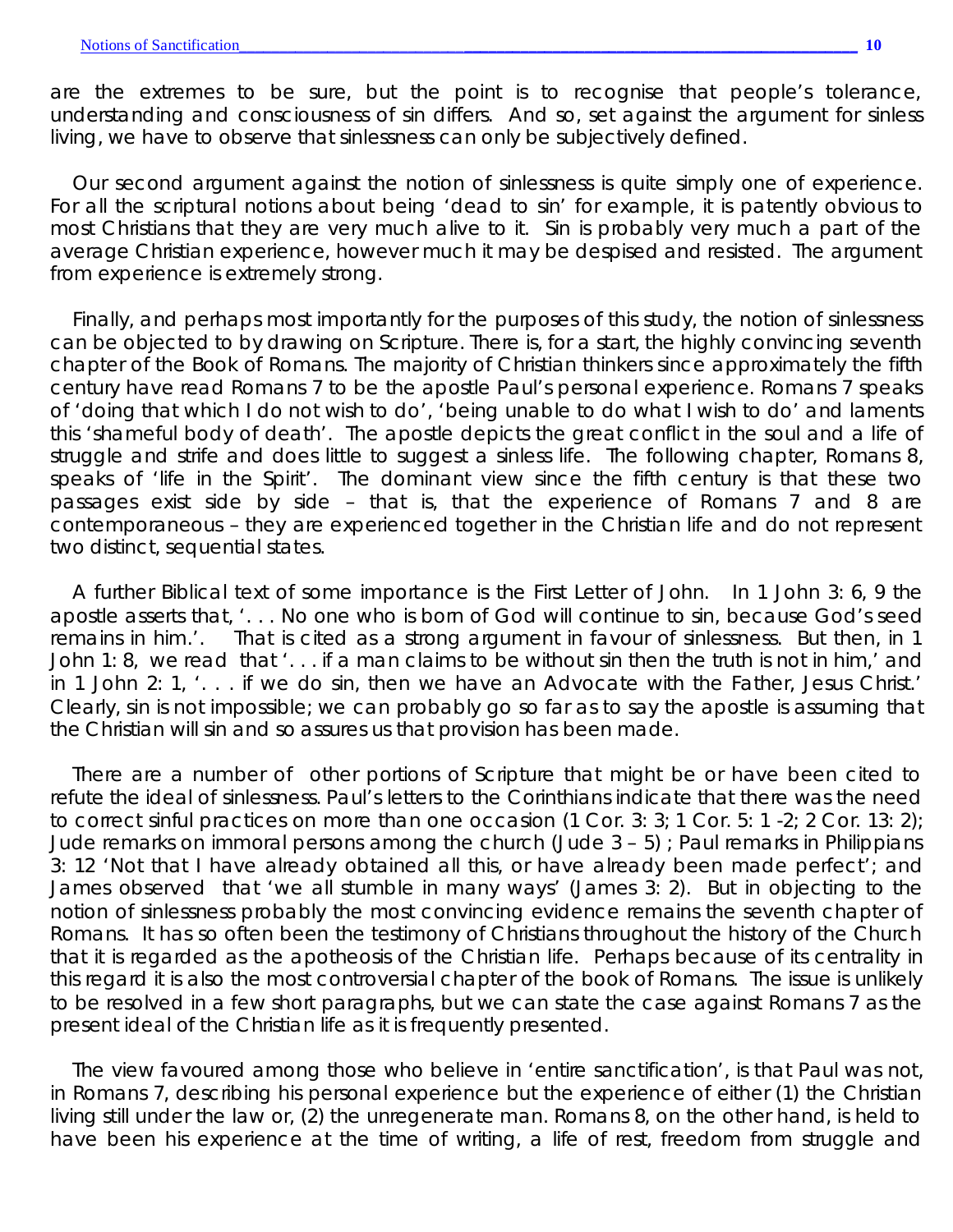victory over sin.<sup>25</sup> He has passed into the full blessings of Christ's salvation and lives gloriously in the new covenant of grace. M. Eaton says of Romans 7:

'It is quite impossible that Paul should be referring to the 'normal' Christian. The 'norm' of the Christian is not to say 'I am carnal'. The Christian says the exact opposite, in the sense of being dominated by sin. The normal Christian is not ignorant of what he is doing (7 : 15), nor is he beset by failure ( 7: 19 -21). . . It is also quite impossible that the normal pagan can be referred to here. The man of Romans 7: 13 -25 and even in the whole of 7: 7 -25 is an extraordinarily 'spiritual' person! He has known sin ( 7: 7) and has had a battle with it. He does not want to sin. This in itself puts him apart from the average person, the 'person in the street'. The average person in the street does not care very much about sin. . .[No] *the wretched man of Romans 7: 7 running right through to Romans 7: 25 is a description of the maximum the holy law of God can do in the unconverted person.*' 26

C. Finney offered the same conclusion: 'Whoever has no experience but that of the seventh chapter of Romans is not justified at all'.<sup>27</sup>

In fairness the verdict that Romans 7 refers to one still outside the justified state is not as common as the view that it is a description of the Christian still living under law. Writes one commentator,

'We must admit that some of what he [Paul] describes here [Romans 7] is not a Christian experience, but none the less many Christians do experience it. What then is the teaching of this chapter? Romans 6 deals with freedom from sin. Romans 7 deals with freedom from the Law. In chapter 6 Paul has told us how we could be delivered from sin, and we concluded that this was all that was required. Chapter 7 now teaches that deliverance from sin is not enough, but that we also need to know deliverance form the Law. If we are not fully emancipated from the Law, we can never know full emancipation from sin.<sup>'28</sup>

With regard to Romans 7 it may be prudent to recall Reinhold Niebuhr's remark. He observed that one's understanding of Romans 7 – whether it was intended to be purely retrospective or was meant to express a tension which even the redeemed experience, '... is an exegetical problem which is *answered according to previous doctrinal assumptions*.'<sup>29</sup> It is an extensive topic. In this study we are reduced to the observation that the chapter provides a powerful, but certainly not irrefutable, objection to notions of sinlessness.

After Romans 7 the First Letter of John is the most frequently cited as a case against the sinless ideal; the apostle declares 'If we say we have no sin then the truth is not in us'. In defence of the sinless ideal at this point we might recall the distinction Andrew Murray made between *having* sin and *doing* sin: all Christians *have* sin – it is the indestructible flesh – but that is not to say that all Christians *do* sin and that sin is inevitable. Further, those who contend for the sinless ideal point out that the apostle's words 'If we say we have no sin, we deceive ourselves' (1 John 1:8) may be made into the unconscious justification for a low standard of Christian living. Their suggestion is that it is far more desirable to overstate the possibilities of

- <sup>28</sup>W. Nee, *The Normal Christian Life*, Eastbourne, Kingsway, 1961. Pp. 102, 1996 ed.
- <sup>29</sup>Reinhold Niebuhr, *The Nature and Destiny of Man*, London, Nisbet, 1943, p. 110. [italics added]

<sup>&</sup>lt;sup>25</sup>Unless otherwise stated victory over sin, sinlessness or other such expressions do not mean a permanent and unchangeable state, incapable of falling.

<sup>26</sup>M. Eaton, *Living Under Grace*, Milton Keynes, Word Publishing, 1994. Pp. 187 - 188, author's italics.

<sup>27</sup>C. Finney/L. Parkhurst, *Principles of Liberty*, Minneapolis, Bethany House Publishers, 1983. p. 95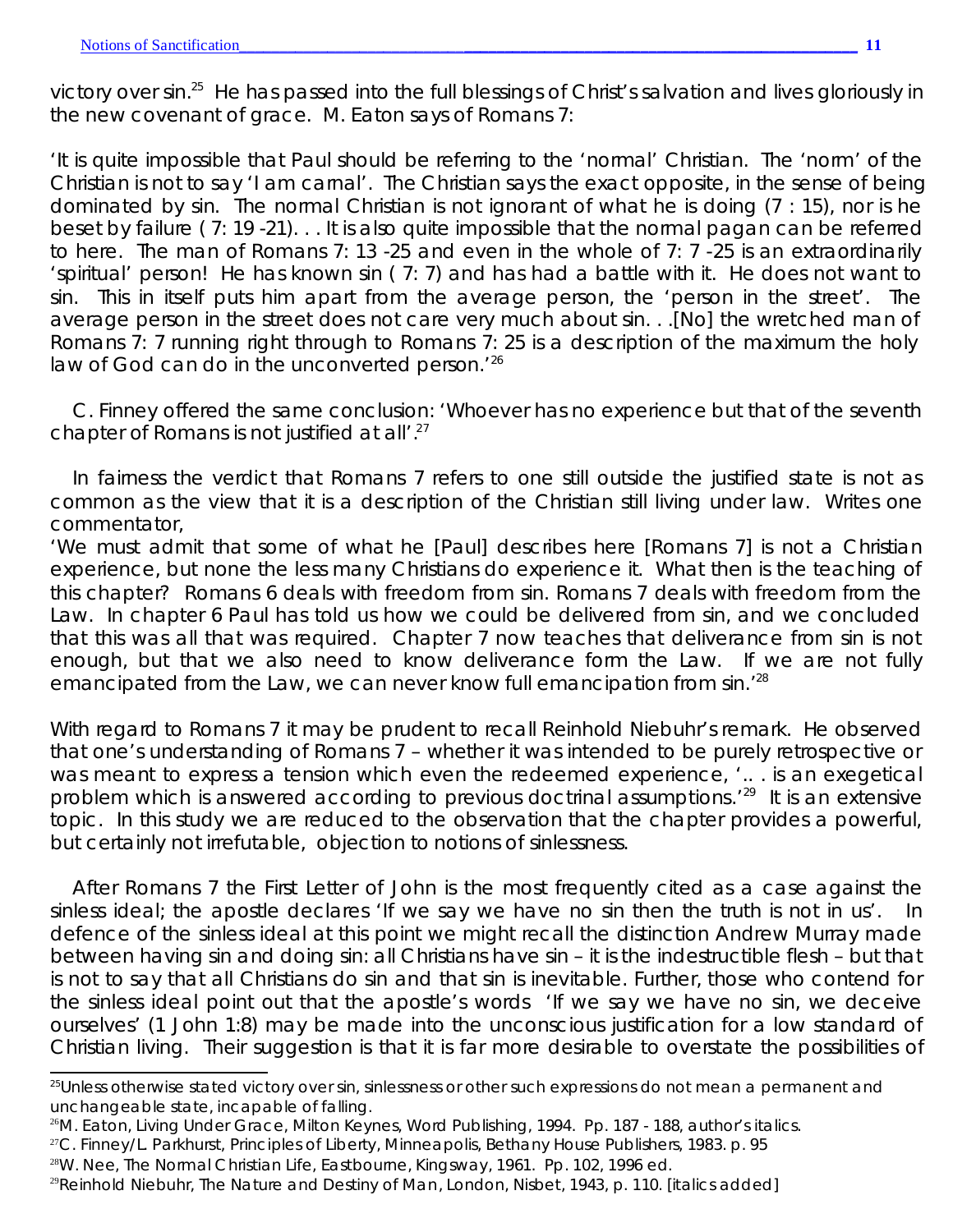sanctification in an honest desire for holiness than to understate them in a complacent satisfaction with a traditional holiness.<sup>30</sup> But the plain words of the text seem to be at the least an assurance that all Christians will sin; at their most sharp they are a rebuke to the very notion of sinlessness.

#### **The Measure of Sanctification Possible in this Life - Summary.**

The preceding remarks have explored the notion of sinlessness as an ideal for the Christian life. It was accepted that Scripture calls the Christian believer to be holy but then asked how far this implied sinlessness. According to R. N. Flew, until at least the middle of the third century the Church preached sinlessness as the normal Christian life. Following his observations it was suggested that Scripture *could* support a notion of sinlessness (or what is now commonly termed 'entire sanctification') so long as this did not mean sinless perfectionism. The common objections to the notion of sinlessness were then discussed – the variable and subjective interpretation of sin, the experiential testimony of the great majority of Christians, and finally the significant Biblical evidence against the sinless ideal.

The major issue thus far has been the *measure* of sanctification one might expect in the present life. One's answer to this question is a fairly decisive part of one's sanctification theology. If, when one reads the Scriptures, one believes that 'entire sanctification' or the Romans 8-type experience is the present ideal, one's opinion as to how this occurs will in all probability differ considerably from his who accepts the Romans 7-type experience. This is what we will observe in our following question - How is the Christian believer sanctified?

## *The Means or Mechanism of Sanctification - How is the Christian Believer Sanctified?*

It was noted at the outset that notions of sanctification are an important means of expressing how the practical life of the Christian is transformed. This is very much the point at issue here. The Christian Church through the centuries has found three broad but distinct ways to answer the question 'How is the Christian believer sanctified?'. The first is the *sacerdota***l** approach, exemplified in traditional Roman Catholicism and Eastern Orthodoxy. The Church and the sacraments are deemed (in the former at least) quite literally indispensable to an individual's sanctification, and, indeed, to his salvation.

The second approach we might call, for want of a better term, **'***progressive sanctification***'**. Progressive sanctification is the dominant theology in the Reformed Church and has been so since, particularly, the time of the Puritans. It teaches that the believer is sanctified through his many experiences, a good number of them difficult and painful. In the words of E. Y. Mullins,

'The means of sanctification is chiefly the truth of the Gospel (John 17: 17), but truth can be learnt through all the means of grace – in the church, in preaching, in fellowship, in temptation, trial and conquest...in short, the whole circle of life's activities is to minister to Christian growth.' <sup>31</sup>

<sup>30</sup>See, for example, F. J. Miles, *op. cit*., p. 52 and R. N. Flew *op. cit*., p. 60.

<sup>31</sup> Mullins, *op. cit*., p. 423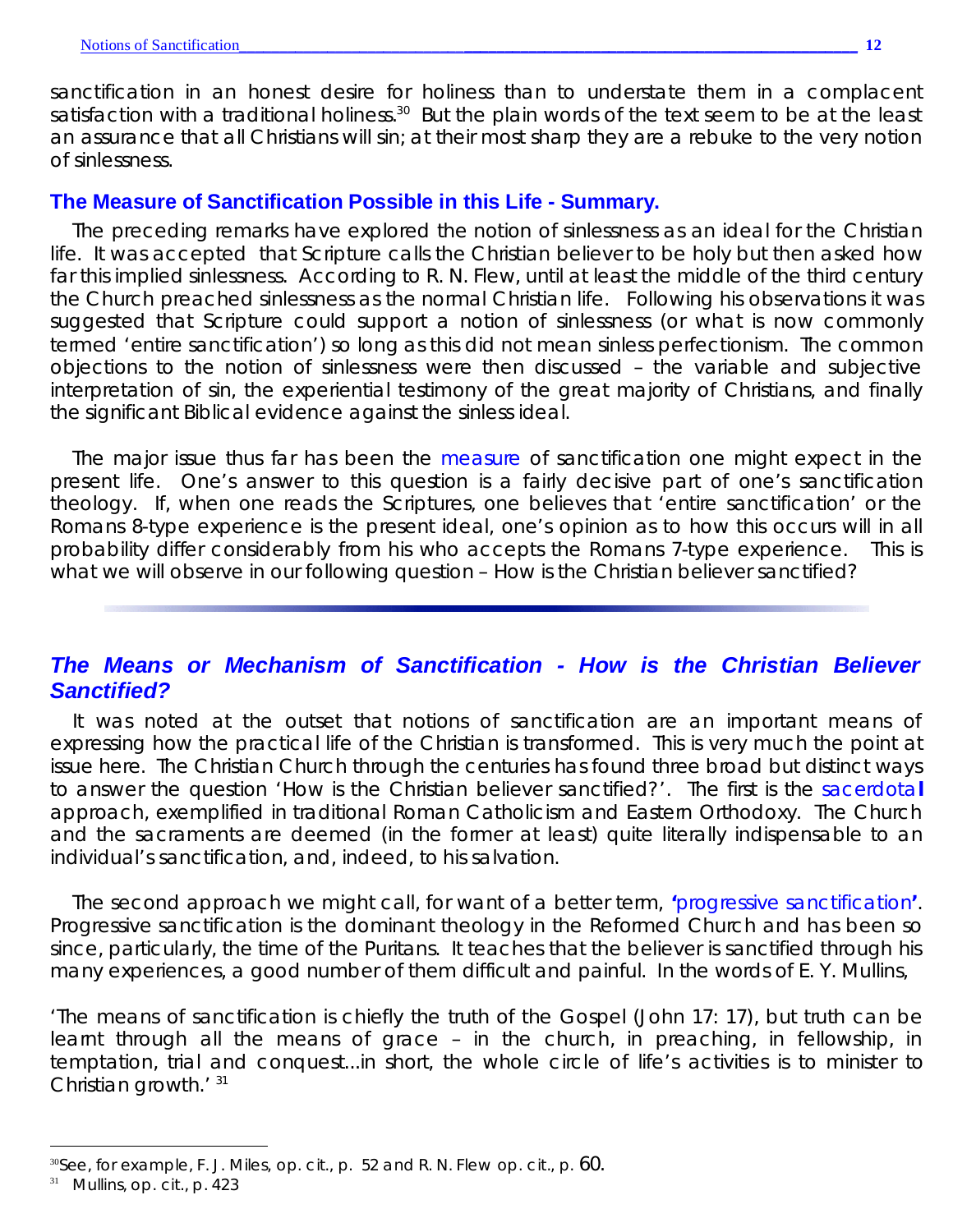Generally, doctrines of progressive sanctification presumes that Romans 7 is the present ideal for the Christian life.

The third approach could be termed *sanctification by crisis*. The Pentecostal tradition calls it 'the second blessing'; the Holiness tradition favours 'entire sanctification' or 'endument with power'. The terminology is, for the moment, not important, but the theology basically says that there is a second, definite and decisive experience, subsequent to regeneration, by which the Christian believer is sanctified (frequently 'entirely'). It is a moment of crisis, sometimes preceded by much anguish for the believer. The effect on his life is not infrequently claimed to be at least as dramatic as his conversion. Every Christian theology which teaches sanctification by crisis has its roots in John Wesley's doctrine of Christian perfection. Crisis sanctification doctrines generally assert that Romans 8 is the Christian's present and realisable ideal.

## *The Sacerdotal Approach: ( i ) Roman Catholicism.*

The traditional Roman Catholic doctrine of sanctification can be summarised as follows. $32$ 

A man or woman believes that Jesus was the Christ, the Son of God and Saviour of mankind. He or she desires to enter the Catholic Church. Accordingly, he or she is baptised in water and receives a measure of 'justifying grace'. Justifying grace is imparted (rather than imputed) and it is God Himself – it is the divine nature. Notwithstanding this, the believer cannot thenceforth be sure of his eternal salvation. He needs to increase his justifying grace (his partaking of the divine nature) in order that he may be more likely to be eternally saved. To increase his justifying grace he performs 'salutary acts' ('acts necessary to salvation') with the aid of 'actual grace' bestowed through the sacraments. Salutary acts entitle him to sanctifying grace - '. . . a just man merits for himself through each good work an increase of sanctifying grace.  $\cdot$   $\cdot$ <sup>33</sup> - a grace that effects the purification of his 'soul substance'. Sanctifying grace is *not* God Himself; it is '... a created, supernatural gift, really distinct from God'.<sup>34</sup> Greater sanctifying grace merits him more justifying grace that he might be more confident of his eternal salvation.

We must make a number of simple observations. First, obviously, the Catholic believer cannot be certain of his eternal salvation:

'. . .except by divine revelation no-one can know with the certainty of faith if he be in the state of grace... whether he has fulfilled all the conditions necessary for the achieving of

<sup>&</sup>lt;sup>32</sup>Of all of the doctrines of sanctification here examined, Roman Catholicism's is examined at the greatest length to avoid misinterpretation. It is an extremely intricate theology and, naturally, heavily bound up in the Roman notion of justification. Further, it is acknowledged that the doctrine represented here is the *traditional* Catholic doctrine, that which is confirmed by the Vatican, and the largest wing of the Roman Church worldwide. In the course of this study the writer spoke with a highly educated and devout American Catholic who confessed that the intricacies of sanctification doctrine completely eluded her. Yet her received understanding of the doctrine demonstrated that Vatican teaching was being faithfully, if simply, continued. The primary source for this summary of Catholic doctrine is L. Ott's, *Fundamentals of Catholic Dogma*, Cork, Mercier Press, 1963. Ott is a Catholic apologist. <sup>33</sup>L. Ott, pp. 267 - 268.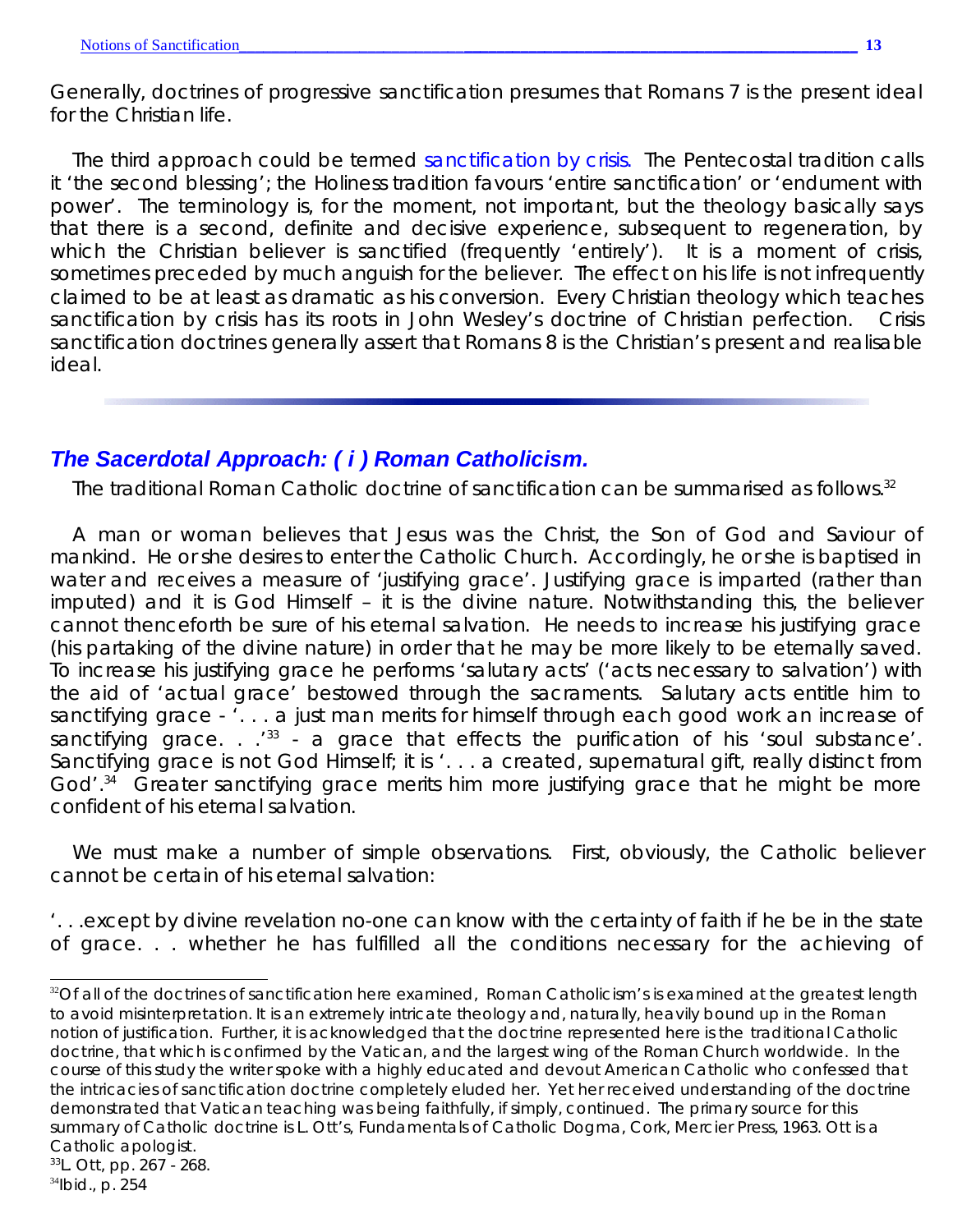justification.<sup>135</sup>

Consequently, (and this is our second observation) the Catholic believer is always working to secure his salvation. *His certainty of salvation may be in direct proportion to the measure of sanctification he attains*. His sanctification is increased by the performance of salutary acts (commonly called 'good works' but literally defined in the Catholic tradition as 'acts necessary to salvation<sup>'36</sup>).

Salutary acts cannot be performed without grace. Grace is not a disposition of God, but a kind of substance which 'inheres in the soul-substance'<sup>37</sup>. It imparts strength to the believer's will and enlightens his understanding.<sup>38</sup> The primary means of grace are the seven sacraments of the Catholic Church. The Catholic sacraments are consequently more than occasions of remembrance or representations of the divine. Rather, '... the sacraments 'contain' the grace which they signify and bestow it upon those who do not hinder it'  $39$ ; '...all the sacraments of the New Covenant confer sanctifying grace on the receiver.' 40 Particular emphasis is given to the sacrament of baptism which is believed to '... imprint an indelible spiritual mark on the soul which is never removed', even by mortal sin.<sup>41</sup>

If sanctifying grace can be increased it can also be hindered or even lost; if it is lost then the acquired justified state is threatened. The indelible imprint effected by baptism is no assurance of salvation, of perseverance to the end in the justified state. If a person falls into'grievous sin' a just person may regain his state of grace by the sacrament of penance–a particular act, or acts, considered as satisfaction offered to God as a reparation for sin committed. The believer's sanctifying grace is, on completion of his penance, restored to its previous measure.

Finally, it is also notable that Catholic doctrine teaches that sanctification continues after death. It is said that, '... the souls of the just which, in moment of death, are burdened with venial sin or temporal punishments due to sins, enter Purgatory'.<sup>42</sup> The 'cleansing fire' (*Purgatorium*) is a place and state of temporal penal justification. Just souls who have departed their earthly life with true repentance and love for God but who were unable for whatever reason to render efficient satisfaction for their trespasses through the sacraments and penance are believed to be purified after death with 'the punishments of purification'.

## *Observations Regarding Roman Catholic Doctrine.*

The Catholic doctrine of sanctification presents us with four very important questions. One,

<sup>37</sup>*Ibid*., p. 255.

<sup>38</sup>*Ibid*., p. 225.

<sup>39</sup>*Ibid*., p. 328

<sup>40</sup>*Ibid*., p. 232

<sup>&</sup>lt;sup>35</sup>Ibid., p. 262, and, 'He may hold a high moral certainty that he is justified and his conscience may bear him witness, but he may not, apart from divine revelation, be certain.' (Ott)

<sup>41</sup>*Ibid*., p. 332. We ought to note that in Catholic doctrine the believer is not deemed to have received his first measure of justifying grace until he has been baptised. It is not his believing on Christ that confers upon him his new status; it is the very act of baptism.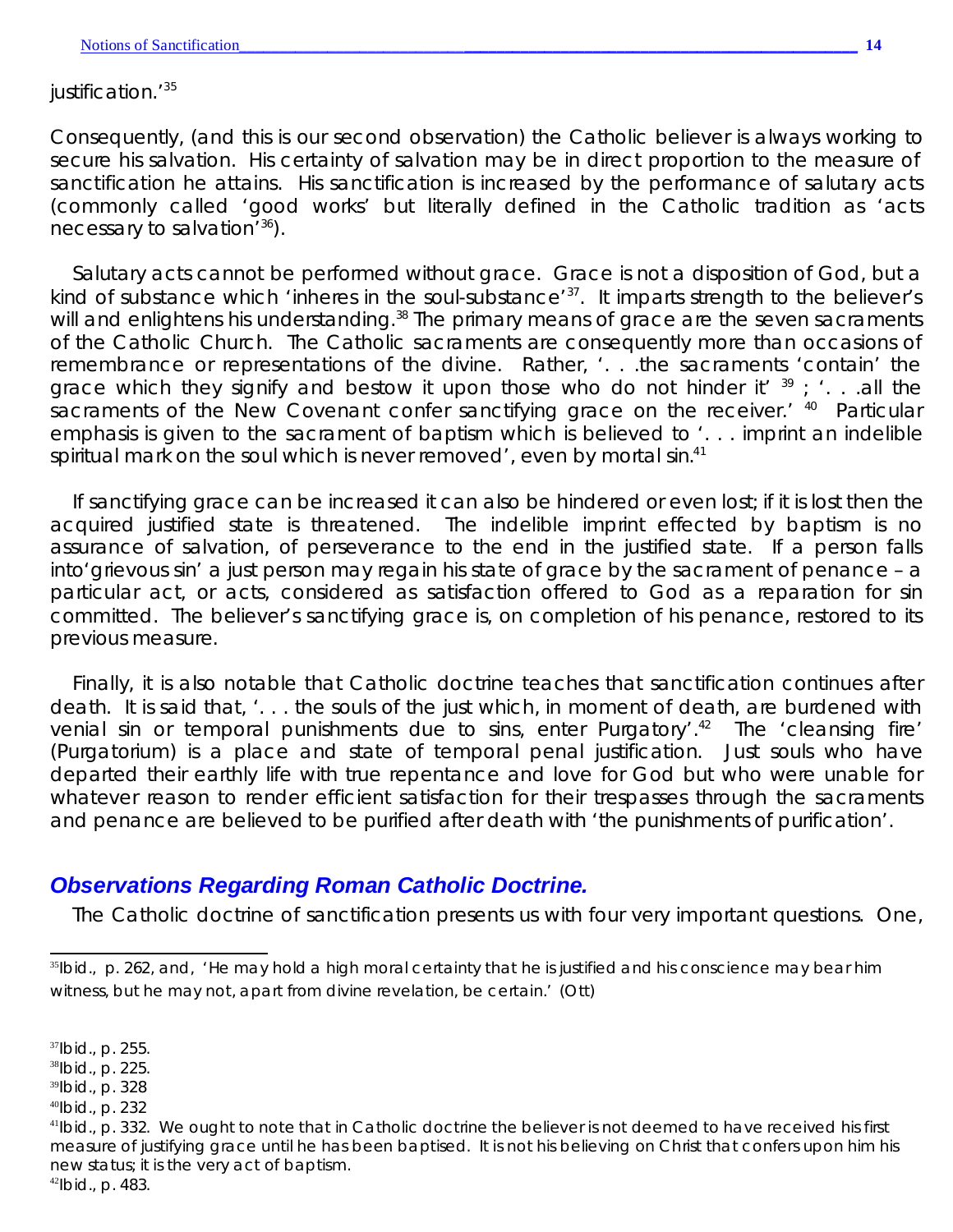how and to what extent is sanctification related to justification? Two, what grounds do we have for believing that sanctification continues after death? Three, how are we to understand the Biblical concept of grace with regard to sanctification? And, four, what may be rightly said of the sacraments as a means to sanctification? Is their esteemed role supported by Scripture, for example?

To the first question. In what manner and to what extent is sanctification related to justification?

The Roman Church understands the whole concept of justification differently to the Reformed Church. There really is no grounds to suggest otherwise.<sup>43</sup> The Catholic Church believes that justification is a process which lasts an entire lifetime. The Reformed Church says that it is the work of a moment. The Catholic Church believes that it is a work of cooperation between the believer and God, the Reformed tradition understands that it is an act of God alone. The Catholic Church says that justification accompanies *objective righteousness*, the Reformed Church says that justification is an act regardless of objective righteousness.<sup>44</sup>

Of justification the Reformed position is that Scripture teaches a once for-all- time , completed justification for any who believe in Christ as their Saviour . It is pointed out that the Biblical word for justify or justification is '*dikaioo*' which denotes a declarative act, a pronouncement, and something that is completed, not ongoing.<sup>45</sup> Justification does not mean, in its literal sense, that God has *made* the believer righteous, nor that the believer has, of himself, become righteous. There is no sense that the believer has done anything to merit this declared righteousness before God except believe in Christ. The Scriptures say, 'For we maintain that a man is justified by faith, *apart from works of the Law*.'<sup>46</sup> ; 'Therefore *having been* justified *by faith*, we have peace with God through our LORD Jesus Christ' <sup>47</sup> ; and, 'To the man who. . . trusts *God who justifies* the wicked, his faith is credited as righteousness...[How blessed] is the man to whom God credits righteousness *apart from works*.'<sup>48</sup>

The Reformed tradition contends that if the death of Christ forgave all sins, and if it fully satisfied the divine penalty due to them, and if God declares all believers righteous on the basis of their faith in Christ, then nothing else is needed to permit entrance into heaven.

The Catholic response to this understanding is that it is 'forensic' justification. It is, says Rome, 'something purely external, a kind of acquittal or declaring just that takes no account of the actual condition of the person so acquitted'.<sup>49</sup> Catholic doctrine contends that if there is any sort of justification, '... it must happen in him as well as for him<sup>50</sup>; remarks Ott, '... [for] it would

<sup>43</sup>This was the contention of H. Kung in his work, *Justification*, London, Burns and Oates, 1964. It betrays the fundamental misapprehension of the differing nature of justification in Catholic and Reformed thought. <sup>44</sup>In a very real sense the Catholic Church teaches that justification *follows* sanctification, whereas the Reformed Church says that sanctification follows justification. Lest this be thought to contradict the observation made earlier in this paper that sanctification cannot occur outside the justified state, it ought to be understood that according to the Catholic Church the justified state is initially entered at baptism. This may be lost (by mortal sin), but it may also be confirmed and deepened (by sanctification). In that sense, justification follows sanctification.

<sup>45</sup> Mullins, *op. cit*., p. 389.

<sup>&</sup>lt;sup>46</sup> Romans 3: 28, NASB., emphasis added.<br><sup>47</sup> Romans 5: 1 NASB emphasis added.

Romans 5: 1, NASB, emphasis added.

<sup>48</sup> Romans 4: 5 - 6, emphasis added.

<sup>49</sup> J. MacQuarrie's words describing the Catholic objection, *Principles, op. cit*., p. 305*.*

<sup>50</sup> *Ibid*., p. 306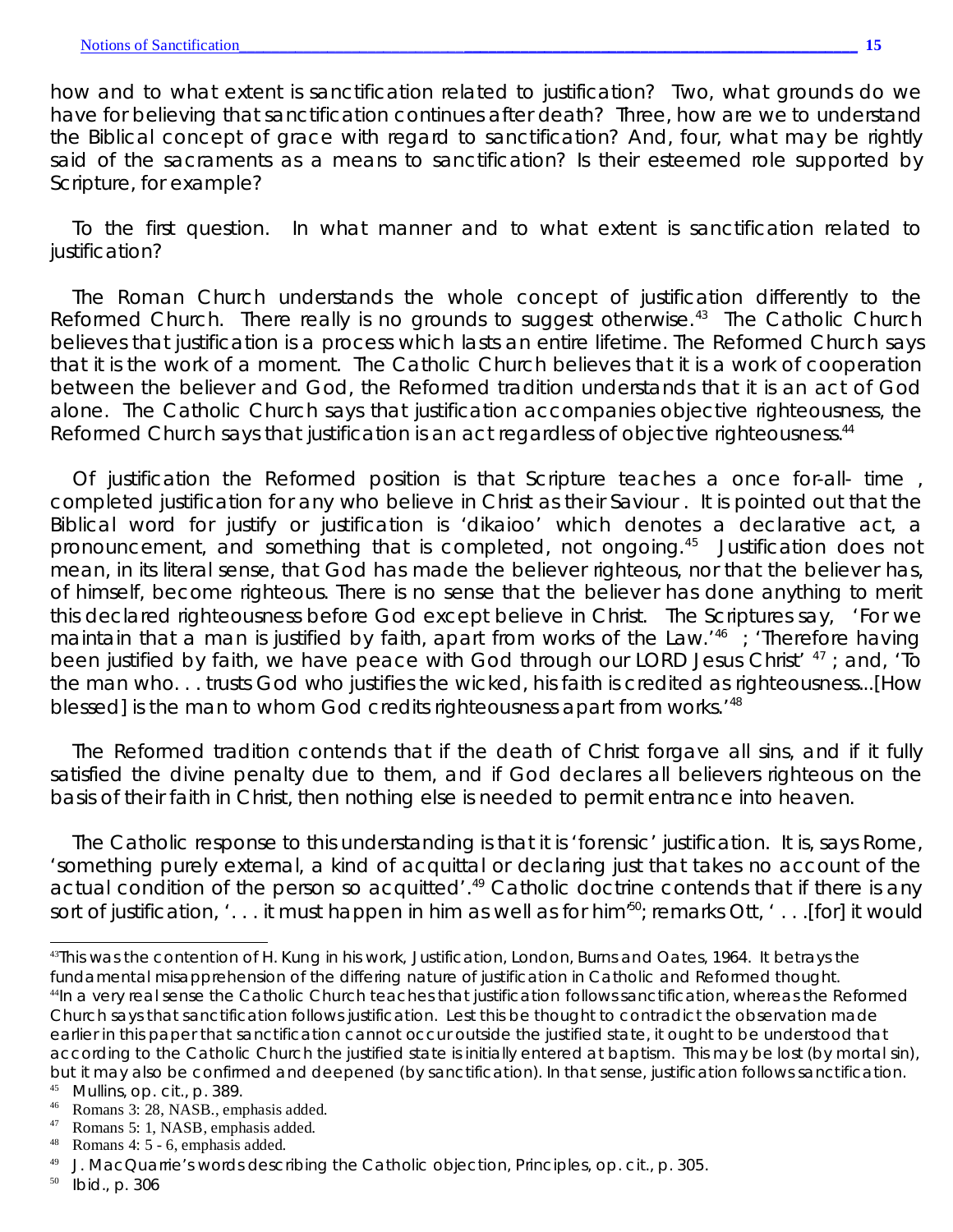be incompatible with the veracity and sanctity of God to declare the sinner to be justified if he remains in reality sinful.<sup>'51</sup> In the Catholic tradition, justification is understood to be a process whereby the believer becomes more and more *objectively pleasing* to God by becoming more and more sanctified. Consequently, one *earns* heaven because of the righteous life one has lived. In Catholic thought, *one is justified only so far as one is sanctified* and therefore *sanctification is the means to greater justification.* This is demonstrated by the words of Catholic apologist, Karl Keating:

'Christ did His part, and now we have to cooperate by doing ours. If we are to pass through those [heavenly] gates, we have to be in the right spiritual state. . . The Church teaches that only souls that are *objectively good* and *objectively pleasing* to God *merit* heaven, and such souls are ones filled with sanctifying grace. . .the Catholic Church sees justification ... as a true eradication of sin and a true sanctification and renewal. The soul becomes *objectively pleasing* to God and so *merits* heaven. It merits heaven because now it is *actually good*. . .The Bible is quite clear that we are saved by faith. The reformers were quite right in saying this, and to this extent they merely repeated the constant teaching of the Church. Where they erred was in saying that we are saved by faith *alone*.'<sup>52</sup>

Regrettably, some Catholics have misunderstood the Reformed position here, thinking it means that mere assent to doctrine saves entirely and that Reformed believers have little concern for good works or sanctification. On the contrary, Scripture affirms that good works and sanctification are crucial – the very knowledge of grace itself (in the Protestant sense) produces good works and growth in holy living.<sup>53</sup> However, it must surely be asked *whether Scripture indicates that the believer's justification is dependent on his good works and sanctification*. Is not more correct to understand that good works do not secure justification, but are a consequence of it? Placing any sanctifying *or* justifying value upon good works is difficult to substantiate with Scripture. Are not works *evidence* of a sanctified life rather than a *means* to it? Brunner very sensibly warns (and this may be heeded by all traditions although it seems particularly apposite to the Catholic tradition) that,

'. . . all energetic ethical activity carries with it a great danger. It may lead to the opinion that by such activity deliverance from evil is being accomplished.<sup>'54</sup>

Away from justification, Catholicism also presents us with the notion that *sanctification continues after death***,** in Purgatory. The Catholic apologist, L. Ott cites scriptural evidence (which is more precisely *Apocryphal* evidence) for the existence of Purgatory, which he describes as 'only indirect'.<sup>55</sup> The *major* 'proof' for its existence lies in the testimony of the Fathers, particularly the Latin Fathers, and, says Ott, reasonable speculation:

'... the existence of the cleansing fire can be derived from the concept of the sanctity and justice of God. The former demands that only completely pure souls be assumed into heaven (Apoc. 21: 27); the latter demands that the punishments of sins still present be effected, but on the other hand, forbids that souls united in love with God should be cast into Hell. Therefore,

- <sup>54</sup>Emil Brunner, cited in Niebuhr, *op. cit*., p. 195
- <sup>55</sup>Ott, *op. cit*., p. 483.

<sup>51</sup> Ott, *op. cit.*, p. 251

<sup>52</sup> Karl Keating, *Catholicism and Fundamentalism*: *The Attack on "Romanism" by "Bible Christians"*, San Francisco, Ignatius Press, 1988*,* pp. 166 - 168, 175.

<sup>53</sup> See, for example, Ephesians 2: 8 - 10; 1 Peter 5: 12; 2 Peter 3: 18; Colossians 1: 6.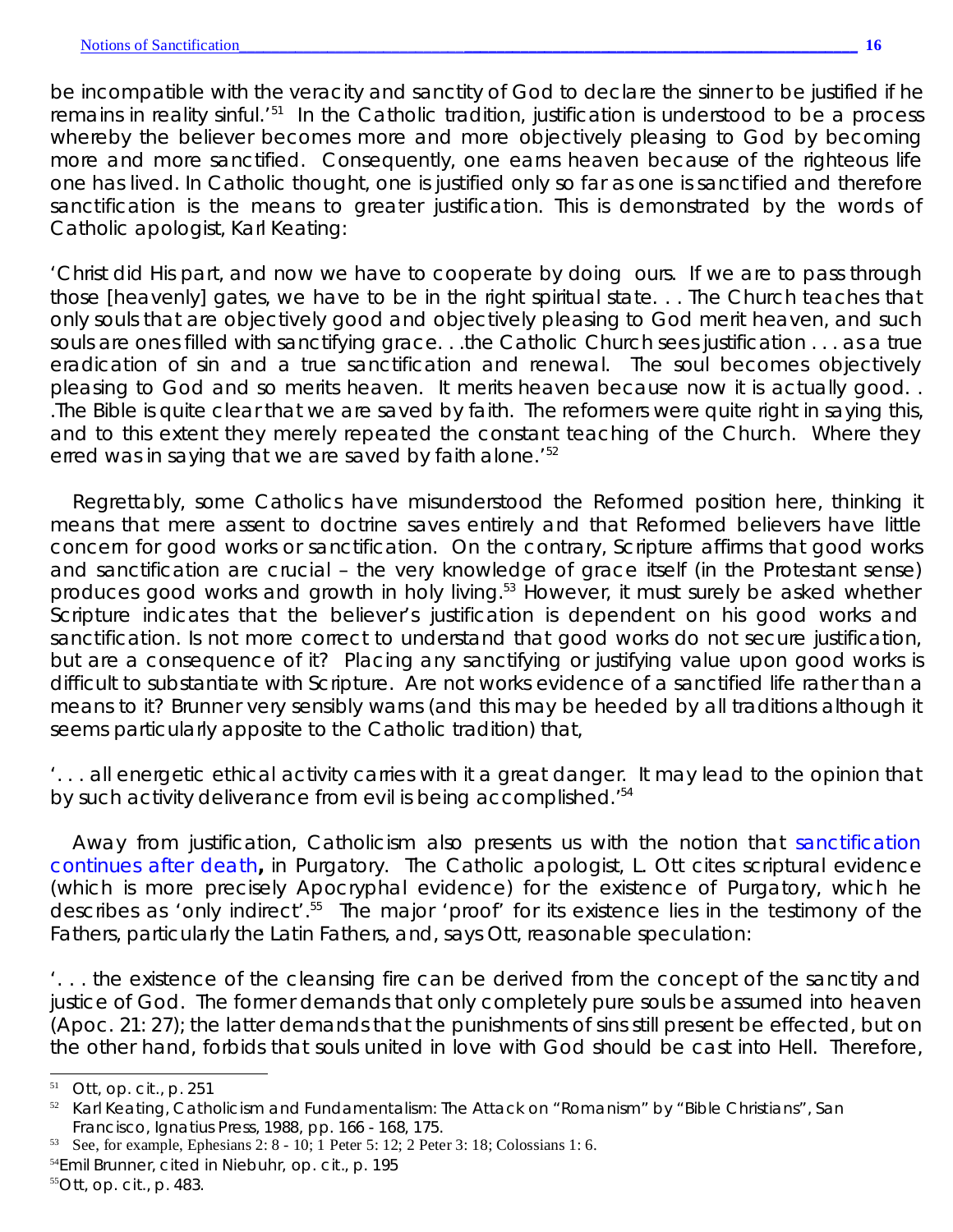an intermediate state is to be assumed, whose purpose is final purification and which for this reason is of limited duration.'<sup>56</sup>

Purgatory is a place of cleansing and of punishment. The fact of being in Purgatory and enduring punishment for one's sins is believed to cleanse individuals from the remnants of sin – to sanctify them – even if the guilt of those sins has already been forgiven by the sacrament of penance. Broderick in *The Catholic Encyclopedia*, says,

'The purpose of purgatory is to cleanse one of imperfections, venial sins, and faults, and to remit or do away with the temporal punishments due to mortal sins that have been forgiven in the Sacrament of penance...purgatorial punishments may be relieved by the offerings of the living faithful, such as masses, prayers, alms, and other acts of piety and devotion.<sup>57</sup>

The notion of Purgatory is based on two assumptions which deserve scrutiny; the one that God demands that each believer is 'objectively righteous' before Him, the other that the penalty for sin must be paid by the one who committed it. However, we could contend from Scripture that God imputes Christ's righteousness to the believer who need not acquire a righteousness of his own, *and* teaches that *full* forgiveness of sin, *including* its penalty, occurs exclusively by grace through faith in Christ alone. His death on the Cross was entirely adequate – it was a full propitiatory atonement. Hence, further sanctification after death is not easily reconciled with the Biblical witness; in addition, the fact of a state or place of Purgatory is nowhere directly attested to.

The third area of importance pertains to the nature of grace. *How are we to understand the Biblical concept of grace?* Roman doctrine still conceives of grace as a substance, hence its ability to 'inhere in the soul-substance' and strengthen the believer's will. McGrath locates the source of this understanding in the early and medieval veneration of Mary and the mistranslation of a crucial biblical passage.<sup>58</sup> In Luke 1: 28, the Archangel Gabriel addresses Mary as 'one full of favour' in Reformed translations; in the Catholic Vulgate she is acclaimed as 'one full of grace'. This endorsed the idea that Mary was a receptacle of grace and one who bestowed it – hence increasing her veneration- and that grace was a kind of substance. McGrath implies that the idea is no longer prevalent, but Ott's modern contention that grace is '... a substance in reality separate and distinct from God' suggests otherwise.<sup>59</sup> Certainly it is the consistently implied notion of grace in the most recent Catholic Catechism.<sup>60</sup> Does Scripture give us grounds for seeing grace as a substance? Is not grace either an attitude of God, that disposition of God that moves Him to love men freely; or the power that He bestows to enable men to live rightly before Him, the power which is God the Holy Spirit, *not* a separate and distinct substance? While the Catholic position may be commended for its basic recognition that the believer has need of supernatural aid if he is to be sanctified <sup>61</sup>, Reformed

<sup>59</sup>Ott*, op. cit.,* p. 254

 $61$ Ott writes, 'St. Paul teaches us that we are by nature incapable of salutary acts which lead to our eternal salvation'; '. . . without the special help of God the justified cannot persevere to the end. . .'. *op. cit*., p. 231.

<sup>57</sup>Robert. C. Broderick, ed., *The Catholic Encyclopedia*, revised and updated, Nashville, Thomas Nelson Publishers, 1987, p. 502.

<sup>58</sup> A. MacGrath, *Reformation Thought: An Introduction*, Oxford, Blackwell, 1988, pp. 57, 88. He also demonstrates how this understanding was a major source of revenue for the Vatican in the Middle Ages as believers gave alms in order to 'purchase' grace.

<sup>60</sup>*The Catholic Catechism*, London, G. Chapman, 1994 ed, p. 489, Note # 2023.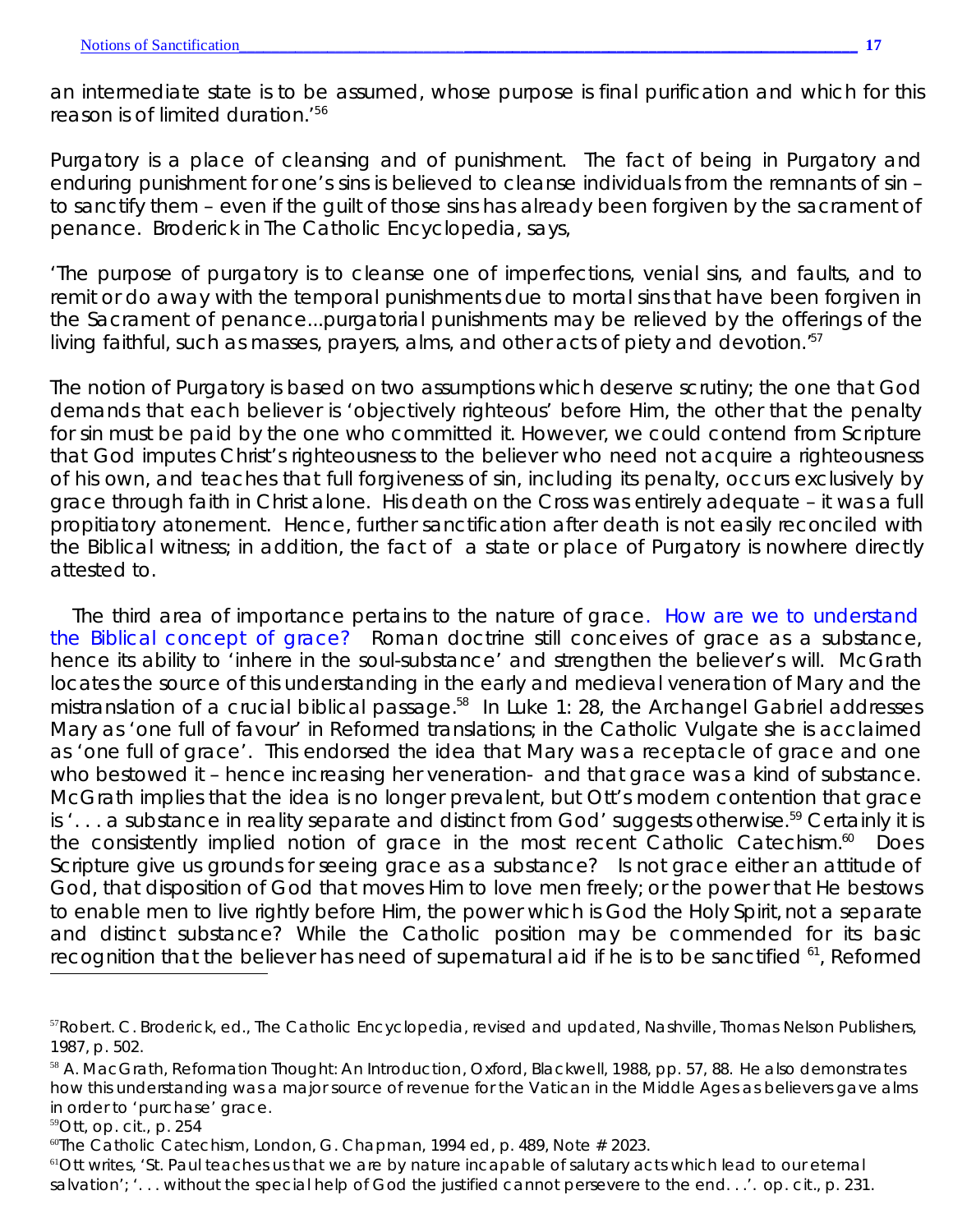theology would probably much prefer that the emphasis was on the Holy Spirit rather than a created substance of grace.

Fourthly, the Roman Church's understanding of sanctification ought to lead us to consider the role of the sacraments. Their importance in the Catholic Church really must not be understated. Three of them are deemed absolutely indispensable to salvation, and since salvation is dependent on sanctification their importance in *that* sphere is none the less. Says one writer, 'For the Roman Catholic, his whole life from the cradle to the grave, and even beyond the grave in Purgatory, is conditioned by the sacramental approach.<sup>162</sup> Does Scripture suggest such an esteemed role for the sacraments?

The Reformed Church generally believes that the Scriptures testify to the efficacy of two (perhaps three) sacraments, baptism, Communion, and the Anointing of the sick. The Catholic Church celebrates seven. However the primary Protestant objection is not to the number but the meaning and purpose of the sacraments. Protestantism sees its sacraments primarily as symbols and memorials of vital theological truths; Catholicism sees the sacraments as actually changing a person inwardly, by some sort of spiritual empowering. In Protestantism a sacrament underscores a promise of God; in Catholicism the sacraments infuse a special grace into the soul in order to meet a special need. Says Ankerberg, 'Catholic sacraments are  $\ldots$  an outward sign of an infused grace.<sup> $63$ </sup> The heavily sacerdotal tendencies in traditional Catholicism are built on the rather questionable understanding of grace previously noted.

In this matter it may also be observed that sacerdotal religions frequently display a proclivity to 'objectify' the supernatural, which is adapted to the limits of naturalistic metaphysics so blurring the distinction between the natural and the supernatural. As a result participants experience only the *symbolisation* of the supernatural rather than its *reality*, as they believe. Says Nicholas Berdayev of this tendency, symbolisation 'loads men with chains when it is regarded as being already realisation.<sup>'64</sup> So with regard to sanctification believers assume that the sacraments are bringing them into contact with the necessary supernatural assistance, when at best they are unknowingly only acknowledging its presence. While we may commend the recognition that supernatural assistance is required for sanctification, it could be suggested that the sacraments actually hinder its efficacy. Further in this regard, strong sacerdotalism consolidates grace (without which no spiritual life has been considered possible) in the hands of an organised hierarchy, <sup>65</sup> so denying the individual believer the opportunity to receive it through alternative means.

So the traditional Catholic doctrine of sanctification requires a clear examination of some fundamental questions. Most significantly it underlines the need of a scripturally sound doctrine of justification. From a Reformed perspective any notion that the believer must sanctify himself in order to be justified must be questioned very closely. Does the Bible suggest at any point that justification is conditional on sanctification? Moreover, the Catholic position demonstrates the need to look at how grace is defined and how it is said to work for the believer. Are there any biblical grounds for seeing grace as a created substance distinct from God; still more, are there any grounds for believing that this substance is directly bestowed

<sup>62</sup> H. M. Carson, *Dawn or Twilight? A Study of Contemporary Roman Catholicism*, Leicester, Apollos, 1976, p. 128.

<sup>63</sup> J. Ankerberg/ J. Weldon, *The Facts on Roman Catholicism*, Oregon, Harvest House Publishers, p. 14.

<sup>64</sup> For N. Berdayev's observations see his *Truth and Revelation*, London, G. Bles, 1953, pp. 140 -146.

<sup>65</sup> *Ibid*., p. 141.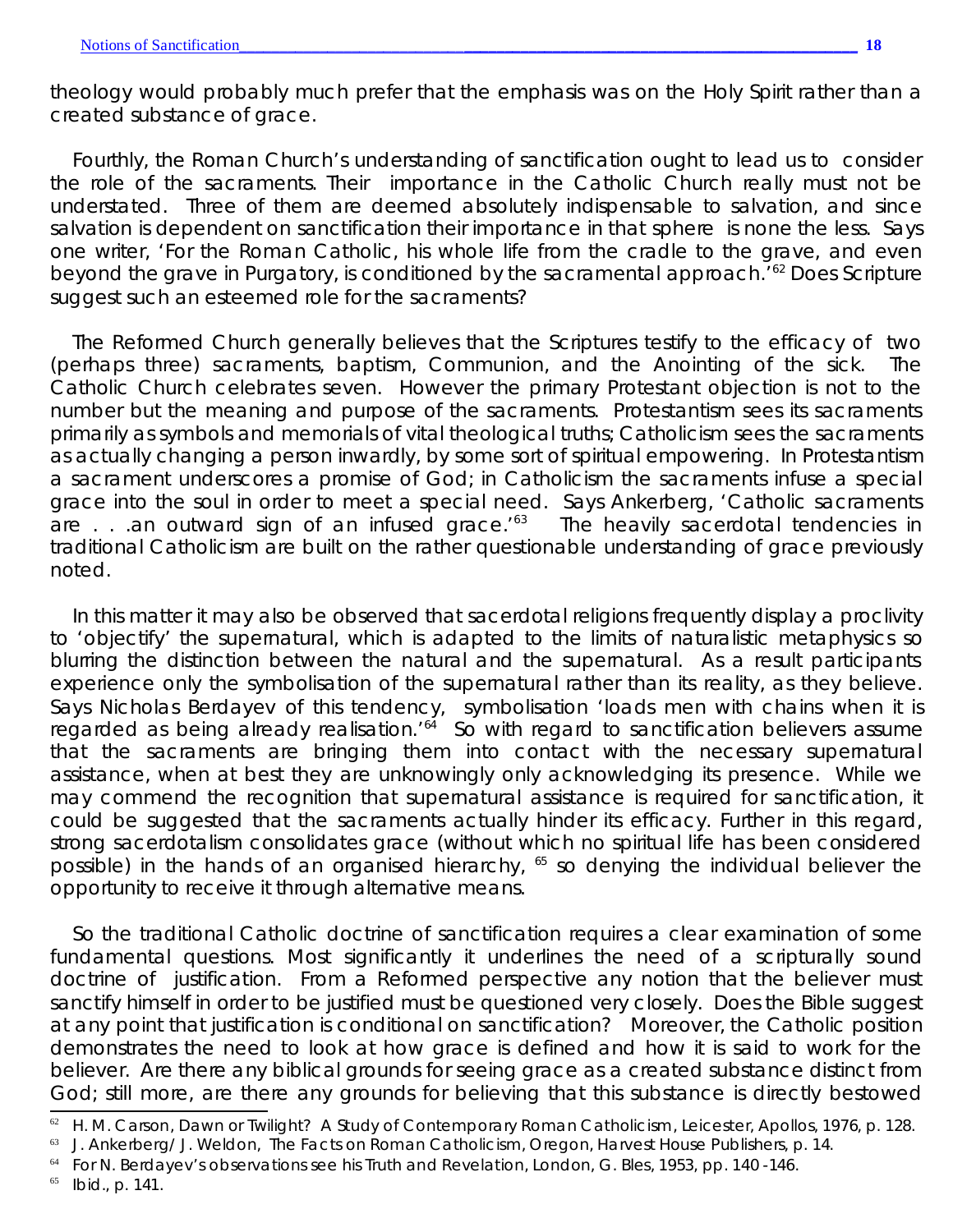through the sacraments?

## *The Sacerdotal Approach.*

#### *( ii) The Eastern Orthodox Understanding of Sanctification.*

The Eastern Orthodox Church has a different theology of redemption to the Catholic Church, so although both are sacerdotal in their understanding of sanctification they are not identical.

Orthodoxy tends not to use the term 'sanctification'. It prefers 'deification' or '*theosis'* literally defined as 'becoming as God or as a god'. So we read Athanasius remarking that God became man that man might become God, Basil describing man as a creature who has been given the order to become a god and another (unnamed) Greek Father writing that '... the true aim of the Christian life is the acquisition of the Holy Spirit of God.<sup>'66</sup> Accordingly, in the Orthodox Church the question is likely to be put differently. The believer will not be asking 'How can I be sanctified?' but 'How can I be deified?' The thrust of the question is very much the same; the terms sanctification and deification *are* used synonymously, but the Orthodox preference for the latter stems from its unique understanding of the Fall.

Orthodoxy understands that at the Fall Adam and Eve rebelled against God. In consequence they were guilty, rendered mortal, and lost their 'god-likeness'. Every descendant of Adam and Eve does *not* inherit their guilt *nor* their estrangement from God – if they are guilty before God or estranged from Him it will be the result of their personal rebellion. However, there does remain the central issue of mortality. Adam's descendants assuredly inherit his mortality and it is an ill source of motivation. Man is constrained by a fear of death, consequently strives for self-preservation and is rendered deeply self-preoccupied. Such an existence, if it is life at all, is extremely deficient and defective. It is not, says Orthodoxy, the life for which man was intended by God. He needs to lose his mortality and then he will be able to participate in the divine (the pre-Fall state) once again. How does he do this? It is best explained by John Zizioulas in *Being as Community*, an intricate but faithful explanation of the full Orthodox doctrine of redemption. Zizioulas draws out the highly developed theology of '*theosis'* and demonstrates the esteem the Orthodox Church has for itself as a community and the sacraments it administers.<sup>67</sup>

Of *'theosis'* Zizioulas says that it means 'participation not in the nature or substance of God , but in His personal existence. The goal of salvation.. [therefore].. is that the personal life which is realised in God should also be realised on the level of human existence.<sup>'68</sup> Salvation is consequently identified in the Orthodox tradition with the 'realisation of personhood in man'. A man has not, according to Orthodox understanding , gained his personhood until he is saved (or, more precisely until he has been baptised) because he is deemed to have inherited through Adam that defective form of life which is, among other things,'bound by mortality, inevitably sinful, and lacking in freedom from the Prince of this world.<sup>169</sup> The

<sup>68</sup> *Ibid*., p. 49

<sup>66</sup> T. Ware, *The Orthodox Church*, Harmondsworth, Penguin Books, 1963, p. 241.

<sup>67</sup> J. Zizioulas, *Being as Communion*, London, Dartman, Longman and Todd, 1985, particularly pp. 49 - 65

<sup>69</sup> J. Meyendorff, *Byzantine Theology*, Oxford, Fordham UP, 1975, p. 193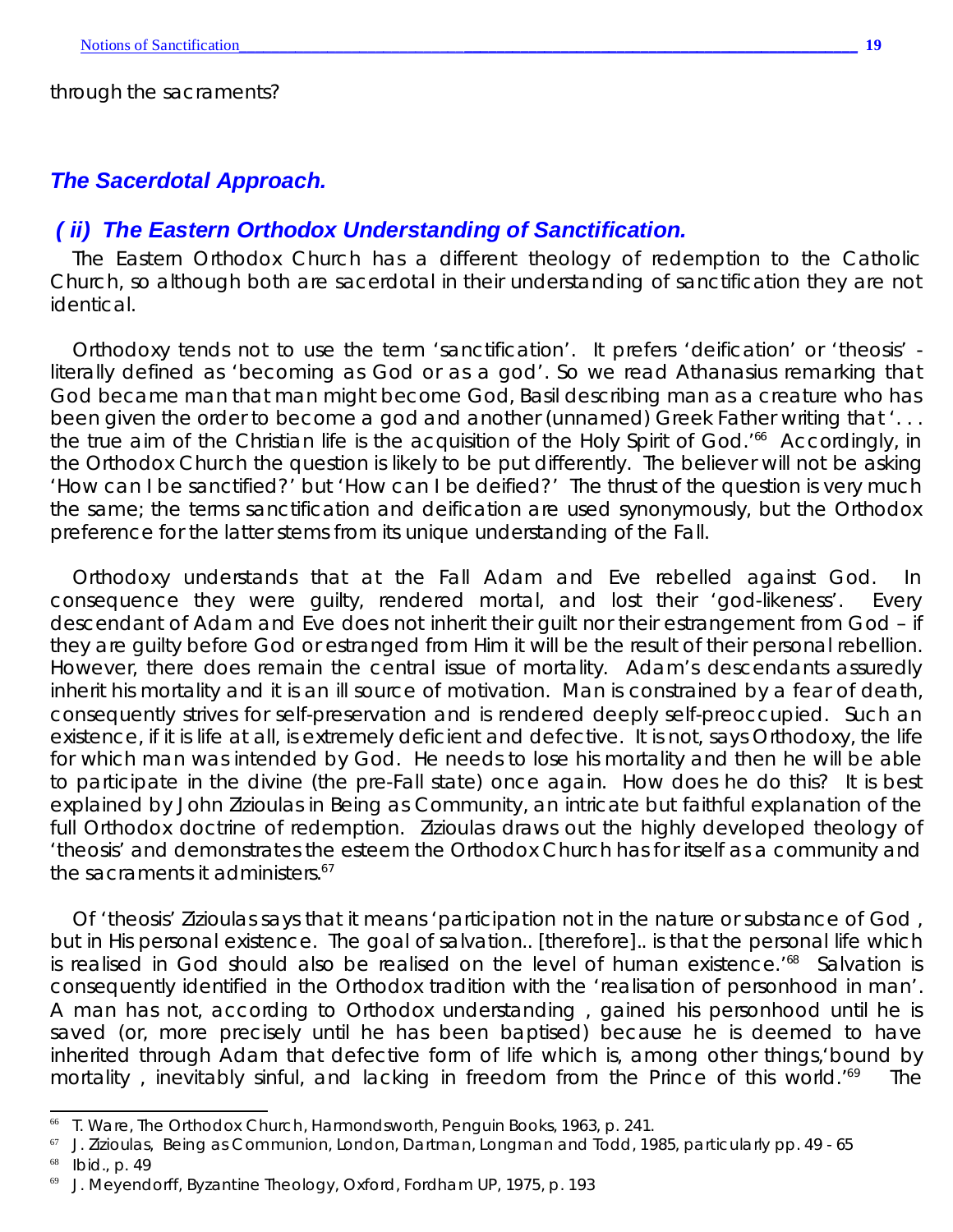humanistic concept of the person is rejected. Personhood may only be realised in Christ for only here is 'true and natural life' and only here does man acquire the very being and nature which God originally intended. At baptism he becomes 'alive in spiritual energies'.<sup>70</sup> In this way, like the majority of sanctification theologies, Eastern Orthodoxy rejects notions of sanctification outside justification.

Zizioulas terms the pre-baptismal life 'the hypostasis of biological existence', and the postbaptismal state 'the hypostasis of ecclesial existence'. The former (biological) is interwoven with individuality and death and constrained by biological laws, although God had always intended man to exist freely, eternally and in communion with others. But Man has been born out of an 'ecstatic fact' (erotic love) which is 'inherently bound up with the 'passion' of ontological necessity'. Ontologically, nature precedes the person and dictates its laws to him (by so-called 'instinct'), but of course thereby destroys freedom at its ontological base. This 'passion' is closely connected with createdness and to be free from it man must be rooted or constituted in an ontological reality which does not suffer from createdness. Hence he needs to be 'born anew'. To use Zizioulas's term, he needs to 'realise his ecclesial hypostasis'.<sup>71</sup>

How may he do that? Through, in and by the Church. In early Patristic literature the image of the Church as a mother is common, suggesting that the Church may bring about a new birth. This occurs at baptism. A man is born anew. His relationship with the world changes. He is no longer bound by the laws of biology but now transcends them. So, for example, his brothers are now the members of the Church and not of the family. In his biological hypostasis he was obliged to love exclusively – he loved those who were his blood. But a characteristic of man in the ecclesial hypostasis is that he transcends exclusivism - he has become part of a great network of relationships which are not determined by biological obligation but by a communion with God. Consequently only in the Church has man the power to express himself as a catholic person which was God's original intention.

## *Observations Regarding the Eastern Orthodox Understanding of Sanctification.*

The Orthodox doctrine of sanctification is a less complicated variant on the traditional Roman Catholic position. Says Timothy Ware,

'There is nothing esoteric or extraordinary about the methods which we must follow in order to be deified. If a man asks 'How can I be god?' the answer is very simple; go to Church, receive the sacraments, pray to God 'in spirit and truth', and follow the commandments. So long as a man sincerely tries to do this then however weak his attempts may be and however often he may fall, he is already in some degree deified.<sup>72</sup>

While Orthodoxy is essentially a sacerdotal religion this aspect is less pronounced than in traditional Roman Catholicism. The sacraments remain important – they are 'the means appointed by God for the receiving of the Holy Spirit<sup>'73</sup> - particularly the Eucharist and Baptism, but the notion of penance is much less emphasised – one writer suggests it is, in the present

<sup>70</sup> *Ibid*., p. 194

<sup>71</sup> *Op. cit*.*,* p. 56.

<sup>72</sup>Ware, *op. cit*., p. 241.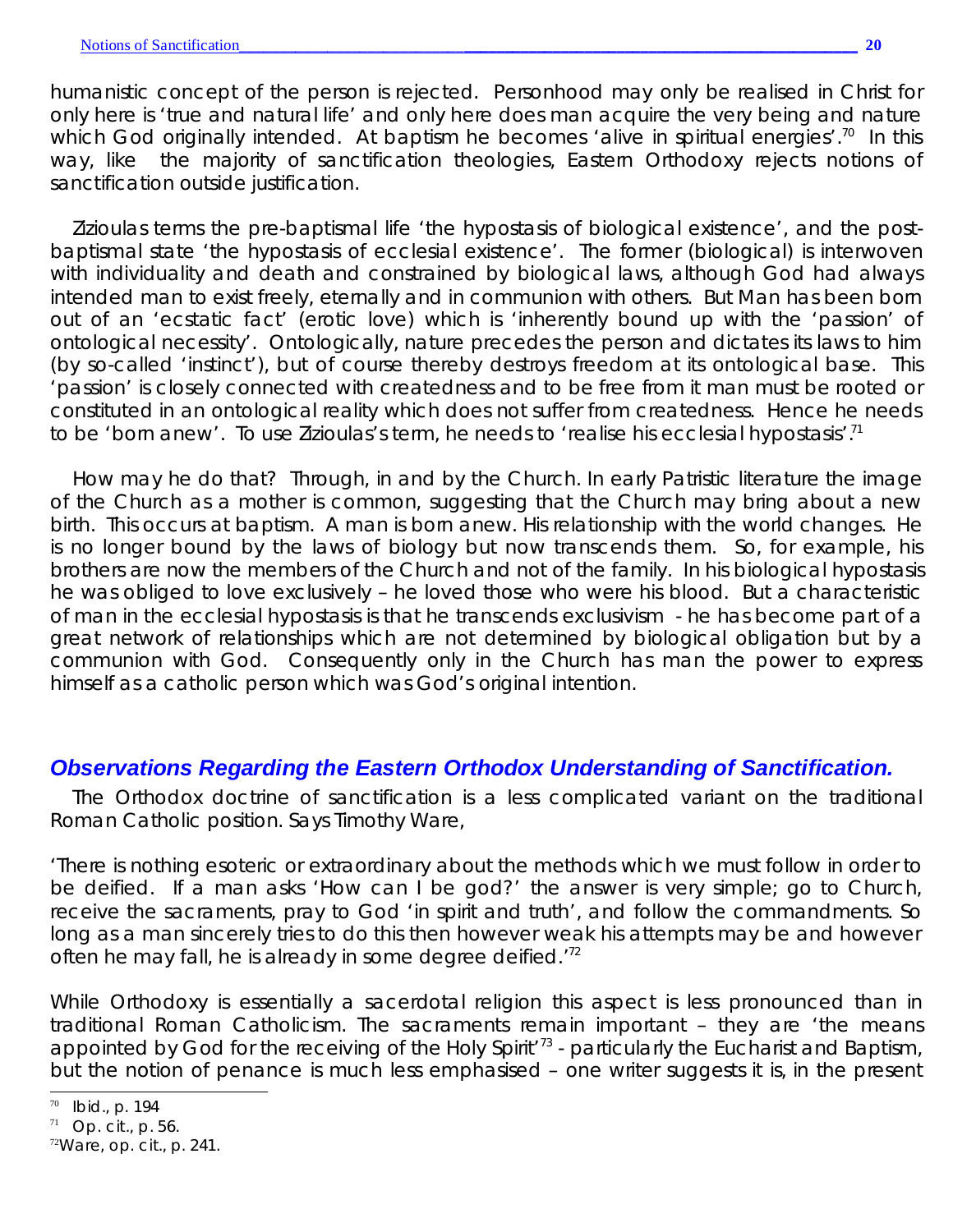day, very rare.<sup>74</sup> Similarly the veneration of relics and saints is considerably diminished.

The Eastern Church does not entirely accept the Protestant notion of justification by faith, but then it does differ from the Catholic position as well. It prefers, first, to speak of 'reconciliation' by faith  $75$ . Once an Orthodox believer is baptised, he is deemed to be united or 'reconciled' once more to God and need not work to secure this standing any further. The works a believer undertakes and the sacraments he receives are not deemed to earn him justification ('reconciliation')because that has been effected at baptism. However, it is possible to lose this state of reconciliation should he commit a mortal sin (adultery, murder or apostasy), in which case he is to perform a penance in order to regain his position.

The Eastern believer does not earn eternal salvation by his sanctification in the same way as the Catholic believer does. When he performs good works or participates in the sacraments it is that he might be sanctified, that he might partake in the divine nature more fully. While there is still the assumption that these activities actually sanctify the soul, and that sanctifying grace (in Eastern Orthodoxy, God's sanctifying Spirit) is bestowed through the sacraments, the motivation for them is more the appreciation of the Godhead than a fear of losing one's salvation.

Reformed theology is probably more comfortable with the notion that the sacraments may communicate grace to the believer, so long as grace is not seen as a substance, and something distinct from God. Similarly, it may find the Orthodox understanding of good works more amenable than the Catholic alternative, because they are not so entwined with justification. However, there remains the disputable tendency to see works as having intrinsic sanctifying value. The Reformed tradition prefers the notion that works are more an outworking of one's salvation.

Orthodoxy distinguishes itself in its view of God as the divine Physician waiting to heal rather than the divine Judge seeking full propitiation. Sanctification is consequently viewed with less fear and more thanksgiving as one believes that one is gradually being taken further into the life of God, rather than being a constant assumed need to appease God with a righteousness of one's own. Further, the preference for a notion of '*theosis*' rather than sanctification has the welcome implication that the believer is very really partaking in the divine nature. Sanctification tends to suggest only the eradication of something evil within, which of course it is, but it rather reduces the extraordinarily positive side of the process – the forming of a holy, loving and spontaneous character. The same can be said for the Orthodox concern for personhood, and the observation that this is basically unrealised outside of God. Mullins, a Baptist theologian, makes the observation that a person is never more deeply conscious of his own personality and freedom than when the Holy Spirit moves upon his spirit.<sup>76</sup>

So if our notions of sanctification could include more developed notions of one's personhood and the unconscious (in the sense of spontaneous) exhibition of the divine nature we would be richer for it. Regrettably, sanctification carries with it the discouraging thought that one's true nature will be lost in, or suppressed by, God, rather than the truer notion that it is

<sup>74</sup>Meyendorff, *op. cit.*, p. 194.

<sup>75</sup>See, for example, D. Staniloae, *Theology and the Church*, New York, St. Vladimir's Seminary Press, 1980, pp. 184 -185.

<sup>76</sup> Mullins, *op. cit*., p. 362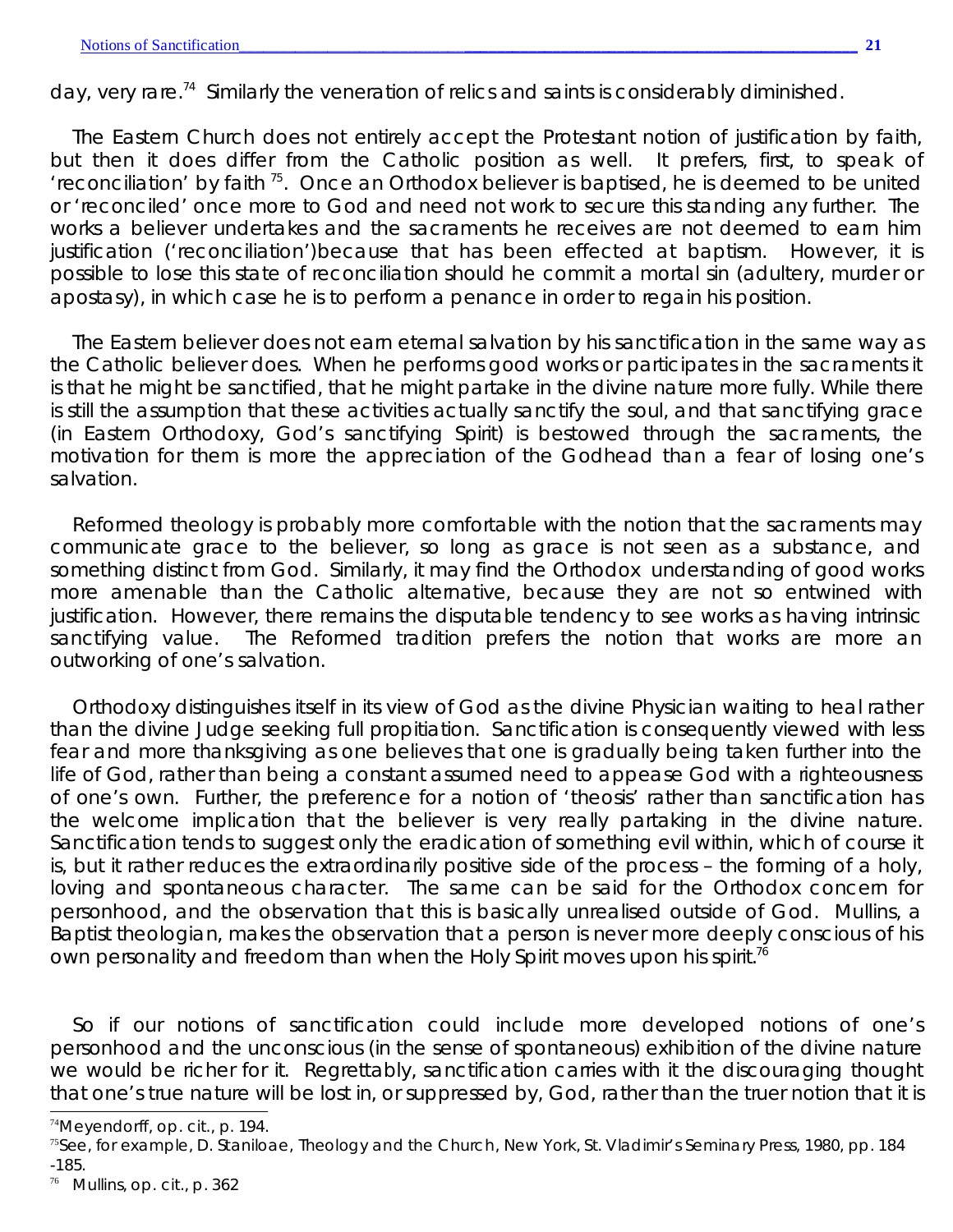true life and liberty. Eastern Orthodoxy redresses the balance somewhat and ought to be strongly commended. It does retain however a fairly strong predilection for tradition and form, particularly in its church services.<sup>77</sup> A claustrophobic formalism will clearly inhibit spontaneity and become imbued in the personal spirituality of its members. As we cautioned of Roman Catholicism's tendency to 'objectify' the supernatural and the spiritual so too must we sound the same caution regarding Eastern Orthodoxy. While *theosis* may be strongly *represented* in the life of the Orthodox believer, we may be less sure how much it is being realised.  $78$  Likewise we may observe that believers are under the misapprehension that because they participate in the rituals and life of the Church, what Brunner termed 'the evil within' is diminishing. Is participation in ceremony properly inducive of holy character?

## *The Progressive Understanding of Sanctification.*

The doctrine of 'progressive sanctification' is the overwhelmingly dominant theology of sanctification in the modern Reformed Church worldwide. It is probably most fully presented in the teaching of John Calvin and his successors, the Puritans. Among the Puritans was John Owen, author of *Works*, and *On the Mortification of Sin in the Believer,* both texts still a frequent resource for many concerned with personal Christian spirituality. Progressive sanctification is today given most clear and consistent expression by Anglican Evangelicalism in the writings of such men as John Stott, J. I. Packer, Richard Foster and John White. It can be summarised thus:

At the moment of justification, whereby a man may know that he is saved, he is also sanctified. 1 Corinthians 6: 11 states that, '... you were washed, you were sanctified, you were justified in Christ Jesus.' In this instance 'sanctified' means the act of setting apart – it does not signify the complete inward transformation into a holy character. It is not an impartation, but an imputation of holiness so, in the tradition of Luther, redeemed man is *simul justus, simul peccator*. At justification God washes a man's sins in the blood of Christ, and He separates him from his natural love of sin and the world. He puts a new principle in his heart and makes him practically godly in life.

However, since the old nature (the flesh) remains, practical godliness is not always the result - 'the Spirit and the flesh lusteth against each other'(Gal. 5: 17). Consequently, there is a considerable spiritual conflict in the inner man and a good deal of mental discomfort. These are actually healthy symptoms. They are the mark of an 'advanced saint' to use Ryle's term.<sup>79</sup> They testify to a conscience which is sensitised to sin by the Holy Spirit and a delight in the inner man regarding the law of God. It is apparently Paul's experience in Romans 7.

This conflict in the inner man will continue, possibly in many different areas of the earthly life, until death. The actual measure of sanctification - judged by the extent to which the old nature is mortified and the fruit of Christ's Spirit exhibited – may, in fact, be feeble. However, it

 $\eta$ These were described by one Eastern Orthodox theologian as being very much a choreographed play. (N. Zernov, *Orthodox Encounter*, London, Clarke, 1961, pp. 90 - 91. )

<sup>78</sup>For N. Berdayev's observations see his *Truth and Revelation*, London, 1953, pp. 140 -146.

 $79$  'In so far as Anglican Evangelicals had one acknowledged leader in the last third of the nineteenth century, J. C. Ryle was that man.' (J. I. Packer) Ryle's *Holiness* (1879) remains one of the classic expositions of Anglican evangelical spirituality. In the latter half of the 20<sup>th</sup> century, his mantle arguably fell to J. I. Packer. Quote taken from Ryle's *Holiness*, Avon, Clarke, 1985 ed., p. xxi.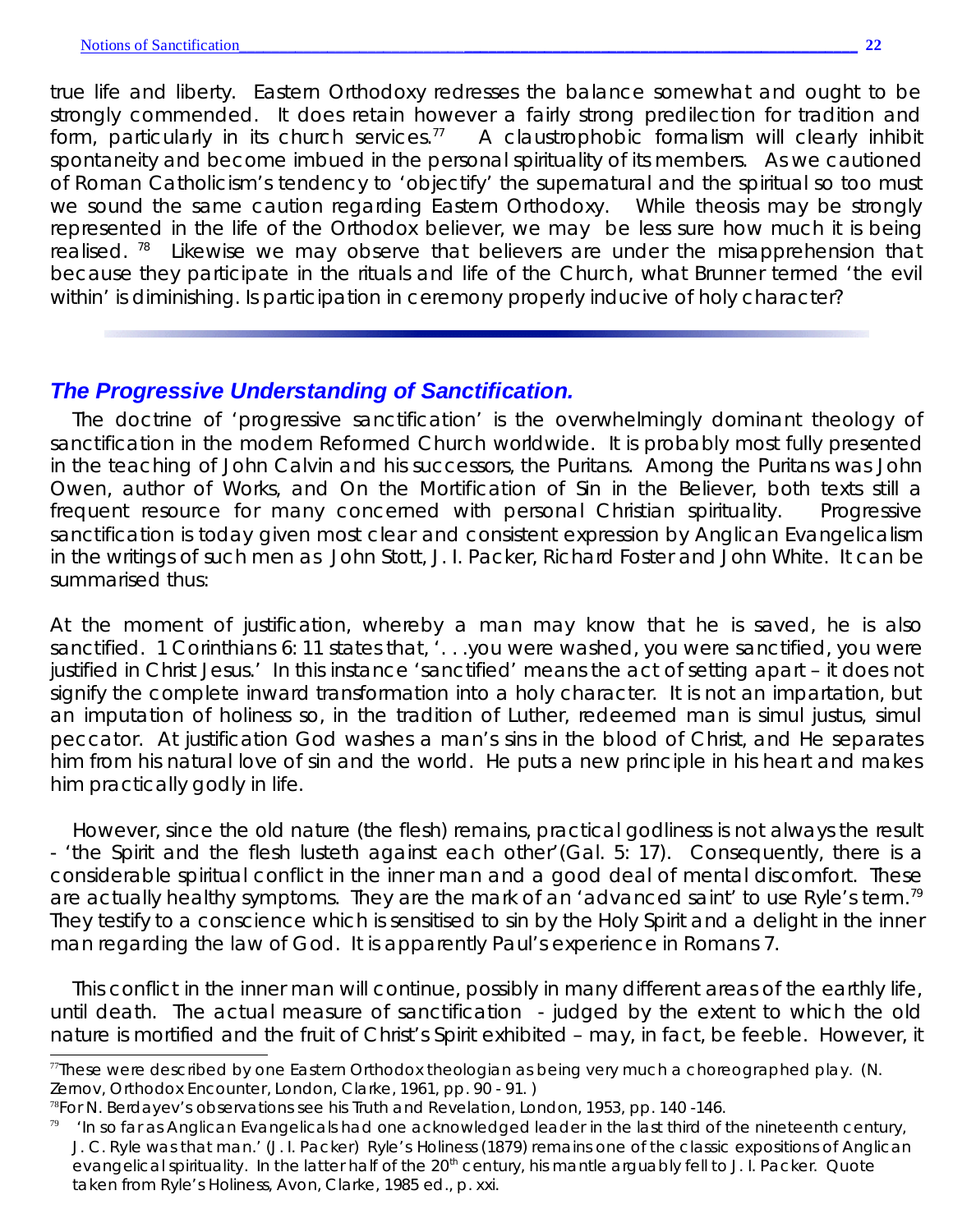is the believer's responsibility to live as sanctified a life as possible. Where there is no sanctification it is because his faith is not genuine – we are to doubt whether there is true justification.<sup>80</sup>

There are certain steps a believer may take to deepen his sanctification. One, he may avail himself of the appointed means of grace. Ryle comments that,

'It [sanctification] depends greatly on a diligent use of Scriptural means. . . Bible reading, private prayer, regular attendance at public worship, regular hearing of God's Word and regular reception of the LORD's supper... I lay it down as a simple matter of fact that no-one who is careless about such things must ever expect to make much progress in sanctification. They are the appointed channel through which the Holy Spirit conveys fresh supplies of grace to the soul and strengthens the work which He begins in the inward man.'<sup>81</sup>

The second means of deepening one's sanctification is variously described in Scripture. Christians are to 'walk in the Spirit' (Gal. 5: 16, 25). They are to 'put off' as a garment, the 'old man' and 'put on' as a garment, the 'new man' (Col. 3; 9ff; Eph. 4; 22 -24), they are to 'mortify the desires of the flesh' and 'make no provision for the sinful nature'. How, in practice, is this done? Packer says,

'The experience of holiness requires effort and conflict. Holiness means, among other things, forming good habits, breaking bad habits, resisting temptations to sin and controlling yourself when provoked. . . Regarding the putting to death of the misdeeds of the body (Romans 8: 13), this too is hard. It is a matter of negating , wishing dead and labouring to thwart, inclinations, cravings and habits that have [perhaps existed] for a long time. Pain and grief, moans and groans will certainly be involved for the sinful self does not want to die, nor will it enjoy the killing process. . . mortifying a sin could feel like self-mutilation.<sup>82</sup>

Mullins writes, '[sanctification is effected] . . .by repeated acts of our own wills, by repeated acts of holy choice, by successive victories we are enabled by God's grace to achieve the ideal.<sup>83</sup> Thirdly, and very similarly, regarding the Christ-like habits which Paul calls the fruit of the Spirit, they will be found, 'by setting ourselves, deliberately, to do the Christ-like thing in each situation.<sup>'84</sup>

Progressive sanctification is consequently a matter of starving the inner urges which lead to the outward acts of sin. It is a matter of discipline, of acts of the will, and persevering determination. Yet, all actual achievement in sanctification 'must be ascribed to the Holy Spirit, however much sweat and self-denial it may have cost us'. Without the aid and direction of the Holy Spirit there could be no conquest of sin or reshaping of the life of righteousness.<sup>85</sup>

<sup>84</sup>Packer, *op. cit*., p. 174.

<sup>80</sup> J. MacArthur, *Faith Works*, Milton Keynes, Word Publishing, 1993, pp. 25 - 26.

<sup>81</sup> *Op. cit.*, p. 20

<sup>82</sup> J. I. Packer, *Passion For Holiness*, Nottingham, Crossway, 1988, p. 174 - 175.

 $83$ Mullins, p. 421.

<sup>&</sup>lt;sup>85</sup>The importance of self-denial and discipline in progressive sanctification is evidenced by a number of Packer's Evangelical contemporaries. Elisabeth Elliot's *Discipline: The Glad Surrender* (1982), Donald Whitney's *Spiritual Disciplines for the Christian Life* (1991) and Dallas Willard's *The Spirit of the Disciplines* (1988) have received wide attention and praise in Evangelical circles. Even more popular is Richard Foster's *Celebration of Discipline* (1978) and R. Kent Hughes' *Disciplines of a Godly Man* (1991), both widely read outside evangelical circles. The quote is taken from Packer, *op. cit.*, p. 173.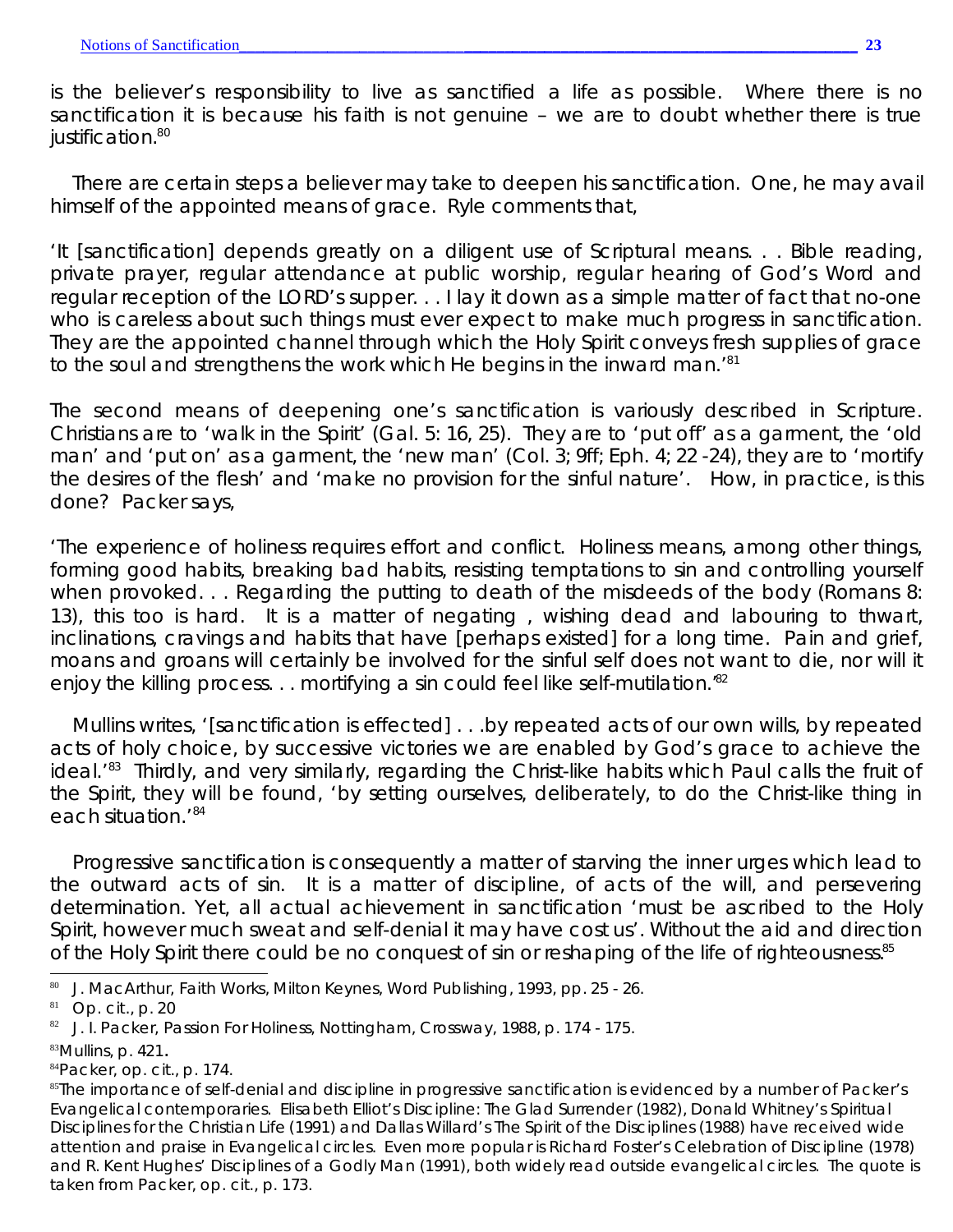### *Observations regarding the Progressive Approach to Sanctification.*

The progressive approach to sanctification deserves credit on at least two fronts. First, it does not seek to appease any other authority than Scripture. Arguably, some of the more contentious aspects of Roman Catholic doctrine, such as the sacraments, derive from a regard for tradition sometimes equal to that of Scripture. Secondly, the progressive understanding of sanctification is frequently confirmed by experience. Probably most committed Christian believers can testify, at some time or other and to varying degrees, to the experience which progressive sanctification describes. The constant struggle to do that which they know they ought, and the battle not to do those things forbidden is, remarked Ryle, 'the recorded experience of the most eminent saints in every age.<sup>'86</sup>

On the other hand, we might make three fairly important observations. The first concerns the nature of Man and the role of the Holy Spirit. Puritan theology started with a very low estimation of Man, but a very high estimation of the Holy Spirit. It was believed, for example, by John Owen, that man (even regenerate man) could do nothing of himself – he could not even properly repent. Consequently, believers who sinned often repented 'in the flesh', which is to say that they felt great remorse for a sin and resolved not to fall like so again, but invariably did. True repentance is induced by the Holy Spirit Who, in His primary role as revealer of the things of God (John 16: 14), shows the believer the sin through God's eyes. This is sufficient to destroy its hold once and for all.

Owen's regard for the Holy Spirit was informed by his understanding of the nature of man. He believed that man, even regenerate man, would always carry about the *entirely* corrupt body of death which would at all points assert itself, even in the service of God. But, flesh was flesh, and it could in no way please God who desires worship 'in spirit and truth'. Only that which is born of the Spirit, that is, only that which is inspired, initiated and indeed undertaken in, the Spirit, could be acceptable to God 'that no flesh may glory in Thy presence'. All that was initiated by the flesh would not endure. A basic contention of those who follow Owen's thinking is that the unaided, human will, even in the regenerate man, cannot endure constant temptation. In the same way, no amount of self-discipline and resolution will secure to the believer the fruits of the Spirit. However much he resolves to be less talkative, he will soon find his garrulous nature reasserting itself; the more he endeavours to love his enemy the more his anger with him deepens. $87$ 

More recent doctrines of progressive sanctification are extremely reluctant to see corruption so deep in the regenerate man that he cannot offer right service to God. In addition they plainly assert and call upon the ability of man's will, through discipline and determination, to overcome sinful appetites. But Owen's position is not beyond Scriptural support. Jesus told the disciples that 'apart from Me you can do nothing' (John 15: 5) and said of Himself that He only did what the Father told Him to do (John 8: 28). Similarly, Philippians 2: 13 states that '. . . it is God who works in you to will and to do His good pleasure.' The real issue at stake is how far

<sup>86</sup>Ryle, *op. cit*., p. xxii

<sup>87</sup>John Owen's understanding of man and the role of the Holy Spirit is best illustrated in his work *The Role of the Holy Spirit in the Mortification of Sin*, Vol VI of his *Works*, ed. W. H. Goold, Edinburgh, Johnstone and Hunter, 1852. See particularly pp. 16 -21.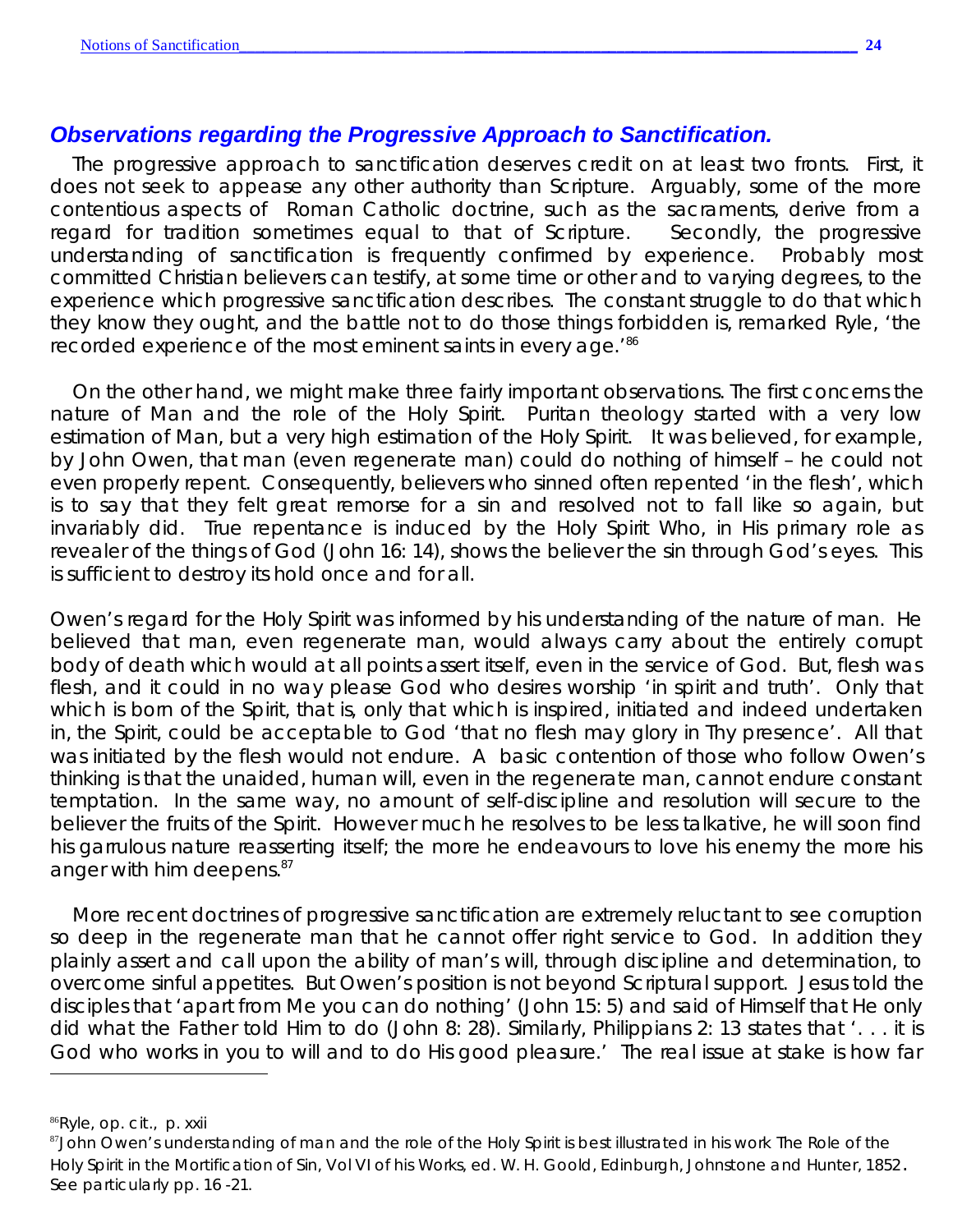the believer's will can be called upon, without the direct, illuminative action of the Holy Spirit day by day, to put off sinful appetites.

The second aspect of progressive sanctification that is worthy of examination concerns the sanctification effected at the moment of justification. It was noted at the very outset of this study that theologians distinguished two meanings of the verb 'to sanctify' and its components. The first sense of the word meant set apart to the service of God, the second meant made inwardly holy. It was noted that the former was found most commonly in the Old Testament, the latter in the New. It was also observed that in not every single instance was it agreed in which sense it was being applied. The example given was 1 Cor. 6: 11: 'For you were washed, you were sanctified, you were justified in the name of the LORD Jesus Christ and by the Spirit of our God.'

The majority view (and the standard view of progressive sanctification theologies)is that, in this instance, sanctified refers to a setting apart; it is not necessarily an inward transformation to holiness – this occurs over a lifetime. The same conclusion is generally reached regarding 1 Cor. 1: 30 'For Jesus Christ is made unto you wisdom from God, both righteousness and sanctification, and redemption.' However, is there necessarily any reason to assume that we have in these instances reverted to the Old Testament usage? Could it not be that, in fact, sanctification in the sense of making inwardly holy, does occur, in its entirety, at the moment of justification. This is the position of the Brethren Churches and there does not appear to be any unequivocal evidence in Scripture to suggest it is wrong – the problems probably come later when one tries to explain why, if perfect holiness is found at justification, sin still persists. That point will be examined in due course, but for the moment, are there any grounds for maintaining that the believer is not made entirely holy, in Christ, at justification?<sup>88</sup>

A study of the sixth chapter of Romans indicates that the death to sin has already occurred: 'We died to sin; how can we live in it any longer?'(v. 2) 'you were crucified with Christ. . .anyone who has died has been freed from sin' (vv. 5, 7); 'You have been set free from sin' (vv. 18, 22). In Paul's letter to the Colossians it is recorded that 'He [God] has rescued us from the dominion of darkness and brought us into the Kingdom of the Son' (Col. 1: 13); 2 Cor. 5: 17 says that, 'if anyone is in Christ, he is a new creation; the old has gone.' And, returning to the 1 Cor. 6: 11 text, the same is seen: ' You were washed, you were justified, you were sanctified.' We may observe from this verse a number of things. First, that it is in the past tense. When one accepted Christ, one was justified; and one was also *sanctified*. It is not, grammarians will point out, in the present continuous. The believer is not 'in the process of being sanctified'. It has been done. Secondly, the tense is 'passive', rather than 'active' which indicates that the believer (the object) was 'acted upon' in this transaction. He was sanctified. He did not sanctify himself. The Bible may be seen to indicate that, one, the believer is now in the state of entire sanctification, and, two, that he did not effect it – it was done to him or for him.

Can one not, on this evidence, start from the belief that the believer is entirely holy from the moment of the new birth? Thereafter, his life is one of *appropriating* that holiness. It is a growing *into (*or, even better, a growing *in)* what he already *is* in Christ (or has already been made). Hardman suggests this when he notes,

<sup>88</sup>D. Bebbington's *Evangelicalism in Modern Britain,* Winchester, MA, USA, Allen and Unwin, cites the Brethren position on pp. 157 - 158.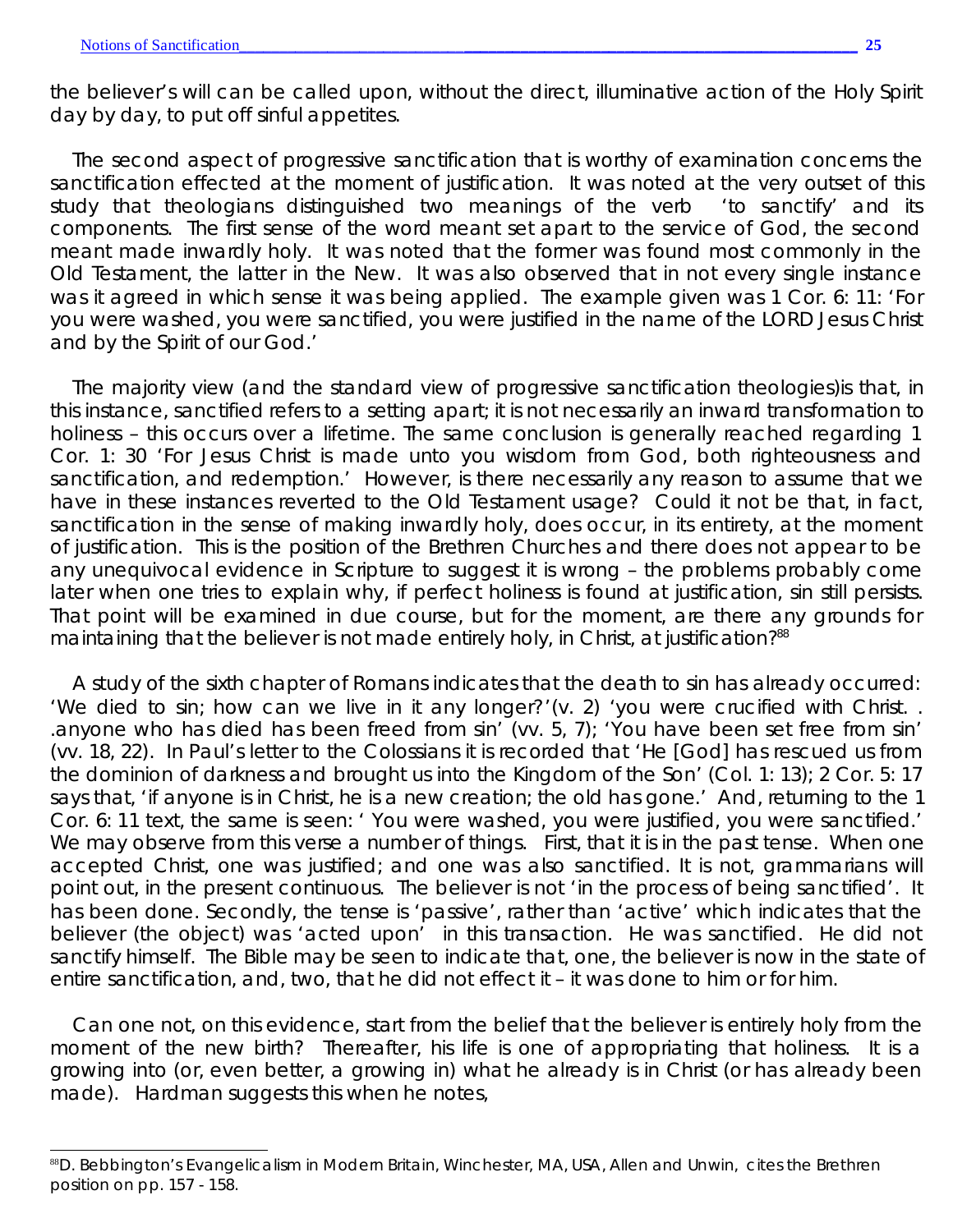'The biblical doctrine of sanctification disallows any idea of becoming progressively holy. What God has once made holy in election and redemption is thereafter always holy - there can be no degrees in the state of absolute holiness....Our moral growth is not a growth into holiness out of a state of comparative unholiness, but a growth in holiness effected by a supernatural act of God.<sup>'89</sup>

Is there any advantage in this position? Perhaps simply in that it is a more faithful witness to what the New Testament indicates about the believer's position and identity in Christ. It ensures that the new birth is given its fullest significance, recognising that the believer has not only been declared righteous (Rom. 5: 1), but that he has been raised up with Christ, hidden with Christ (Col. 3: 1-4), that he is now alive to God (Eph. 2: 6), a slave of righteousness (Rom. 6: 18), united to God and one spirit with Him (1 Cor. 6: 17). The progressive position perhaps tends to minimise the benefits and effects of the new birth and consequently diminishes the expectation of a new life. It tends to erode the believer's identity in Christ which is a defining influence on his behaviour.

Now, even if we accept (and we may not) that a true and complete sanctification was effected at justification, how do we explain the fact that sin persists? The response to this is probably as follows. Sin persists in most believers because they do not know, or cannot accept, or cannot accept entirely, that a complete sanctification took place at justification. They know they have been redeemed from the penalty of sin, but not from the power of sin. Consequently they still sin, because they do not see themselves as anything other than 'a sinner saved by grace'. The more one knows oneself to be dead to sin because of Christ's death on the Cross, the more one experiences the reality.

It is important to note that there is no claim here that the believer who has knowledge of his sanctification cannot sin, and for this reason. The holiness one secures is not one's own, but Christ's. The believer is not holy in himself, but in Christ. He does not lose the body of flesh: it always remains, because the body is not yet glorified. He is dead to its nature, but he will need to reckon this whensoever it stirs within him. Consequently we can never view sanctification as an inert state, but as a condition and an appropriation to be maintained from moment to moment.<sup>90</sup>

Our third and final observation of progressive sanctification also concerns an aspect of man's identity in Christ. In some ways it contradicts the previous point, but the intention at this stage is not to construct a consistent doctrine, only to observe possible objections to those presented. The progressive doctrine makes much of man's two natures, the spirit and the flesh, or 'the old man' and 'the new man'. Is this notion biblically sound? Since God 'delivered us from the domain of darkness and transferred us to the kingdom of His Son' (Col. 1: 13) can we still be in both kingdoms? Since Scripture declares that we are 'not in the flesh but in the Spirit' (Rom. 8: 9) can we be in both simultaneously? Similarly, since it is written that 'if

<sup>89</sup>From *The NI Dictionary of the Christian Church*, Michigan, Zondervan, 1974. p. 876, K. Hardman. It ought to be noted that Hardman does not assent to the doctrine of sanctification presently outlined; only, on this specific principle, he may be cited in support.

 $90$ . Wesley maintained that the holiness one secured was one's own. This proved to be the divisive issue between him and the Lutheran pastor, Count Zinzendorff, who believed that all holiness was Christ's. Wesley's view minimises the need to continually 'abide' in Christ, and suggests a measure of independence from God. J. Moltmann's *The Spirit of Life*, *op. cit*., contains a discussion between Wesley and Zinzendorff on this matter, pp. 167 - 171.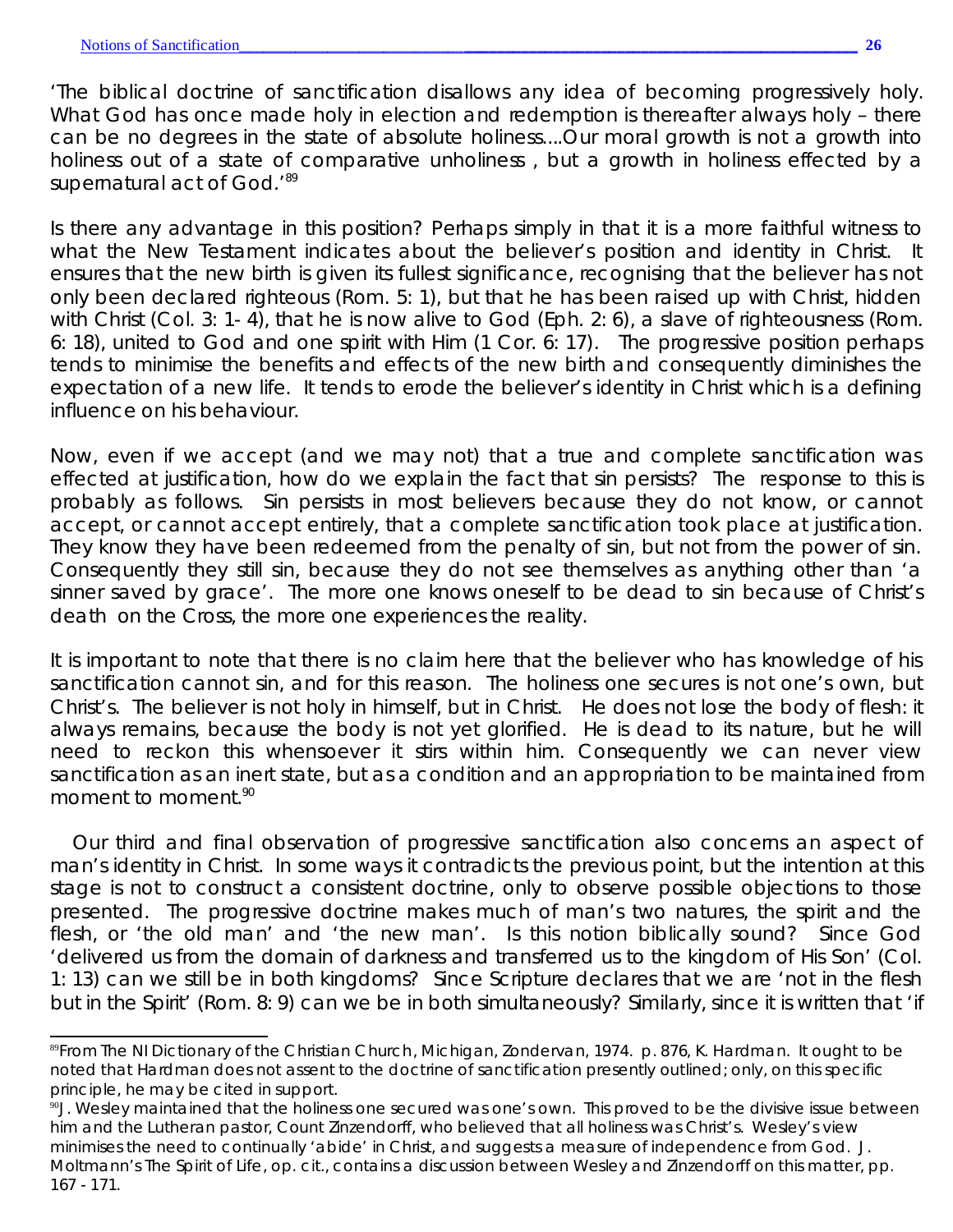any man is in Christ, he is a new creature; the old things have passed away; behold all things have become new' (2 Cor. 5: 17), can we be partly new creature and partly old creature?

The New Testament twice refers to man's nature, once in Eph. 2: 1 -3 and then again in 2 Peter 1: 3, 4. The first refers to the nature of those outside of Christ, dead in trespass and sin and 'living in the lusts of the flesh'; the second refers to the nature of man in Christ, a 'partaker of the divine nature'. Ephesians 5: 8 describes the essential change of nature which occurs at salvation: 'You were formerly darkness, but now you are light in the LORD; walk as children of the light'. Are we seeing simply the *addition* of a new nature or is it in fact an *exchange* of nature?

N. Anderson contends that a genuine exchange of nature takes place at regeneration; a Christian is no longer in the flesh, *but he may walk according to it.* Being *in* the flesh describes someone who is spiritually dead, who lives independently of God, which would not be a true description of the Christian. However, the Christian may choose to *walk according to the flesh*, which Anderson describes as 'acting independently of God by responding to the mindset, patterns and habits ingrained by living in the world'. So, although the fleshly nature is dead, the believer's thinking must be renewed that he may walk according to the Spirit.<sup>91</sup> The essential point is to reject the notion that the Christian believer has two natures; he only has one, which needs to be educated in the ways of the Spirit, not permitted to passively receive the things of the world.

We are not at this point contending that this is indisputable, only observing that the concept of the two co-existent natures might be carefully examined. Clearly, it pertains to the believer's identity in Christ, which, if not understood correctly, might considerably weaken the life being lived.<sup>92</sup> Anthony Hoekema comments, 'We who are believers should see ourselves in this way: no longer as depraved and helpless slaves of sin, but as those who have been created anew in Christ Jesus.'<sup>93</sup> Anderson's position at least has the advantage of emphasising the need for the believer's mind to be renewed, which in turn would deepen the believer's understanding of his identity in Christ. Advocates of progressive sanctification frequently overlook what would seem to be a significant part of sanctification (the renewal of the mind) and perhaps emphasise too greatly the repeated acts of the will in the moment of crisis.

The most convincing aspect of progressive sanctification is its reality in the lives of probably the majority of Christian believers. It is an extremely practical, earth-bound theory, which lays no great claims to entire sanctification or the like. In that sense it is quite a comfortable theory. But perhaps some unease ought to be registered over the minimisation of the Holy Spirit in sanctification. For the oft- repeated notion that 'all progress in sanctification must be ascribed to the Holy Spirit' progressive sanctification has a rather sparse pneumatology. Even should we not wish to pursue the second and third suggestions outlined above – that entire sanctification occurs at justification, and that man may not have two natures - a more developed doctrine of the Holy Spirit might serve progressive sanctificationists very well.

<sup>91</sup>N. Anderson, *Victory over the Darkness*, Crowborough, Monarch Publications, 1992, pp. 71 -87

92A believer's perception of his identity in Christ has considerable influence on his behaviour as a Christian. Mullins notes how the Christian believer often retains a profound consciousness of sin even though God has declared him righteous through Christ. This low self-estimate profoundly affects his dealings with God and frequently

induces him to adopt methods for earning salvation. Mullins, *op. cit*., p. 399. <sup>93</sup>Anthony Hoekema, *Created in God's Image*, Michigan, Zondervan, 1986, p. 110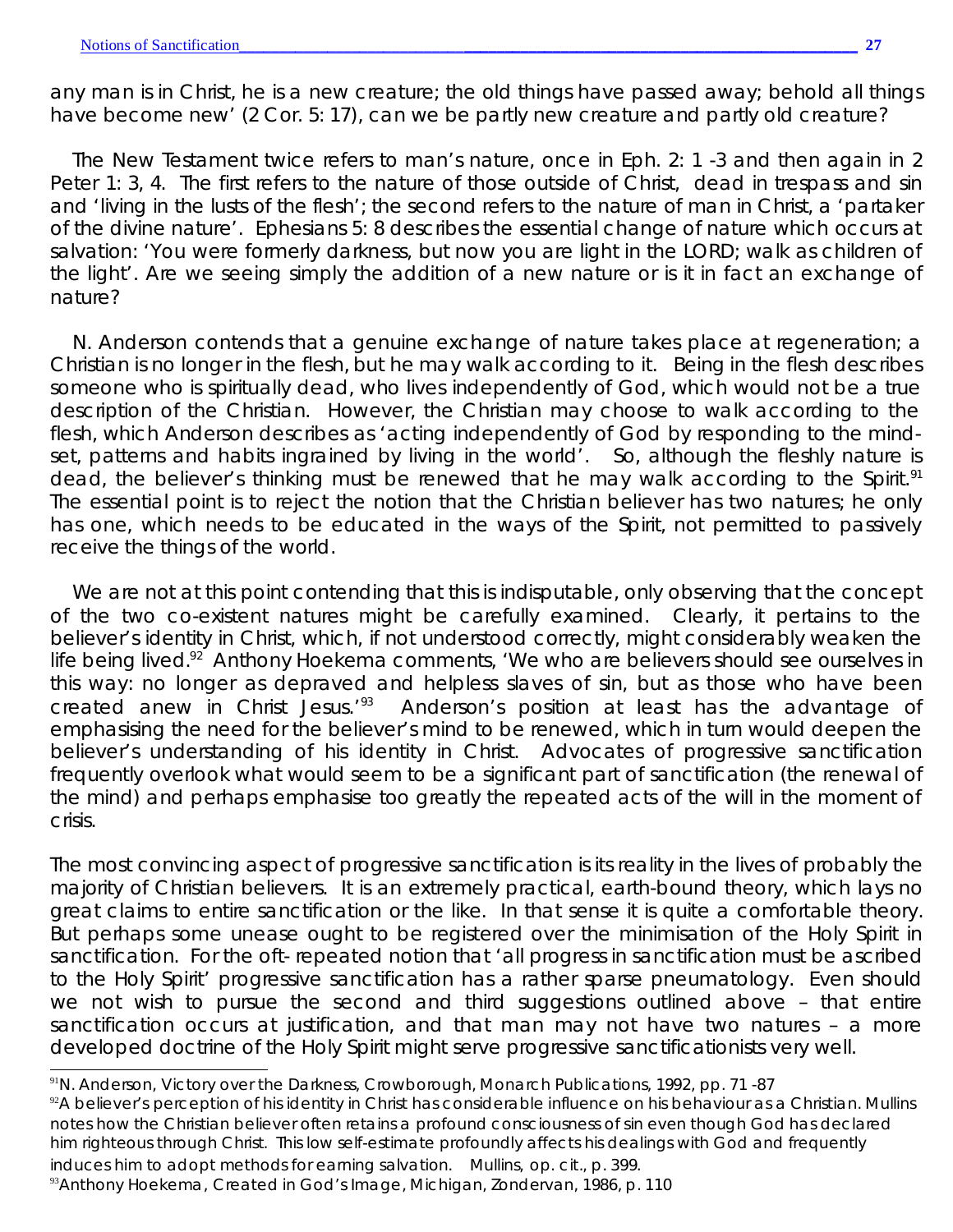#### **Sanctification by Crisis.**

The notion of sanctification by crisis is rooted in Wesleyan Methodism. Its clearest expression today is found in the Holiness and Pentecostal traditions. Our primary concern in this study is with Holiness teaching; the Pentecostal alternative will be mentioned only briefly.

Holiness teaching originated in America in the mid- 19<sup>th</sup> century. It was an attempt to preserve the traditional Methodist teachings on entire sanctification and Christian perfection. The first Keswick Convention, the annual week long gathering which was to become the focal point for the new spirituality, was held in 1875 and its message remained basically unchanged until the 1940s. Present day Keswick meetings have departed almost completely from its Holiness roots, but traditional Holiness doctrine is taught in a number of smaller denominations including The Church of the Nazarene, The Wesleyan Church, The Primitive Methodist Church and the Holiness Christian Church in the United States.<sup>94</sup> The Christian Missionary Alliance also draws on Holiness teaching.<sup>95</sup>

The emphasis of Holiness teaching is on victory over sin (commonly 'entire sanctification) and 'the rest of faith'. Human effort in the Christian life is to cease – the Christian must put away all his own efforts to be holy, because it is entirely beyond him. The sound Reformation principle that salvation was the gift of God received by faith is extended by Holiness teaching which contends that progress in the Christian life as well as its commencement is by faith alone. God is as willing to confer holiness on the believer as He is to confer salvation. J. I. Packer accurately summarises Holiness teaching thus:

'You received a finished salvation through a crucified Saviour by simple faith in him. You did nothing except take the gift. Works, effort, exertion did not enter into it. So with sanctification: you must stop striving and trust Christ to do all in you as He has done all for you...Cease from all effort. Do nothing to secure your sanctification, only trust Christ to secure it to you."<sup>66</sup>

It is common in Holiness teaching to emphasise the need for 'complete surrender'. The believer is urged to consecrate everything that he possesses to God – time, money, relationships, employment, ambitions – and count it as lost. Everything is to 'go to the Cross'. God is given 'permission' to withhold or bestow whatsoever He chooses; the believer recognises that he has no claim upon God. When a genuine surrender has been made the believer is 'entitled' to receive the gift of 'entire sanctification'. On the authority of the Word of God he may be assured that God gives him a new heart, upon which is written the Law of God, and a new spirit.

The crisis for the believer is in entire surrender. He must release to God every selfish desire or questionable pastime. He must put right any wrongs the Holy Spirit brings to mind, whatever the cost to him. Often there is one treasured thing to which the believer clings, but, Holiness teaching assures us, God will have all and nothing less. So there is often a period – sometimes lasting months – of painful wrestling, of desiring to surrender all but not being able. On rarer

95There is also, in the U.S., an ecumenical forum for non-Pentecostal Holiness denominations, 'The Christian Holiness Association'.

<sup>&</sup>lt;sup>94</sup>Keswick now teaches a progressive sanctification doctrine.

<sup>96</sup>Packer, in the Preface to Ryle's *Holiness*, p. x.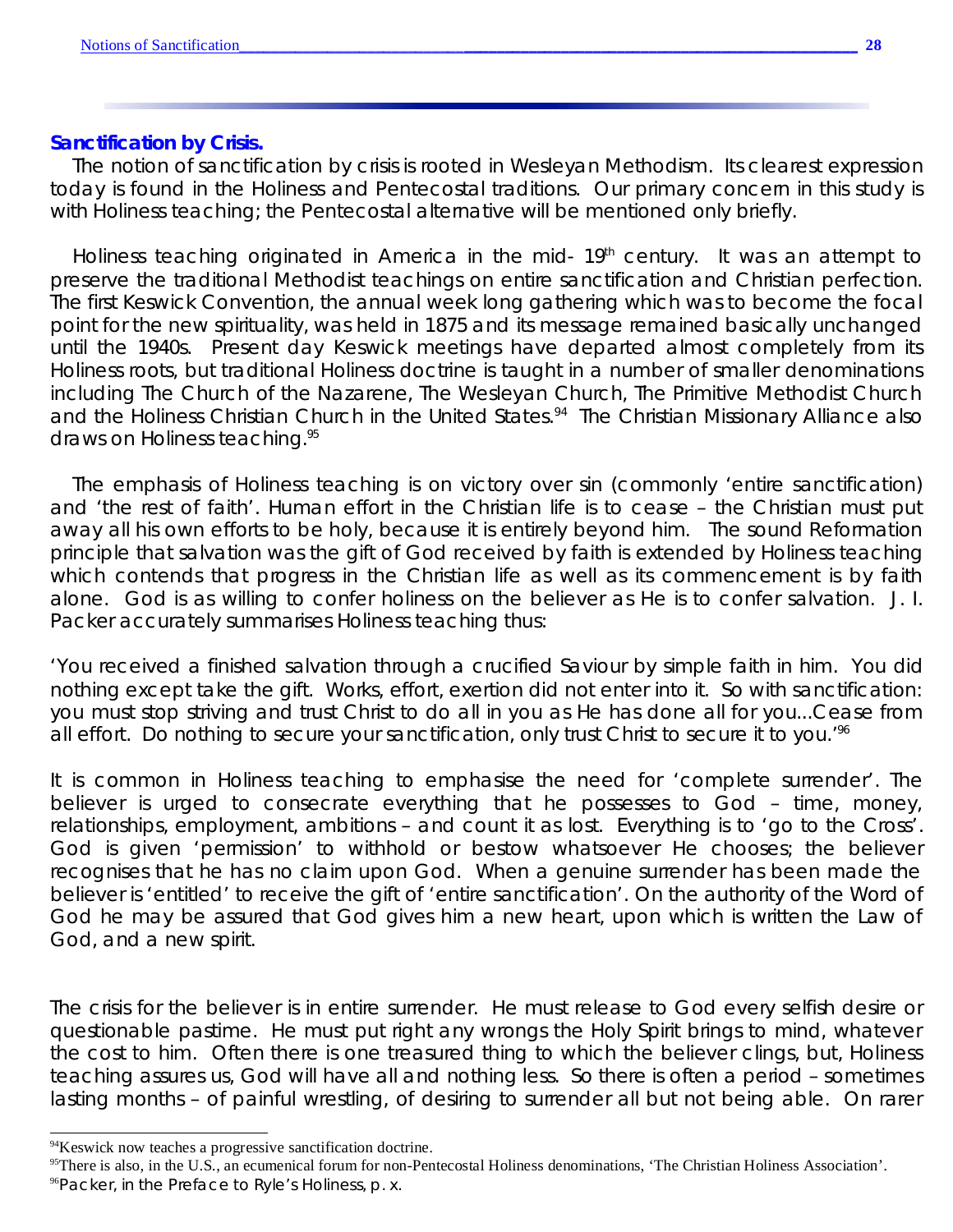occasions the believer grasps immediately what is required of him and receives entire sanctification very quickly.

Those who receive entire sanctification frequently although not always experience an emotional release, hence it is often called 'the second blessing'. Thereafter their testimony is 'victorious living' wherein their old appetites for sin (in both thought and deed) have little place. Temptation continues but it has not the power that it formerly did; it is expected that a believer may live a life entirely free from sin from day to day. That is not to say that he *cannot* sin, but that he *need* not. Wesley wrote of this, 'Aforetime, when an evil thought came in, they [the believer] looked up and it vanished away. But now it does not come in, there being no room for this, in a soul which is full of God.' <sup>97</sup> J. H. G. Barker wrote,

'The sanctified soul receives by the presence of the Holy Spirit..a baptism of love and power which actually transforms him. From compromise he becomes aggressive for his LORD. Indecision is transformed to a holy purpose of heart and action. . .sin is cleansed and we see a boldness of witness and absolute truth in utterance. . .'<sup>98</sup>

The Christian Missionary Alliance, a denomination of the Holiness movement teaches as follows:

'This experience of Christ our Sanctifier marks a definite and distinct crisis in the history of a soul. We do not grow into it, but we cross a definite line of demarcation, as clear as when the hosts of Joshua crossed the Jordan and were over in the Promised Land and set up a great heap of stones, so that they could never forget the crisis hour.<sup>199</sup>

The world's Pentecostal churches grew from the Holiness tradition, and there remain many similarities. The basic difference concerns the Baptism with the Holy Spirit. Three-stage Pentecostalism teaches that the believer cannot receive the Baptism unless he has been entirely sanctified.<sup>100</sup> When Jesus said to the disciples 'Receive ye the Holy Spirit' (John 15: 3) and, 'Ye are now clean by the word I have spoken to you'(John 13: 10) three-stage doctrine says that the disciples were entirely sanctified in that moment and were thereby fitted to receive the third stage of salvation – the Baptism. Entire sanctification is received in the same way as in the Holiness tradition.<sup>101</sup>

The original *two-stage* Pentecostal theologies believe that the Baptism with the Holy Spirit is both an impartation of 'power for service' and a work of sanctification (ideally entire).<sup>102</sup> The largest worldwide Pentecostal denomination, the Assemblies of God Pentecostal Church, teaches two-stage salvation. Its Declaration of Faith declares,

'The Scriptures teach us a life of holiness without which no man will see the LORD. By the power of the Holy Spirit we are enabled to obey the command, 'Be ye holy, for I am holy'. Entire sanctification is the will of God for all believers, and should be pursued by walking in

<sup>98</sup>J. H. G. Barker, *op. cit*., p. 101

<sup>97</sup>J. Wesley, *A Plain Account of Christian Perfection*, Vol XI of his *Works*, Michigan, Zondervan, p. 379

<sup>99</sup>W. Hollenweger, *The Pentecostals*, London, SCM Press, 1972, p. 323

<sup>&</sup>lt;sup>100</sup>The Apostolic Faith Mission (the second largest Pentecostal Church worldwide) teaches 'a three-stage way of salvation'.

<sup>&</sup>lt;sup>101</sup>The Pentecostal notion of entire sanctification also rejects the assertion that sin is thereafter impossible.

 $102$ The doctrine recorded here is that expressed in a Pentecostal Declaration of Faith. It is not presumed that every church holds to it without variation.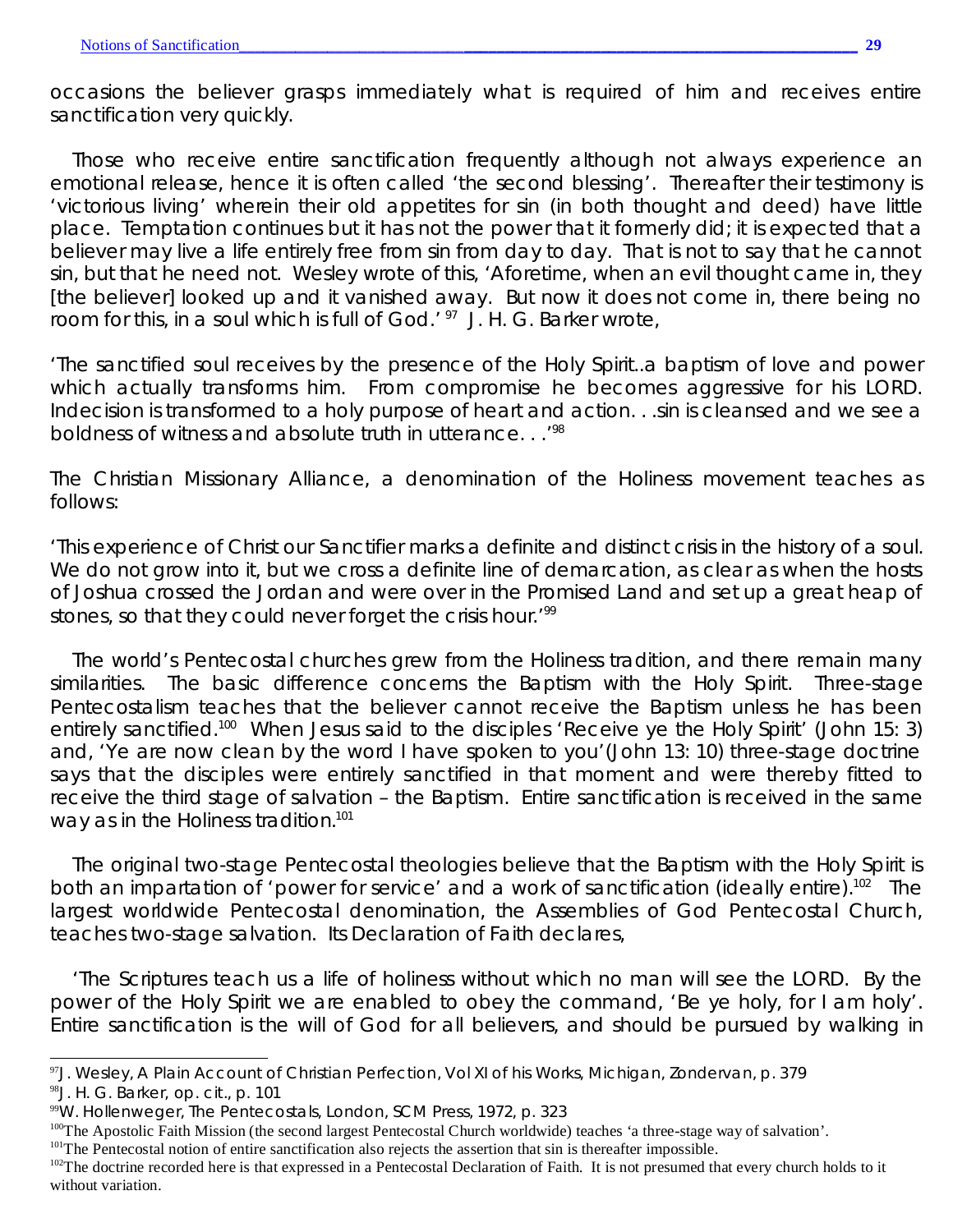#### obedience to God's word.'<sup>103</sup>

Since the Holy Spirit is the One who enables sanctification, entire sanctification is unlikely to be realised unless one has been 'baptised in the Spirit.' Thus,

'All believers are entitled to, and should ardently expect and earnestly seek, the promise of the Father. . . with it comes the endument of power for life and service, the bestowment of gifts and their uses in the ministry. This wonderful experience is distinct from and subsequent to the experience of the new birth.<sup>'104</sup>

In Pentecostal thought, 'endument with power for life' commonly means victory over sin. Consequently the baptism in the Spirit itself is held to be an experience of sanctification, ideally 'entire', with the additional impartation of gifts for service. The crisis in the believer's life is the baptism in the Spirit.

## *Observations Regarding Holiness and Pentecostal Doctrine.*

The Holiness tradition has been served by a number of extremely intelligent and careful theologians including R. A. Torrey, J. Penn-Lewis, H. A. Moule, and E. Hopkins. Each of these, and most others besides, have endeavoured to define their terms and doctrine with the utmost care.

Holiness doctrine does *not* teach sinless perfectionism. No major Holiness thinker in the last century has claimed that the Christian believer cannot sin after the second blessing experience. It ought to be said, however, that the use of the term 'entire sanctification' has proven misleading. Some have thought that Holiness doctrine either negates entirely or, if not, then at least insufficiently acknowledges, the *growth* in holiness which continues after the 'second blessing' experience. While there is probably a measure of truth in this charge, it ought not to be overstated. Holiness teachers are generally careful to draw attention to the necessity of maintaining and growing in the Christian life after 'entire sanctification'.

A similar point may be made regarding the seventh chapter of Romans. Holiness teaching sees this text's primary value in its demonstration of human inability to fulfill the Law. Some may object that the Holiness tradition then dismisses the chapter, as if those who receive the second blessing never again experience the conflict it expresses. This is probably truer than the charge that growth is never acknowledged. Certainly to discount entirely the experience of Romans 7 would seem to be contrary to the Scriptural injunctions to 'mortify the deeds of the flesh', , 'make no provision for the flesh' and their like. The method of God's Word seems fairly clear: the demands and desires of the flesh are overthrown by a critical and *continuous* appropriation and application of the Cross of Christ which will surely be something like the experience of Romans 7. We would probably like to observe with Niebuhr that,

'The record of Christian history proves that no living man is ever completely emancipated from the inner conflict which the chapter so eloquently portrays.<sup>'105</sup>

<sup>103</sup>Hollenweger, *op. cit*., from the Declaration of Faith of the Assemblies of God Pentecostal Churches, p. 515.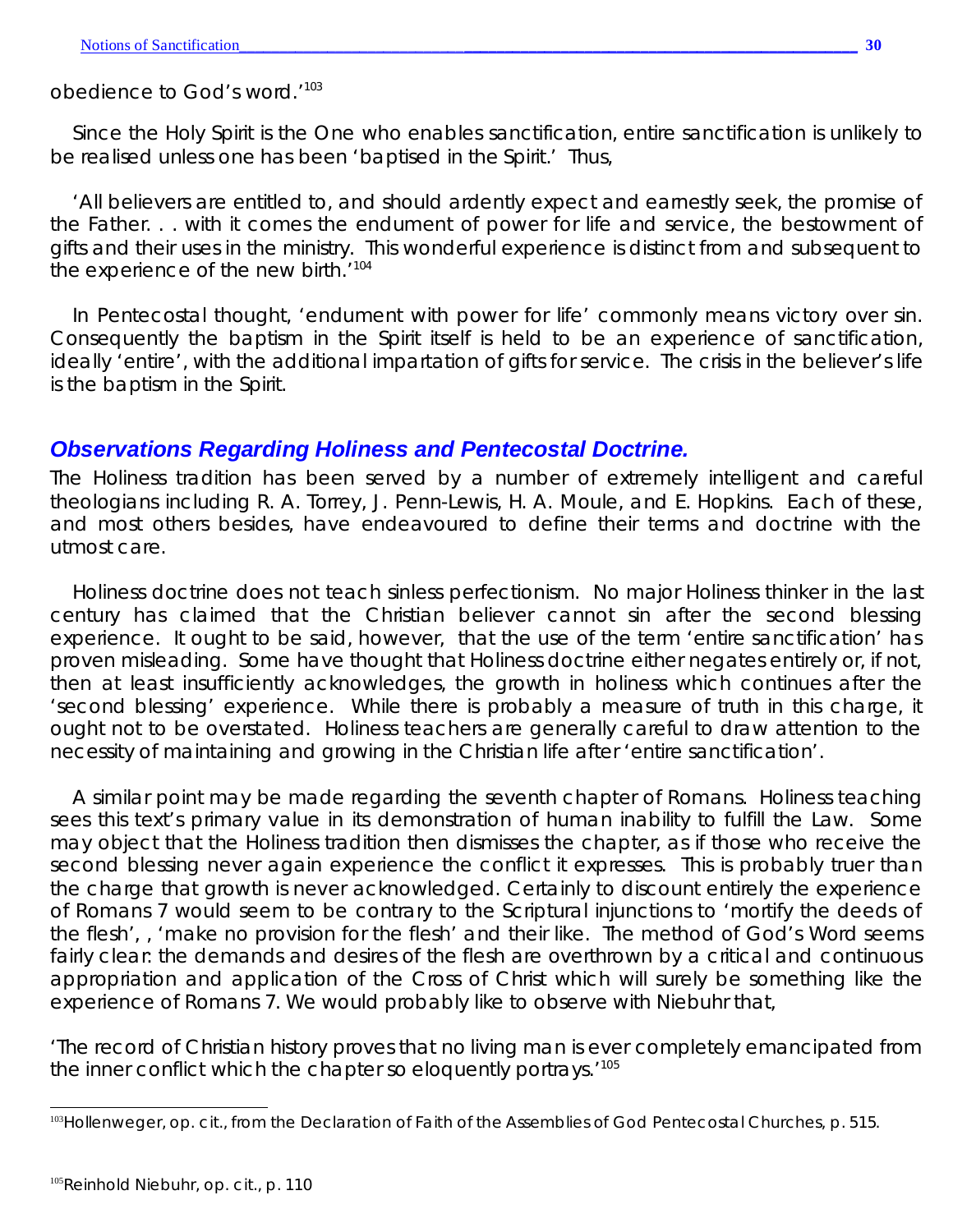But there are now two issues that present themselves. One, the very notion of a second blessing, a crisis experience of sanctification. And two, the basic notion of sanctification by faith.

The crisis experience is invariably seen as a second, distinct work of grace, subsequent to conversion. The first observation must be that Scripture does not seem to present many grounds for notions of a second work - the closest is probably Paul in 2 Cor. 1: 15 'And in this confidence, I was minded to come before unto you, that ye might have a *second benefit*.' Secondly, the notion of a second blessing implies that sanctification is a gift that is *yet to be bestowed* on the believer. Would not Holiness doctrine be on stronger grounds if it emphasised, like the Brethren Church, that entire sanctification *had already taken place at justification*? The common Holiness teaching implies (even if it does not explicitly teach) that sanctification can be gained or earned by a sufficiently thorough surrender – only if the price is paid is the blessing bestowed.

Related to this notion of a crisis experience, any sanctification doctrine which speaks of 'second blessings', or even 'third blessings' is in danger of erecting a valid testimony of a work of the Spirit into a law of spiritual experience. This has a number of disadvantages. First, it puts the believer under considerable pressure to be sanctified in a certain way, possibly leading to disappointment or feelings of inferiority when it does not happen. Secondly, it is staking an enormous amount on the one card of spiritual experience, which in turn may encourage emotionalism and individualism. Thirdly, it leads to implications of first, second and third class Christians, depending on how many and which of the 'blessings' one has received. And, fourthly, the imposition of such legalistic standards will tend to mar the ideal of sanctity – holiness will consequently amount to nothing more than conformity to sets of legal standards. G. Fee, referring to Pentecostals (and a Pentecostal himself), notes the anomaly that people who put such strong emphasis on the individual's relation to the Holy Spirit, should 'so completely mistrust the Holy Spirit...by setting up all sorts of rigid rules for conduct in the matter of personal holiness.' 106

So we may present a number of reservations about the notion of a second, critical experience. And what of the notion of sanctification by faith? Is it scriptural? While we may not object that faith in Christ is the *root* of all holiness, nor that the first step towards a holy life is to believe on Christ, nor that union with Christ by faith is the secret of both beginning to be holy and continuing to be holy, do the Scriptures anywhere indicate that the believer is sanctified by faith in the same sense that he is justified by faith? Do they not instead teach the need for personal exertion and work as well as faith? Does the apostle not say 'I fight', 'I run', 'I keep under my body', 'Let us cleanse ourselves', 'Let us labour', 'Let us lay aside every weight'?<sup>107</sup>

It is very important here to clearly grasp what Holiness doctrine teaches. It basically says that the Cross of Christ secured for the believer the full forgiveness of sin *and complete freedom from its power –* that is, his justification *and* his sanctification*.* The majority of believers accept by faith that their sins are forgiven, but are unaware that by the Cross they are made

<sup>106</sup> Quoted by Reginald Prenter in The Reformed Tradition, in Chavchavadze, *op. cit.*, p. 87

 $107$  1 Cor. 9: 26, 27; 2 Cor. 7: 1; Heb. 4: 11; Heb. 12: 1.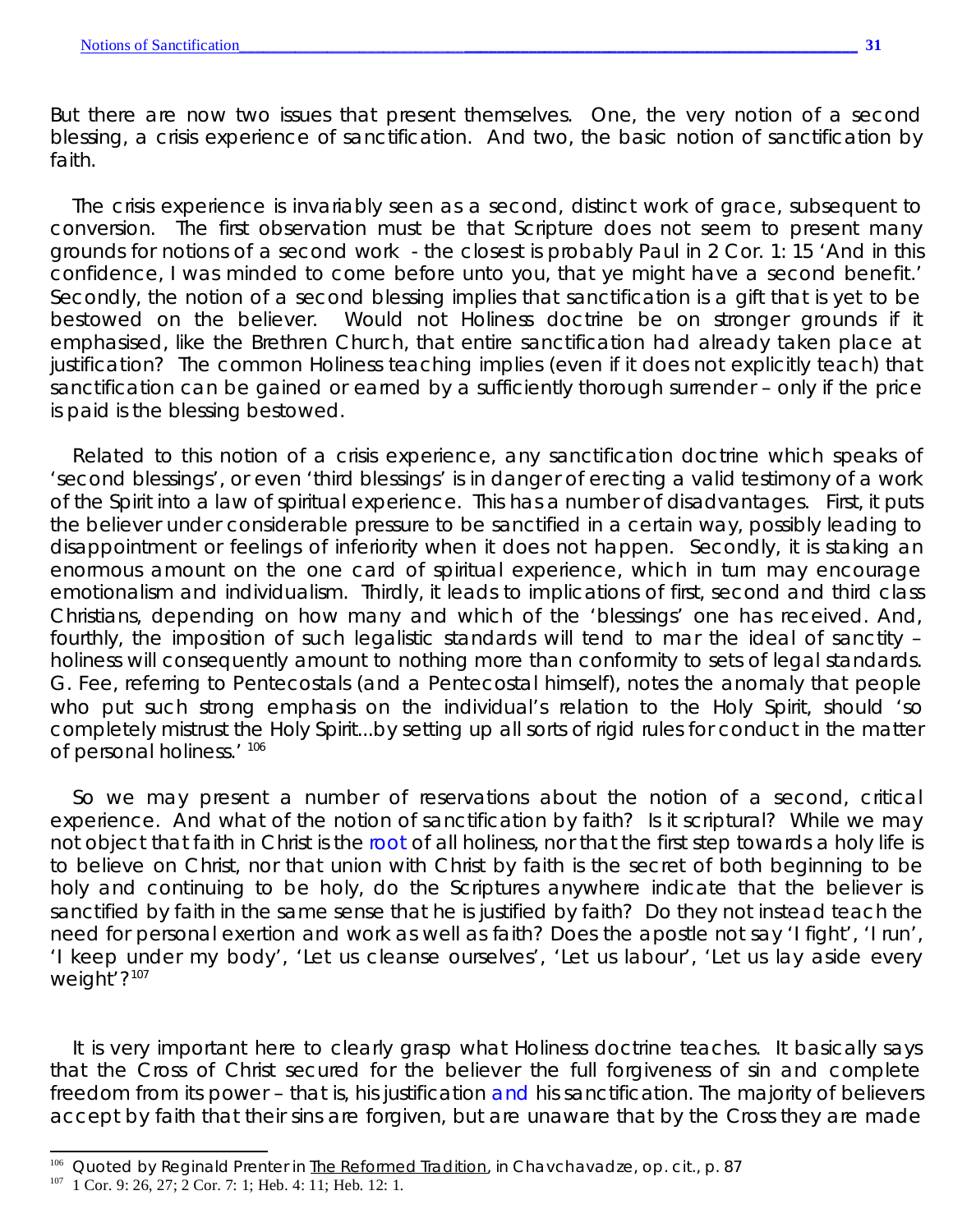partakers in the latter benefit, too. The second blessing, then, at root, is the reception of this divine truth, the realisation that sin's power has been destroyed.

Sanctification is, in this sense, by faith alone, because it is the simple acceptance of something that was completed on the Cross just as justification was. Just as the believer need take no steps to secure his justification, so too he need take no steps to secure his sanctification. It is a gift, won on the Cross, received by faith alone.

True faith is always marked by works. Consequently, when the Holiness disciple realises that sin has no power over him because this was secured on the Cross, he lives his life accordingly. When the opportunity for sin presents, he sees it with the certain (for 'faith is the *assurance* of things unseen') knowledge that it has lost its power over him and he can pay it absolutely no heed. The continuous putting off of the flesh does not cease (for at every moment of temptation it must be done) but it is founded immutably on the knowledge that the Cross broke sin's power on his life. In this sense it is always and only by faith. One's victory over sin in every situation is secured not by one's own efforts but by one's assured knowledge of sin's destruction at the Cross. Hence it was not done by the believer, but by Christ.

Critics object on two counts. One, most importantly, because this is perhaps the central contention of Holiness doctrine, that the Cross did *not* break the power of sin from the believer's life, but only secured his forgiveness. And, two, that a sanctification by faith alone does not take account of the biblical injunctions to continue 'putting off the flesh', 'mortifying the flesh' and 'walk by the Spirit' - at its extreme it is a passive, lame excuse for not walking the often bruising highway of holiness.<sup>108</sup>

The first charge – that the Cross did not break the power of sin – may be countered with Scripture. The case for the sinless ideal has already been shown. Alternatively, one might adopt the Brethren approach to 1 Cor. 6: 11, interpreting sanctification in its fullest form. Further, one might ask, did 'delivered [us] out of the hand of our enemies' (Luke 1: 74) mean they should still have dominion over the believer? Did 'always causeth us to triumph' (2 Cor. 2: 14) mean only occasional triumph? Did being made 'more than conquerors through Him who loved us'(Romans 8: 37) mean frequent defeat and failure? And what of Him being 'able to save to the uttermost' (Hebrews 7: 25)? To the Holiness tradition these are more than enough evidence that Christ broke the power of sin over the believer's life.

The second charge – that sanctification by faith does not account for the continual putting off of the flesh – in fact probably indicates an incomplete grasp of Holiness teaching. The most faithful Holiness expositors never deny the growth in grace which continues after the second blessing, and acknowledge that this always includes the mortification of the flesh. The confusion may be located in the Holiness impression that this process becomes a source of genuine pleasure for the believer, so excited is he by his Saviour.

We can conclude with two further observations regarding Holiness doctrine, the first regarding its interpretation of Scripture. Holiness doctrine is frequently very literalist in its approach to Scripture. For example, in the sixth chapter of Romans the believer is declared to be dead to sin, crucified with Christ, and united in His resurrection. Since, says traditional

<sup>108</sup> For this charge see J. C. Ryle, *op. cit*., p. xxvi.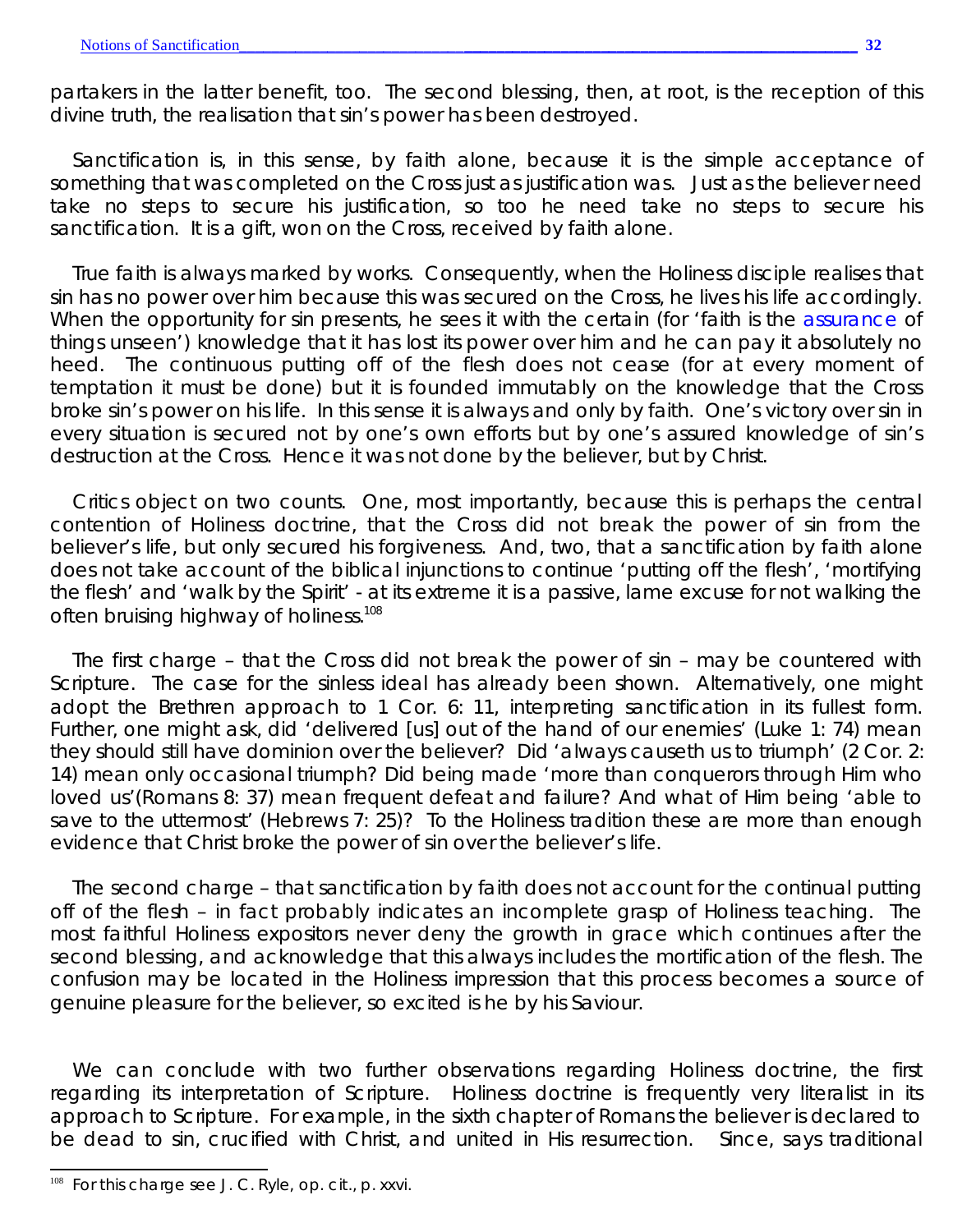Holiness doctrine, the Bible declares these things to be so, they are to be believed as so, not dismissed as symbolism. Regardless of one's past or present experience, or one's faculty of reason, one is to believe that these things are as the Bible says.

Whether this is for good or ill rather depends on one's point of view. Should one lament the unnecessary reduction of Scripture to symbolism, this position will quickly commend itself. Romans 6 does, indisputably, state that the believer has died to sin. God has said, in His Word, that this is so. If God asserts something, have we any right, or is there any value in, disputing it? On the other hand, it may be objected that it is perfectly obvious that we are *not* dead to sin; indeed, we are very much alive to it – that what we see here is symbolism.

At this point the Holiness tradition asks on what grounds Romans 6 is assumed to be only symbolism. If it is merely because common experience does not support the literal interpretation, then is there not the profound danger of reducing the Word to the level of one's experience? Are we not saying, asks Holiness teaching, 'It cannot be true; it's not my experience, and it's not the experience of anyone I know'? Holiness teaching presses the believer not to reduce the Word to his experience, but, rather, to raise his experience to the level of the Word. When the Bible declares, 'You are dead to sin, and you are dead to the world' it is to be reckoned as so. Therefore, accept it as a fact by faith that you are no longer a slave to hard-heartedness, to pride, to anger, jealousy or covetousness and you shall in due course find that it is indeed so in your experience. The objection to this approach is that it goes against, or at least beyond, reason and apparently obviates the testimony of experience. Why believe something which is apparently contradicted by every other piece of evidence?

How far one can accept the Holiness position depends on one's understanding of the Word of God. But should one not accept the strict Holiness approach one may still be confronted by its challenge not to allow one's interpretation of Scripture to be too bound by experience, or too constrained by naturalist metaphysics that we are reduced to seeing symbolism where there may be literal truth.

Our final observation regarding the Holiness tradition concerns its rare emphasis upon consecration, or 'complete surrender'.<sup>109</sup> Perhaps it is when the believer is challenged to give up, if need be, the things which are to him most precious that the true depth of desire for God alone is seen. The element of complete surrender is rarely included in non-Holiness doctrines and consequently it is possible that believers are rarely confronted with their true motives in a great many things. On the other hand, the same occupation with one's sinfulness may lead to unnecessary despair. J. I. Packer's preface to Ryle's *Holiness* demonstrates an experience which was probably (and may be) extremely common. Packer comments that he, in his younger days, and in his hunger for holiness, embraced the Holiness teaching but that the reality always eluded him. He wrote,

'According to the teaching, all that ever kept Christians from this happy life was unwillingness to pay the entry fee – in other words, failure to yield themselves fully to God. All I could do was to repeatedly reconsecrate myself, scraping the inside of my psyche till it was bruised and sore, in order to track down still unyielded things by which the blessing was perhaps being

<sup>&</sup>lt;sup>109</sup>A notion which is supported, most often, by Romans 12: 1, '... offer your bodies as living sacrifices to God. . ' Also Romans 6: 13; and 1 Cor. 6: 19, 20.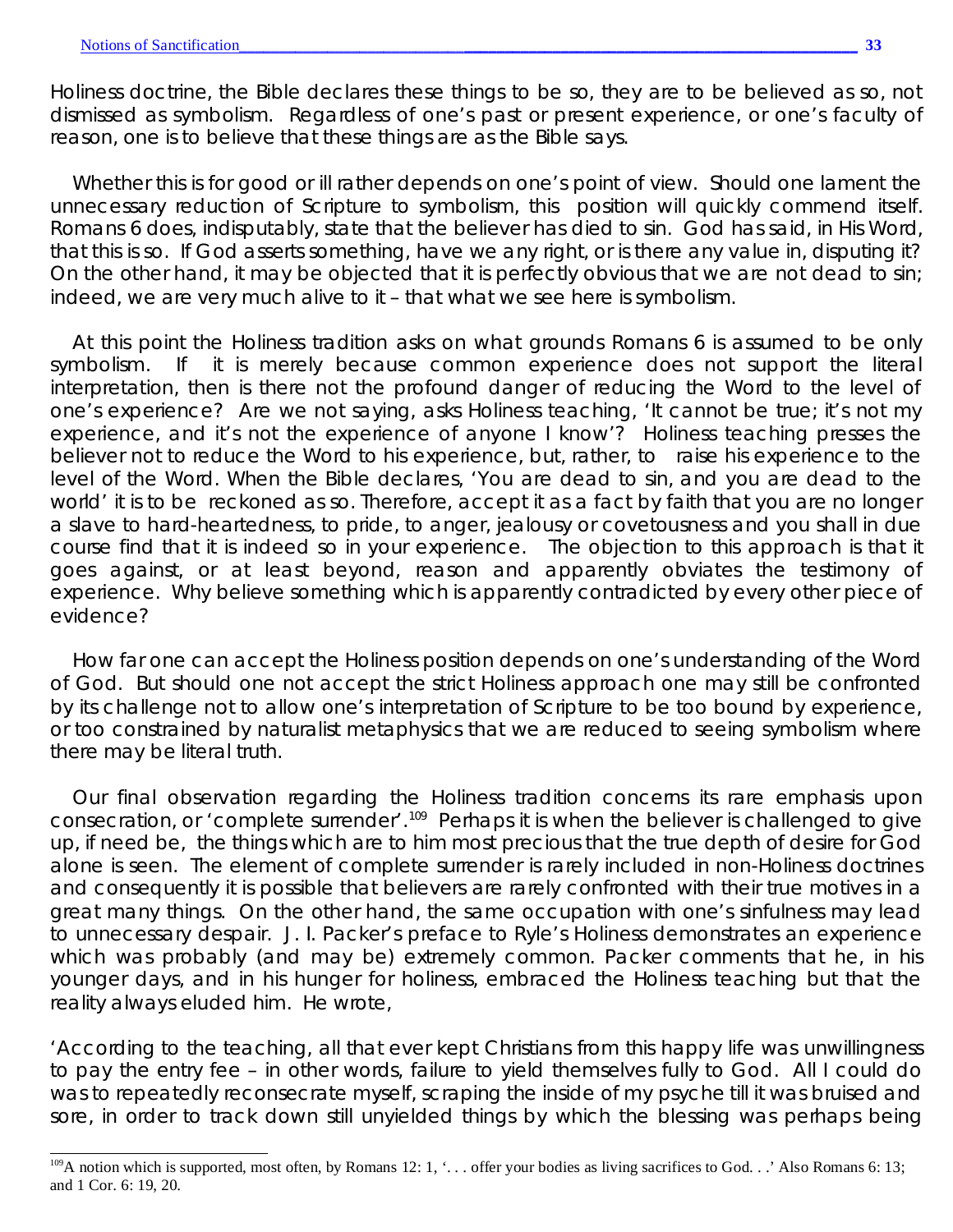blocked.<sup>'110</sup>

The only remaining issue regarding sanctification by crisis at this point pertains to the Pentecostal understanding. The Pentecostal position basically only confronts us with one further issue, that of the Baptism with the Holy Spirit and the central question, to what extent is the Baptism a work of sanctification?

In answer to that it would probably be true to say that Scripture suggests that the Baptism with the Holy Spirit is always connected with and primarily for the purpose of testimony and service. It is not clearly held up as a work of sanctification. This ought not entirely preclude a *measure* of sanctification because, as M. Lloyd-Jones observed, those who receive the Baptism have had a significant experience of  $God.^{111}$  The result is frequently a deeper awareness and appreciation of God which is likely to lessen, in some measure, the appeal of sin. Lloyd-Jones suggests another, more indirect reason why we might not see the Baptism as primarily a work of sanctification – certainly not 'entire'. He observes from the books of the New Testament the apparent behaviour of some members of the early churches. It is clear that on a number of occasions there was reason to rebuke or discipline believers for inappropriate behaviour. Lloyd-Jones observed that the early church were extremely keen that every believer had received the Baptism and suggests that what we are seeing therefore are Spirit-baptised Christians sometimes displaying quite obvious sin.<sup>112</sup>

### *Evaluation and Conclusions.*

A broad survey of sanctification thought is never likely to be easy in a confined space. The two greatest difficulties in the task are deciding which features to pay most attention to, and then resisting the temptation to follow up the many smaller concerns and alternative angles which inevitably present.

In this instance, there was one enforced omission which was a source of some regret. This was the understanding of man which each doctrine displayed, the way each understood his constitution and his nature. The difference is considerable; at the one end the Catholic belief that grace could build upon nature, at the other the Holiness notion that man is entirely corrupt and that he may do nothing to please his Creator. The Holiness notion is particularly fascinating, returning to the most Lutheran of Reformation roots. My own inclination was that it had much to offer sanctification thinking, but only a considerable amount of space could have done it justice.

There were other omissions, too, which, but for space, would have been avoided: the full role ascribed to the Holy Spirit in doctrines of sanctification; the centrality of Romans, chapters six to eight, in the matter of sanctification; and a more thorough examination of the true

<sup>111</sup>M. Lloyd Jones, *Joy Unspeakable: The Baptism in the Holy Spirit*, Eastbourne, Kingsway, 1982, p. 134.

<sup>112</sup>*Ibid*., p. 138 - 142.

<sup>&</sup>lt;sup>110</sup>J. I. Packer, in Ryle, p. viii. Packer was not exaggerating. J. H. G. Barker, an advocate of entire sanctification in the Holiness mould, remarks,

<sup>&#</sup>x27;Faith may have been exercised before there has been a full and thoroughgoing entering in to 'the crucifixion of the flesh with the affections and the lusts'. . . We believe that this is the most serious reason why those who say they have faith to be entirely sanctified, yet fail to enter in to the full assurance of faith. The Cross of their Saviour has not been fully applied to their 'flesh'. Part of the price is still withheld,. .' (Barker, *op. cit*., p. 65. )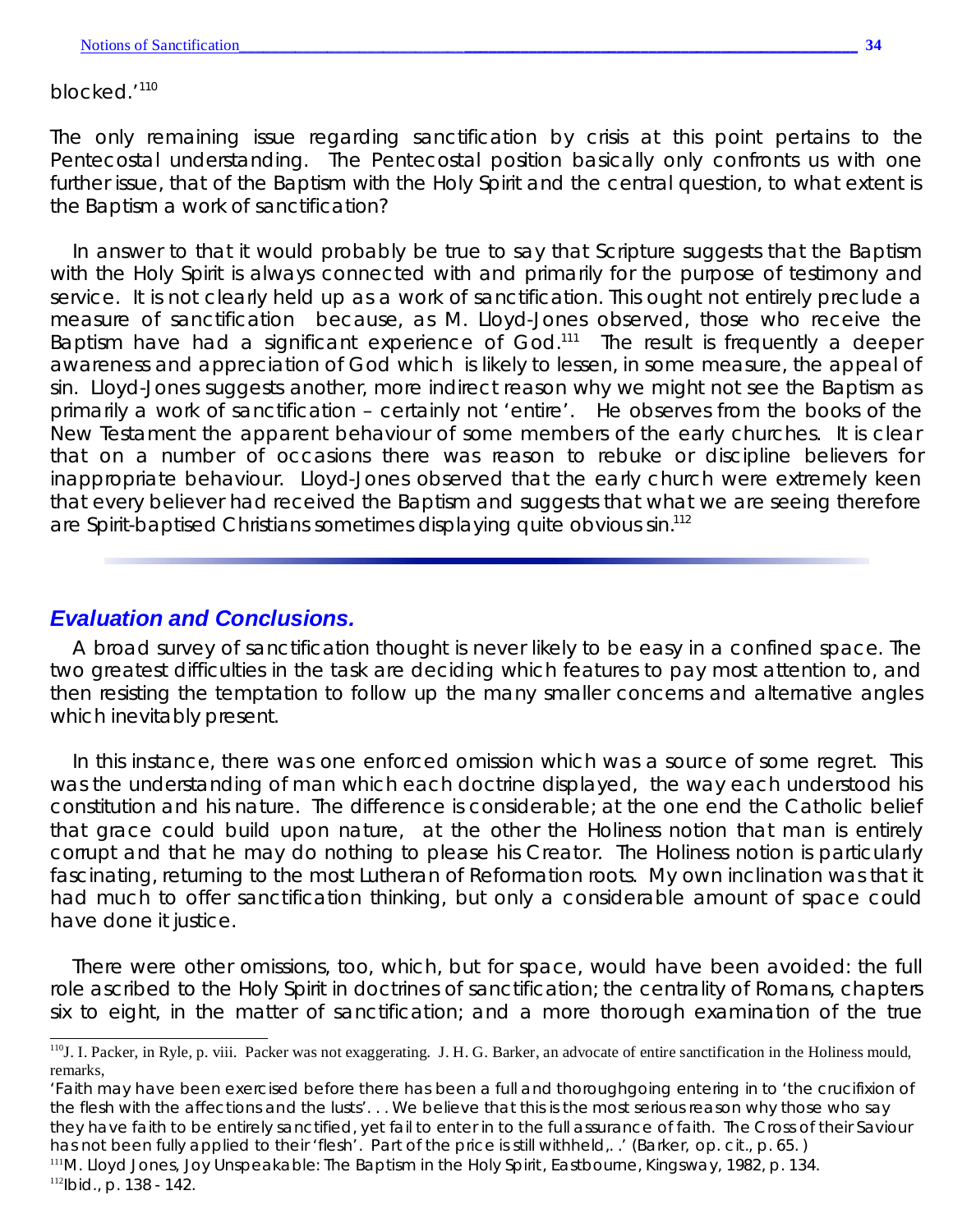*nature* of holiness. However, it seemed that such things were perhaps only components, although very large, of two even greater and more fundamental questions, namely; What measure of sanctification may one expect in this present life? And, How is the Christian believer sanctified? Consequently, that is where our preoccupations lay.

At this point, there remain only two tasks. The first, to draw together, into one coherent whole, all of the conclusions which have been proffered in this study; and the second, much more briefly, to highlight three particular aspects of sanctification thought that became quite striking to the writer in the course of this study.

The very first issue addressed was simply the role of sanctification doctrines in applied theology. They were, it was suggested, primarily a means of expressing how the practical life of the Christian is transformed. In addition they were a means of exploring the true nature of Christian holiness and the extent to which it might be realised in the present life.

Four areas of general agreement among sanctification doctrines were then noted – a suitable definition, the necessity of holiness for the Christian, the contention that sanctification was only properly spoken of within the justified state, and the broad nature of holiness as comprising some form and measure of sinlessness.

The first of the two major questions was then explored – the measure of sanctification possible in this life. It was suggested that Scripture portrays the ideal Christian life as unsinning, but nowhere gives grounds for a notion of sinless perfection, because it nowhere suggests that the Christian *cannot* sin, nor that the Law could be wilfully disobeyed. The case against the sinless ideal was then presented, with the observations that sinlessness is basically subjectively defined, that it is an extremely rare testimony among Christians, and that Scripture yielded a number of cases wherein sinlessness was apparently not envisaged. Romans 7 was highlighted as an area of much exegetical controversy and the opinion expressed that it was of central importance in sanctification doctrines.

One's approach to and interpretation of Romans 7 was observed to be a formative factor (although not the only) in one's understanding of the *means* by which sanctification is effected. This was the chief concern of the remainder of the study. It was observed that there are three broad but distinct approaches to this issue – the sacerdotal, epitomised in traditional Roman Catholicism and Eastern Orthodoxy; the progressive, the prevailing Reformed understanding, typified in contemporary Anglican Evangelicalism; and the crisis, best observed in the Holiness tradition.

The examination of Roman Catholic doctrine raised the critical issue of the relationship between sanctification and justification. It was suggested that the rejection of the doctrine of *sola fide* affected sanctification thinking profoundly and negatively because it viewed sanctification as a means to justification, rather than a result of it. By such means, salvation is earned rather than bestowed, which would seem contrary to the Scriptural witness.

The Roman understanding of grace and its outworking in a deep sacerdotalism was also disputed. There seems no biblical ground for perceiving grace to be a substance distinct from the Godhead, and it was observed such a strong sacramental theology may only be objectifying the supernatural rather than experiencing it. Eastern Orthodoxy, while not entirely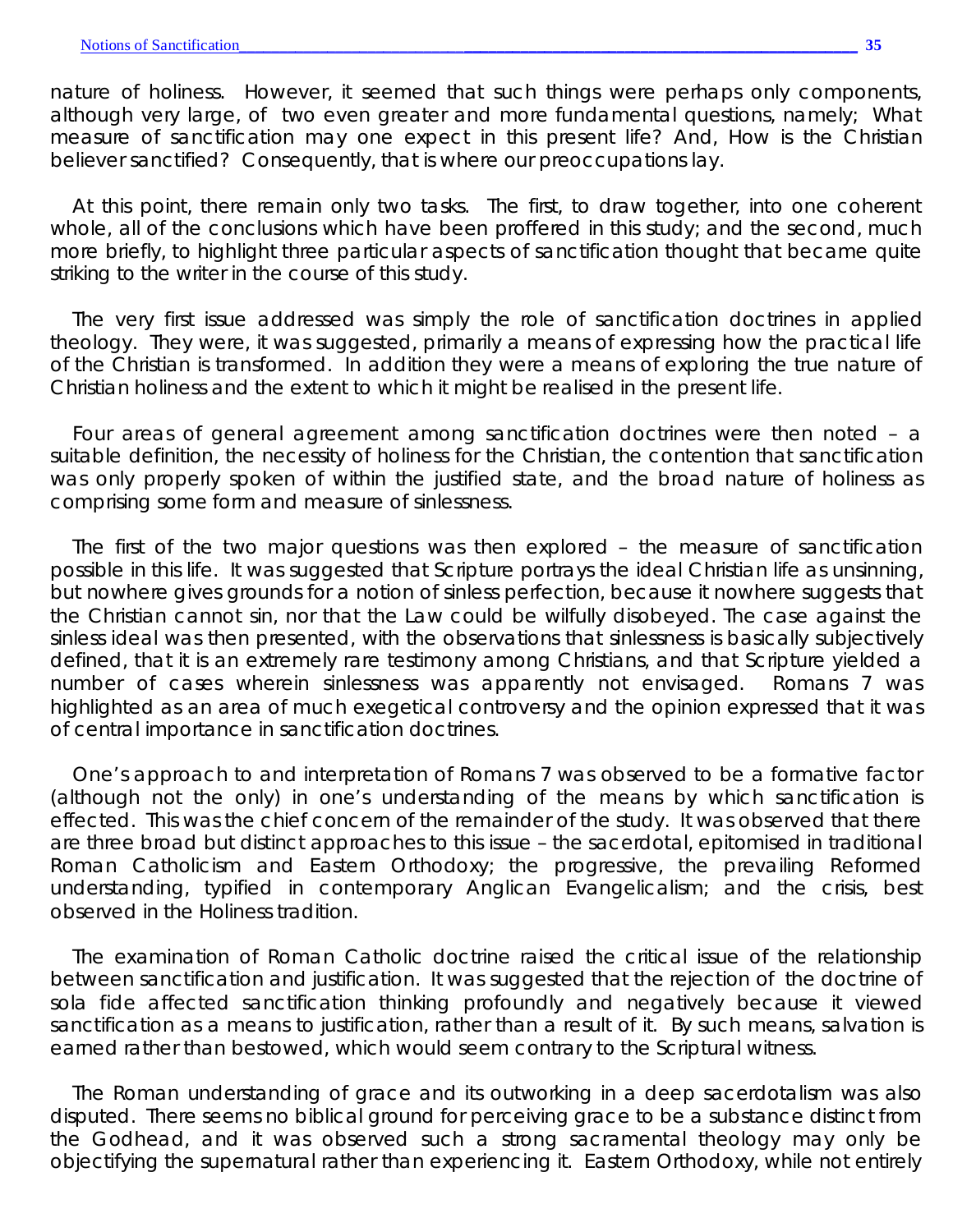free from the formalism basically inherent in a sacerdotal religion and the tendency to objectify rather than manifestly experience, nonetheless exhibited a theology of redemption which was , in parts, extremely discerning. The notions of *theosis* and the gaining of the ecclesial hypostasis suggest the extremely positive aspects of sanctification where Western churches tend to express the negative. Seeing the Creator as the Divine Physician rather than the Divine Judge puts sanctification in perhaps a more helpful perspective. In addition, the strong emphasis on the ecclesial community lessened a disposition toward individualism which perhaps prevails in alternative sanctification theologies.

The progressive approach to sanctification began with two very strong foundations, its *sola fide* understanding of justification and the testimony of Christian experience – so many could read Romans 7 and utter a regretful 'Amen' to its tale. It was suggested that its pneumatology was perhaps insufficient, and that its understanding of the nature of man and the power of his will was not beyond dispute, certainly from a Holiness perspective. Further, the notion of the two natures was questioned, as was its apparent dismissal of 'entire sanctification' at justification. The sharpest challenge to the progressive understanding is presented by those who speak of sanctification by crisis, particularly from the Holiness tradition. Such doctrines maintain that Romans 8 is the present ideal for the Christian life and consequently differ markedly in their understanding of Romans 7. Those who speak of sanctification by crisis show the unfortunate predilection for constructing works of the Spirit into laws of spiritual experience, which has a number of attendant difficulties. If we observe or are inclined to teach a 'second blessing' experience, perhaps the most helpful way to relate it is not as crisis experience, nor as the bestowal of some new benefit of Christ. Could it not rather be understood as simply the revelation of some pre-existing divine truth? In favour of the Holiness tradition perhaps is their determination to fit experience to Scripture rather than vice versa, and their exhortation to live only for God so clearly demonstrated by the call to a ruthless surrender of self (which, to be fair, is not entirely positive). Finally, it was observed that Holiness doctrine, rightly understood, *was* defensible from Scripture. That is to say that the notion of sanctification by faith, properly and fully understood, is not necessarily contrary to Scripture. The difficulty has perhaps arisen from too great a preoccupation with the crisis experience itself, which has implied that sanctification is a work of grace separate from Christ's death on the Cross, that somehow it can be earned (by complete surrender), and that thereafter the believer experiences no internal conflict whatsoever, and is not continually mortifying the deeds of the flesh. But while the Holiness doctrine of sanctification by faith, properly understood, *is* defensible, it was not contended that Scripture speaks on this matter with an unequivocal voice.

There were three things that most struck the writer in the course of this study. The first was the profound importance of a sound (and by that I suppose I mean a *sola fide*) doctrine of justification. The Roman understanding of justification severely vitiated anything that was built upon it. It led to rather dubious doctrines of grace, notions of sanctification after death, and the supposition that a believer's justification is indivisibly proportionate to his objective sanctification. This, one felt, was a considerable way from the biblical testimony.

Secondly, the writer was struck by the strength of the case for a sinless (not sinlessly perfect) life and that this could not be so quickly dismissed as a mere ideal. R. N. Flew's examination of the Scriptures in this regard was extremely convincing and strengthened by his observation that the early Church saw *and lived* the essentially sinless ideal. Elsewhere in his study he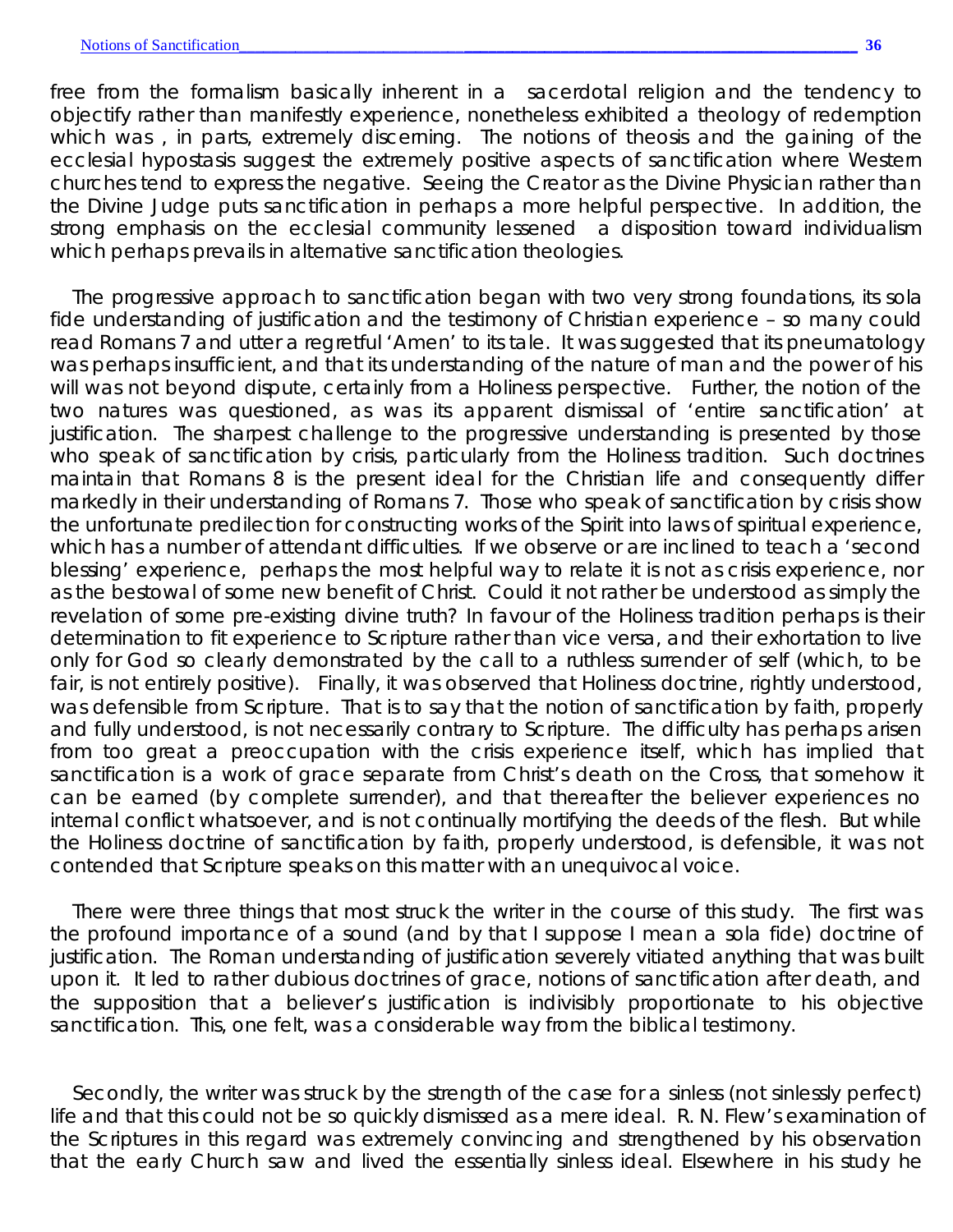made the pertinent comment that the early Church was imbued with both the understanding that theirs was a religion *dependent* on supernatural assistance, *and* the sense that this assistance was always and everywhere available.<sup>113</sup>

In fact, what struck the writer most of all during the study was this very issue of the supernatural. Modern sanctification theologies appear to have a profoundly diminished notion of the supernatural; one thought perhaps that to regain a fuller understanding of this dimension and to give it better treatment might lead to a greater expectation in matters of sanctification. In the 1950s Nicholas Berdayev regretfully noted that much modern theology minimised the profound distinction between spirit and nature so that 'the supernatural appears as the highest hierarchical degree of the same kind of realities as these in which the natural is found.' Berdayev protested that in fact the spiritual and the natural are realities of a very different order, not various degrees of one and the same reality, and one is inclined to agree. He writes, 'The Creator breathes a spiritual principle into man at the creation. . . the divine element in man is not a natural element. It is the spiritual element in him, a reality of a special kind.<sup>'114</sup>

This blurring of the distinction between spirit and nature has had a profound effect on modern pneumatology. The primary function of the Holy Spirit is one of revelation (John 16: 14), taking the things of God and making them known to man.

But if man does not see the radical distinction between the Spirit and nature then he will assume (as he increasingly does) that he may know the things of God without the Spirit. There seems to me a danger that the essential, revelatory nature of the Christian faith will be profoundly diminished, and thereby be reduced to a faith based on reason.

This is of exceptional importance, for what is faith? Faith is 'my acceptance of God's fact'.<sup>115</sup> It always has its foundations in the past.<sup>116</sup> (For example, when does the believer have faith regarding his justification? Not when he says that God can or will or must justify him, but when he knows that He *has* already justified him.) And how is faith awakened or gained? By one's reason? Most assuredly not. Faith in something that is revealed to the senses is not faith at all. Faith is always based on revelation. We can illustrate this by an example.

A man with no knowledge of the Bible may observe the world around him. From its vastness, its order, and its ingenuity he may conclude that there is a divine being of some sort. He will conclude that this divine being is extremely powerful, intelligent and creative. But he will conclude also that this God cares not to intervene about suffering, nor pain, nor injustice. He is essentially an unloving or maybe simply disinterested Being. By revelation (the Bible), however, we may know otherwise. Not only may we know that a God exists, but we may know His character, too. So revelation is essential to the Christian; without it his faith will be poorly placed, reliant as he is only on his senses.

Now in regard to sanctification the importance of revelation seems to lie in the believer's understanding of his own identity in Christ. N. Anderson – he who contested that the believer has only one nature – made the observation that one's perception of one's identity is a

<sup>113</sup> R. N. Flew, *op. cit.*, pp. 16, 17; 44, 45 - 49.

<sup>114</sup> *Op. cit.,* partic. pp. 140 -144. Quotation from p. 141.

<sup>115</sup> W. Nee, *op. cit*, p. 46.

<sup>&</sup>lt;sup>116</sup>What relates to the future is hope rather than faith although faith often has its object or goal in the future as in Hebrews 11.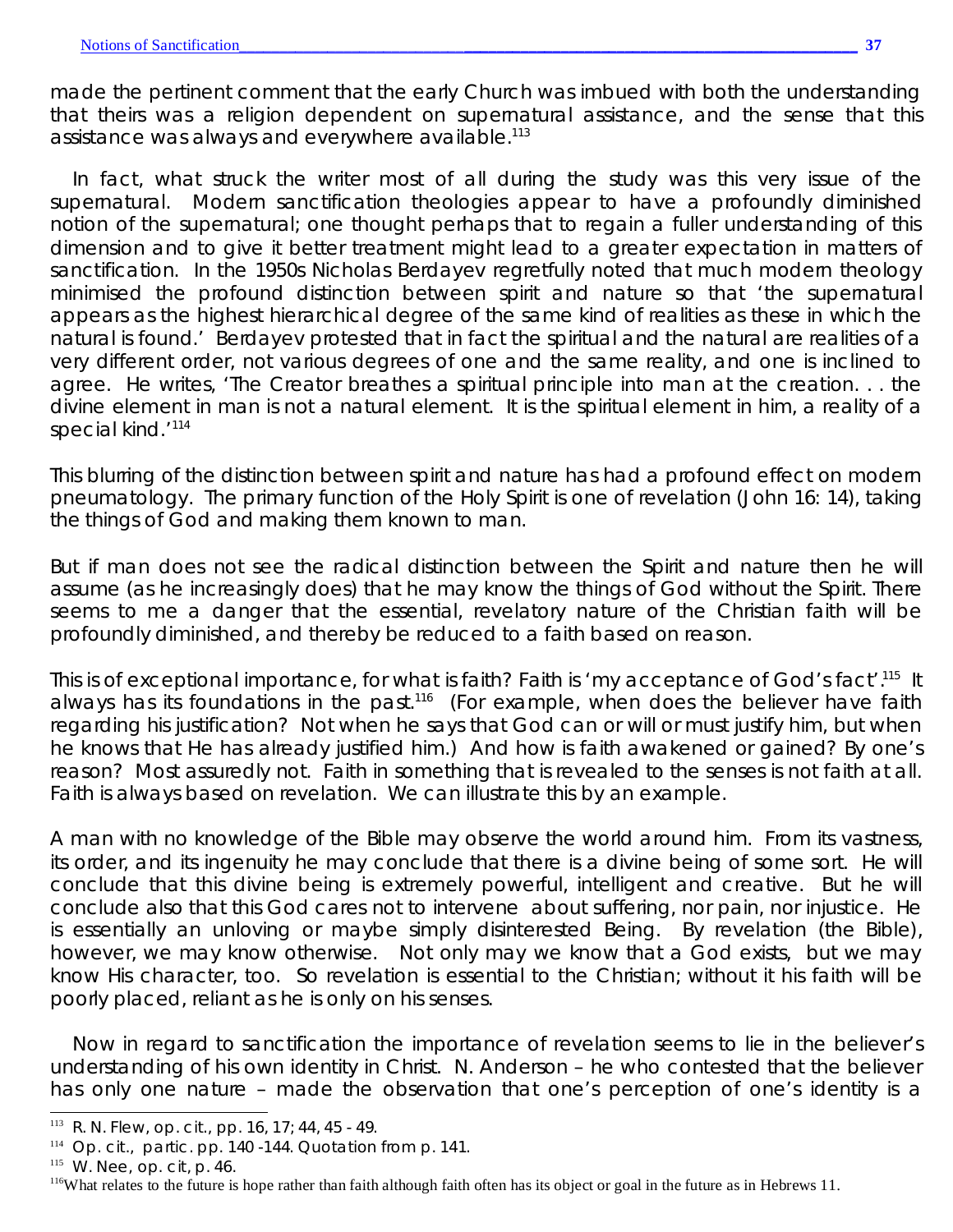profoundly formative influence on one's behaviour because, '. . no person can consistently behave in a way that is inconsistent with the way he perceives himself.<sup> $117$ </sup> Consequently, should the believer exclude or seriously minimise what revelation (basically, the Bible) tells him, he will construct his own identity too heavily around his senses. In this regard Holiness teaching seemed profoundly commendable. Not only did it exhort believers not to reduce the Word to their experience, but it sought to establish the fullest understanding of the believer's position in Christ. Were something not manifested to the senses, it was not dismissed as symbolism, but accepted as revelation of a spiritual reality. One's Christian life was based upon one's *revealed* position in Christ, rather than upon what one's natural mind could conceive. The result, one suspects, was a deeper understanding and experience of sanctification.

So what is the basic point being contended? Simply that the blurring of the spiritual with the natural which Berdayev observed has reduced the essential, revelatory character of the Christian message, and consequently deprived it of its vital, supernatural aspect. Sanctification is viewed too exclusively within the limits of naturalistic metaphysics, when in reality it is indivisibly bound up in an entirely different – spiritual – order of existence. This, to the writer, seemed the most consistent, striking and regrettable feature of sanctification theology. If he were to urge one thing it would be that the profound distinction between spirit and nature be once more regained.

# B i b l i o g r a p h y.

N. Anderson, *Victory over the Darkness*, Crowborough, Monarch Publications, 1992.

J. Ankerberg / J. Weldon, *The Facts on Roman Catholicism*, Oregon, Harvest House Publishers, 1993.

J. H. Barker, *This is the Will of God: A Study in the Doctrine of Entire Sanctification as a Definite Experience*, London, Epworth Press, 1952.

D. Bebbington, *Evangelicalism in Modern Britain*, Winchester, MA, USA, Allen and Unwin, 1988

G. Bennet, *Commissioned to Heal and Other Helpful Essays*, Evesham, Worcs., Arthur James Ltd., 1979.

N. Berdyaev, *Truth and Revelation*, London, G. Bles, 1953.

Robert. C. Broderick, ed., *The Catholic Encyclopedia*, revised and updated, Nashville, Thomas Nelson Publishers, 1987.

E. Cameron, *The European Reformation*, Oxford, Clarendon Press, 1991.

H. M. Carson, *Dawn or Twilight? A Study of Contemporary Roman Catholicism*, Leicester, Apollos, 1976.

M. Chavchavadze, *Man's Concern with Holiness*, London, Hodder and Stoughton,1970.

<sup>117</sup> N. Anderson, *op. cit*., p. 45.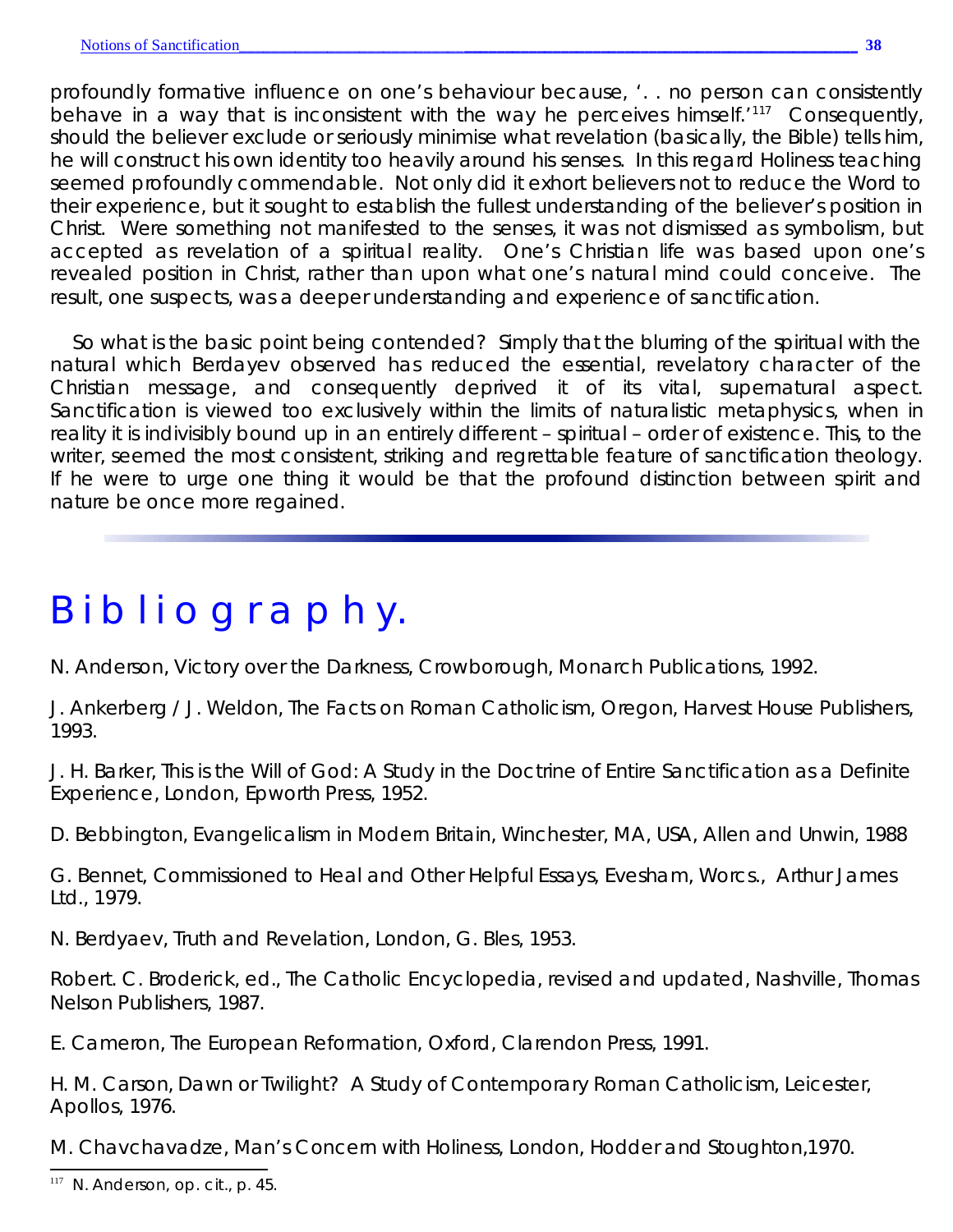M. Eaton, *Living Under Grace*: *Preaching Through Romans 6 -7*, Milton Keynes, Word Publishing, 1994.

C. Finney/ L. Parkhurst, *Principles of Liberty: Sermons on Romans*, Minneapolis, Bethany House Publishers, 1983.

R. N. Flew, *The Idea of Christian Perfection: An Historical Study of the Christian Ideal for the Present Life*, London, OUP, 1934.

R. Haight, *The Experience and Language of Grace*, Dublin, Gill and MacMillan, 1979.

P. Hessert, *New Directions in Theology Today (Vol. 5): Christian Life*, London, Lutterworth Press, 1968.

Anthony Hoekema, *Created in God's Image*, Michigan, Zondervan, 1986.

W. Hollenweger, *The Pentecostals*, London, SCM Press, 1972.

E. Hopkins, *The Law of Liberty in the Spiritual Life*, London, Marshall, Morgan and Scott, 1952.

Karl Keating, *Catholicism and Fundamentalism: The Attack on "Romanism" by "Bible Christians"*, San Francisco, Ignatius Press, 1988.

H. Kung, *Justification*, London, Burns and Oates, 1964.

M. Lloyd – Jones, *Joy Unspeakable: The Baptism in the Holy Spirit*, Eastbourne, Kingsway, 1982.

J. Louth (ed.), *William Law: Selected Writings*, Manchester, Carcanet, 1990.

- J. MacArthur, *Faith Works*, Milton Keynes, Word Publishing, 1993.
- J. MacQuarrie, *Principles of Christian Theology*, London, SCM Press, 1966.
- J. MacQuarrie, *The Faith of the People of God*, London, SCM Press, 1972.
- G. A. McCool (ed. ), *A Rahner Reader,* London, Longmann and Todd, 1975.
- A. McGrath, *Reformation Thought*, Oxford, Blackwell, 1988.
- J. McManners (ed.), *The Oxford History of Christianity*, Oxford, OUP, 1993.

J. Meyendorff, *Byzantine Theology: Historical Trends and Doctrinal Themes*, Oxford, Fordham UP, 1975.

- F. J. Miles, *Through the Holy Spirit,* London, CEU, 1938.
- J. Moltmann, *The Spirit of Life*, London, SCM Press, 1992.
- E. Y. Mullins, *The Christian Religion in its Doctrinal Expression*, Philadelphia, Judson Press, 1917.
- A. Murray, *Abide in Christ*, Pennsylvania, Whitaker House, 1979 ed.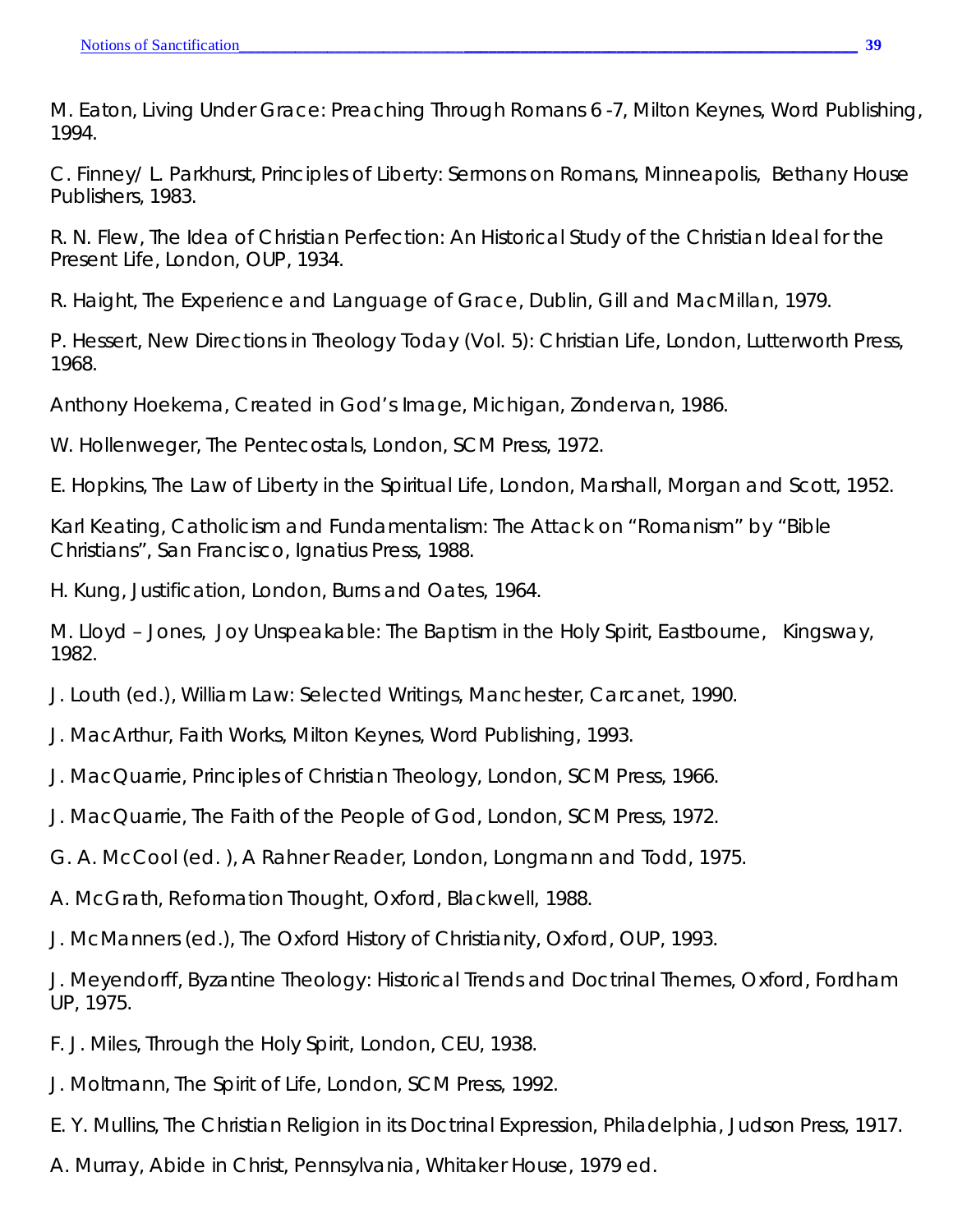A. Murray, *Be Perfect*, Pennsylvania, Whitaker House, 1982 ed.

A. Murray, *The Two Covenants*, Pennsylvania, Whitaker House, 1974 ed.

W. Nee, *The Normal Christian Life*, Eastbourne, Kingsway, 1961.

Reinhold Niebuhr, *The Nature and Destiny of Man*, London, Nisbet, 1943.

E. Ott, *Fundamentals of Catholic Dogma*, Cork, Mercier Press, 1963.

J. I. Packer, *Passion for Holiness*, Nottingham, Crossway Books, 1988.

J. I. Packer*, Keep in Step with the Spirit*, Leicester, IVP, 1984.

W. Pannenberg, *Christian Spirituality and Sacramental Community*, London, Westminster Press, 1983.

J. Penn-Lewis, *The Cross: Touchstone of Faith*, Pennsylvania, CLC, 1990 ed.

J. Pohle, *Grace: Actual and Habitual*, London, Arthur Preuss, 1921.

J. Potesarro, *The Doctrine of the Greek Church*, London, Whitaker and Co., 1857.

K. Rahner, *The Church and the Sacraments*, [West] Germany, Heider, 1963.

K. Rahner, *Theological Investigations*, Vol III, London, Longman and Todd, 1967.

F. J. Ripley, *This is the Faith*, Liverpool, Sands and Co., 1951.

J. C. Ryle, *Holiness*, Avon, Clarke, 1985 ed.

M. Schmaus, *Justification and the Last Things*, NY, Sheed and Wand, 1977.

T. Smail, *Reflected Glory: The Spirit in Christ and Christians*, London, Hodder and Stoughton, 1975.

D. Staniloae, *Theology and the Church*, New York, St. Vladimir's Seminary Press, 1980.

P. G. Stanwood (ed.), *William Law, A Serious Call to a Devout and Holy Life*, London, SPCK, 1978 ed.

H. Thielicke, *The Evangelical Faith*, Michigan, Clarke, 1982.

R. A. Torrey, *Practical and Perplexing Questions Answered*, Chicago, Moody Press, 1909.

R. A. Torrey, *The Person and Work of the Holy Spirit*, Pennsylvania, Whitaker House, 1996 ed.

T. Ware, *The Orthodox Church*, Harmondsworth, Penguin Books, 1963.

H. Whittal Smith, *A Christian's Secret,* Philadelphia, Whitaker House, 1983 ed.

O. Wyon, *Desire For God*, London, Collins, 1966.